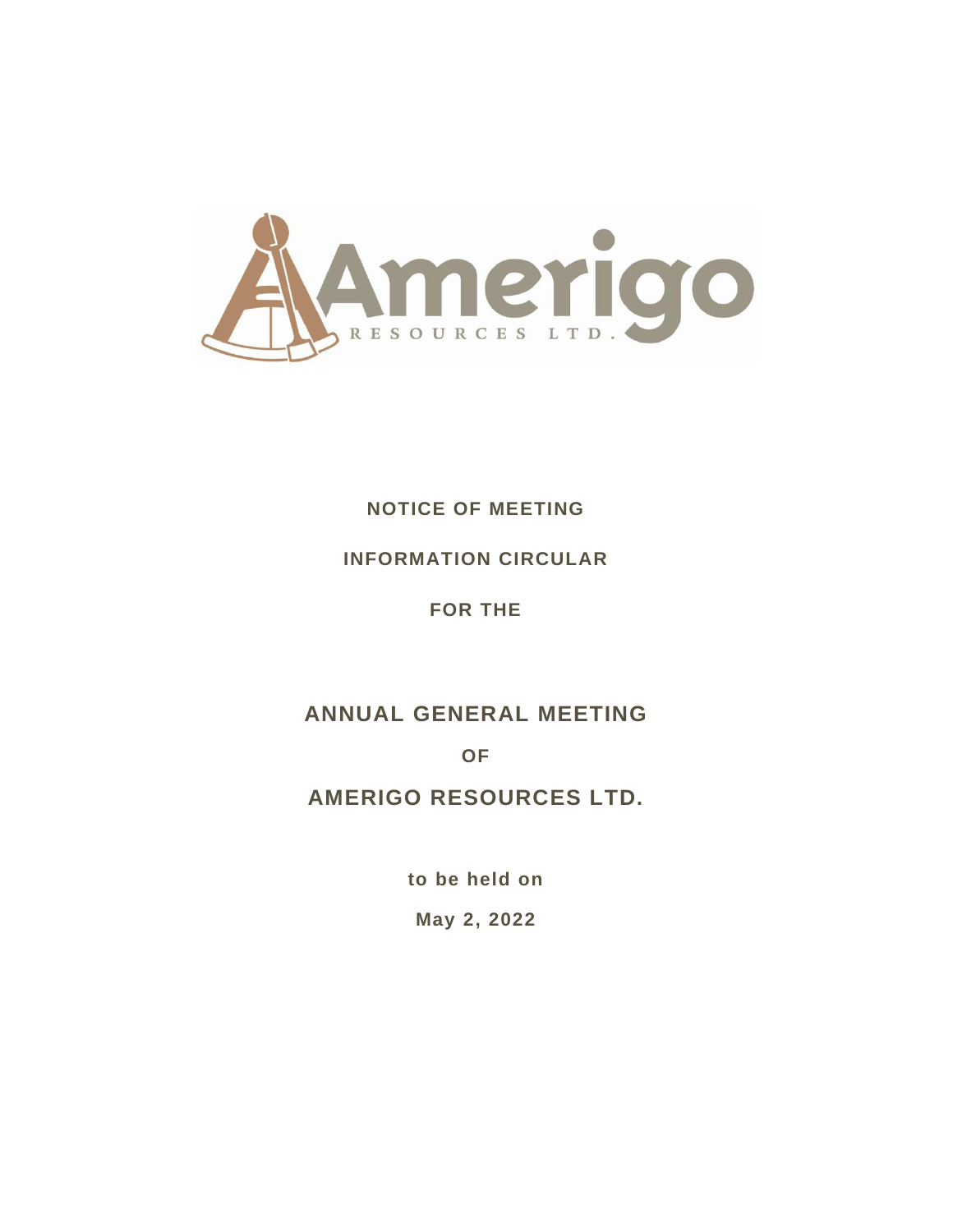

## **NOTICE OF ANNUAL GENERAL MEETING OF SHAREHOLDERS**

TAKE NOTICE that the 2022 Annual General Meeting (the "*Meeting*") of the shareholders of **AMERIGO RESOURCES LTD.** (the "*Company*") will be via virtual meeting, on Monday, May 2, 2022 at 1:00 pm (Vancouver time) for the following purposes:

- 1. to receive the audited consolidated financial statements of the Company for the fiscal year ended December 31, 2021, together with the report of the auditors thereon;
- 2. to appoint PricewaterhouseCoopers LLP as auditors of the Company for the ensuing year, and to authorize the directors to fix their remuneration;
- 3. to determine the number of directors at seven (7) and to elect the directors of the Company; and
- 4. to transact any other business that may properly come before the Meeting and any adjournment thereof.

**If you were a shareholder of the Company on March 28, 2022, you have the right to vote. Due to the COVID-19 pandemic, to mitigate risk to the health and safety of our communities, shareholders, employees and other stakeholders, the Meeting is being conducted as virtual only and the Company encourages shareholders to read, complete, date, sign, and return the enclosed Form of Proxy ("***Proxy***") or Voting Instruction Form ("***VIF***") in the manner specified on the form, no later than 1:00 p.m. (Pacific Time) on April 28, 2022. Registered shareholders and duly appointed proxyholders can attend the virtual only Meeting online at https://meetnow.global/MUT57GZ where they can participate, vote, or submit questions during the Meeting's live webcast.**

Accompanying this Notice are an Information Circular, a form of Proxy or Voting Instruction Form (VIF) and a Financial Statement Request Form. The accompanying Information Circular provides information relating to the matters to be addressed at the meeting and is incorporated into this Notice.

A shareholder entitled to attend and vote at the Meeting is entitled to appoint a proxyholder to attend and vote in his or her stead. If you are unable to attend the Meeting or any adjournment thereof in person, please read the Notes accompanying the form of Proxy enclosed herewith and then complete and return the Proxy within the time set out in the Notes. The enclosed form of Proxy is solicited by Management but, as set out in the Notes, you may amend it if you so desire by striking out the names listed therein and inserting in the space provided the name of the person you wish to represent you at the Meeting. Please advise the Company of any change in your address.

DATED at Vancouver, British Columbia, this 28<sup>th</sup> day of March 2022.

## **BY ORDER OF THE BOARD OF DIRECTORS**

Klaus Zeitler Executive Chairman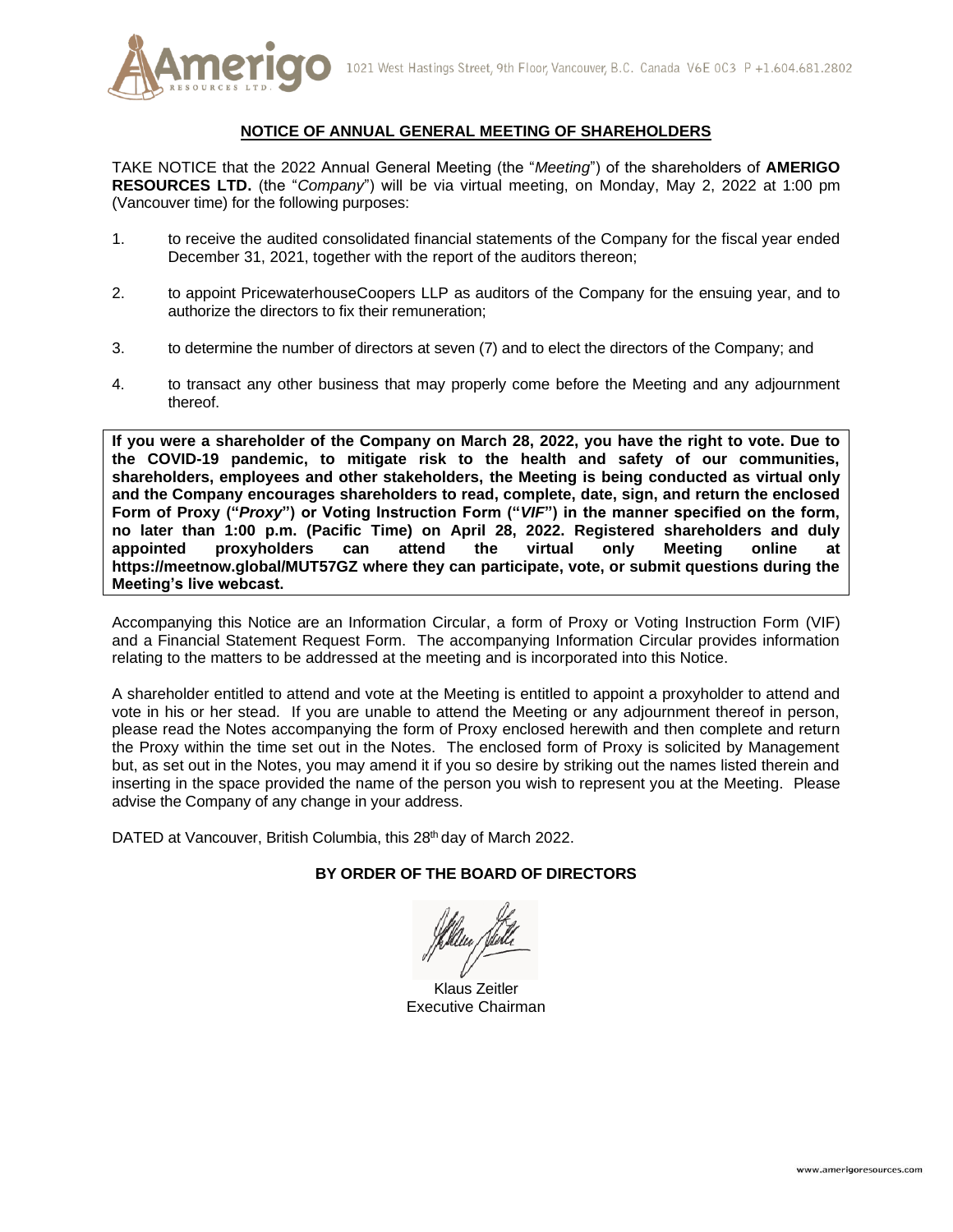

## **INFORMATION CIRCULAR FOR**

#### **ANNUAL GENERAL MEETING**

(As at March 28, 2022, except as indicated)

#### **GENERAL PROXY INFORMATION**

#### **SOLICITATION OF PROXIES**

Amerigo Resources Ltd. (the "*Company*") is providing this Information Circular and a form of proxy in connection with management's solicitation of proxies (a "*Proxy*" or "*Proxies*") for use at the virtual only Annual General Meeting (the "*Meeting*") of the Company to be held on May 2, 2022, and at any adjournments thereof.

**If you were a shareholder of the Company on March 28, 2022, you have the right to vote. Due to the COVID-19 pandemic, to mitigate risk to the health and safety of our communities, shareholders, employees and other stakeholders, the Meeting is being conducted as virtual only and the Company encourages shareholders to read, complete, date, sign, and return the enclosed Form of Proxy ("Proxy") or Voting Instruction Form ("VIF") in the manner specified on the form, no later than 1:00 p.m. (Pacific Time) on April 28, 2022. Registered shareholders and duly appointed proxyholders can attend the virtual only Meeting online at https://meetnow.global/MUT57GZ where they can participate, vote, or submit questions during the Meeting's live webcast.**

The solicitation of Proxies will be primarily by mail, but Proxies may be solicited personally or by telephone by directors, officers and regular employees of the Company at nominal cost. In accordance with National Instrument 54-101 of the Canadian Securities Administrators *("NI 54-101"),* arrangements have been made with brokerage houses and other intermediaries, clearing agencies, custodians, nominees and fiduciaries to forward solicitation materials to the beneficial owners of the common shares without par value in the authorized share structure of the Company (the *"Shares")* held of record by such persons, and the Company may reimburse such persons for reasonable fees and disbursements incurred by them in so doing. All costs of this solicitation will be borne by the Company.

## **PARTICIPATING AT THE MEETING**

The Meeting will be hosted online by way of a live webcast. Shareholders will not be able to attend the Meeting in person. A summary of the information shareholders will need to attend the online Meeting is provided below. The Meeting will begin at 1:00 p.m. (Pacific Time) on May 2, 2022.

Registered shareholders that have a 15-digit control number, along with duly appointed proxyholders who were assigned an Invitation Code by Computershare Investor Services Inc. (the "*Transfer Agent*") (see details under the heading "Appointment of Proxyholders"*)* will be able to vote and submit questions during the Meeting. To do so, please go to https://meetnow.global/MUT57GZ prior to the start of the Meeting to login. Click on "Shareholder" and enter your 15-digit control number or click on "Invitation Code" and enter your Invitation Code. Beneficial Shareholders (as defined in this Circular under the heading "Beneficial (Non-Registered) Shareholders") who have not appointed themselves to vote at the Meeting, may login as a guest, by clicking on "Guest" and completing the online form.

Beneficial Shareholders who do not have a 15-digit control number or Invitation Code will only be able to attend as a guest which allows them listen to the Meeting however will not be able to vote or submit questions. Please see the information under the heading "Beneficial (Non-Registered) Shareholders" for an explanation of why certain shareholders may not receive a form of proxy.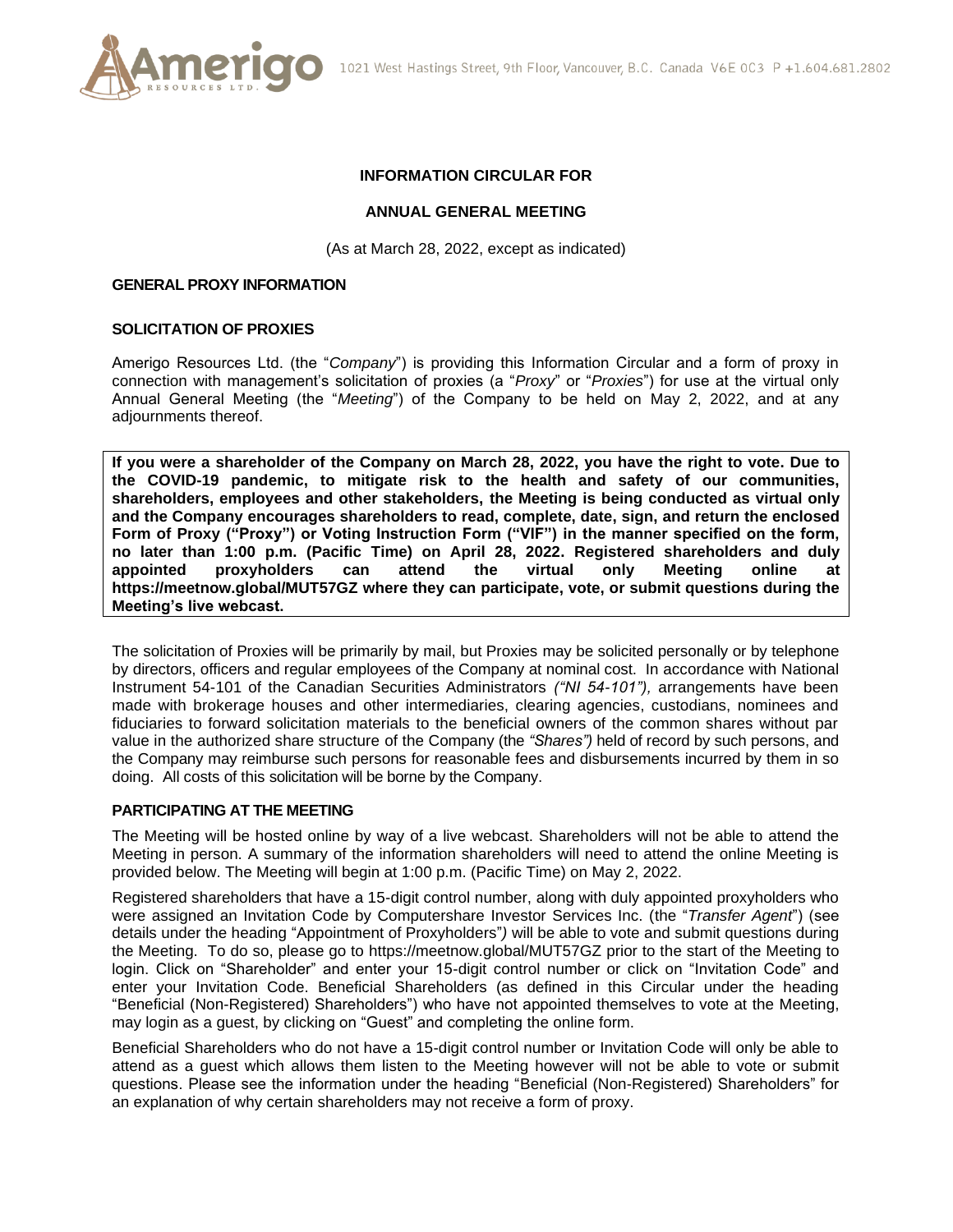If you are eligible to vote at the Meeting, it is important that you are connected to the internet at all times during the Meeting in order to vote when balloting commences. It is your responsibility to ensure connectivity for the duration of the Meeting.

## **VOTING AT THE MEETING**

A registered shareholder or a Beneficial Shareholder who has appointed themselves or a third party proxyholder to represent them at the Meeting, will appear on a list of shareholders prepared by the Transfer Agent, the registrar for the Meeting. To have their Shares voted at the Meeting, each registered shareholder or proxyholder will be required to enter their control number or Invitation Code provided by the Transfer Agent at https://meetnow.global/MUT57GZ prior to the start of the Meeting. In order to vote, Beneficial Shareholders who appoint themselves as a proxyholder MUST register with the Transfer Agent at https://www.computershare.com/Amerigo after submitting their voting instruction form in order to receive an Invitation Code (please see the information under the headings "Appointment of Proxyholders" below for details).

Should a shareholder encounter difficulties during the registration process or while accessing and attending the Meeting, they should contact the following numbers:

Local 888-724-2416;

International +1 781 575-2748

## **APPOINTMENT OF PROXYHOLDERS**

A shareholder entitled to vote at the Meeting may by means of a Proxy appoint a proxyholder or one or more alternate proxyholders, who need not be shareholders, to attend and act at the Meeting for the shareholder on the shareholder's behalf. The only methods by which a shareholder may appoint a person as proxyholder are by submitting a Proxy by mail, fax, hand delivery, phone or by way of the Internet, as set out below and in the accompanying form of Proxy.

The individuals named as Management Nominees in the accompanying form of Proxy are directors and/or officers of the Company. **A shareholder wishing to appoint some other person (who need not be a shareholder) to represent the shareholder at the Meeting has the right to do so, either by striking out the names of the Management Nominees in the accompanying form of Proxy and inserting such person's name in the blank space provided in the form of Proxy or by completing another form of Proxy.** Such a shareholder should notify the nominee of his or her appointment, obtain his or her consent to act as proxy and instruct him or her on how the shareholder's Shares are to be voted. In any case, the form of Proxy should be dated and executed by the shareholder or his/her attorney authorized in writing, or if the shareholder is a corporation, under its corporate seal, or by an officer or attorney thereof duly authorized.

Shareholders who wish to appoint a third party proxyholder to represent them at the online Meeting must submit their proxy or voting instruction form (if applicable) prior to registering your proxyholder. Registering your proxyholder is an additional step once you have submitted your proxy or voting instruction form. Failure to register the proxyholder will result in the proxyholder not receiving a Username to participate in the Meeting. To register a proxyholder, shareholders MUST visit https://www.computershare.com/Amerigo by April 28, 2022 at 1:00 pm PDT and provide the Transfer Agent with their proxyholder's contact information, so that the Transfer Agent may provide the proxyholder with an Invitation Code via email.

To attend and vote at the virtual Meeting, Beneficial Shareholders in the United States must first obtain a valid legal proxy from your broker, bank or other agent and then register in advance to attend the Meeting. Follow the instructions from your broker or bank included with these proxy materials, or contact your broker or bank to request a legal proxy form. After first obtaining a valid legal proxy from your broker, bank or other agent, to then register to attend the Meeting, you must submit a copy of your legal proxy to the Transfer Agent prior to registering your proxyholder at . https://www.computershare.com/Amerigo.

If a shareholder who has submitted a Proxy attends the Meeting via the webcast and has accepted the terms and conditions when entering the Meeting online, any votes cast by such shareholder on a ballot will be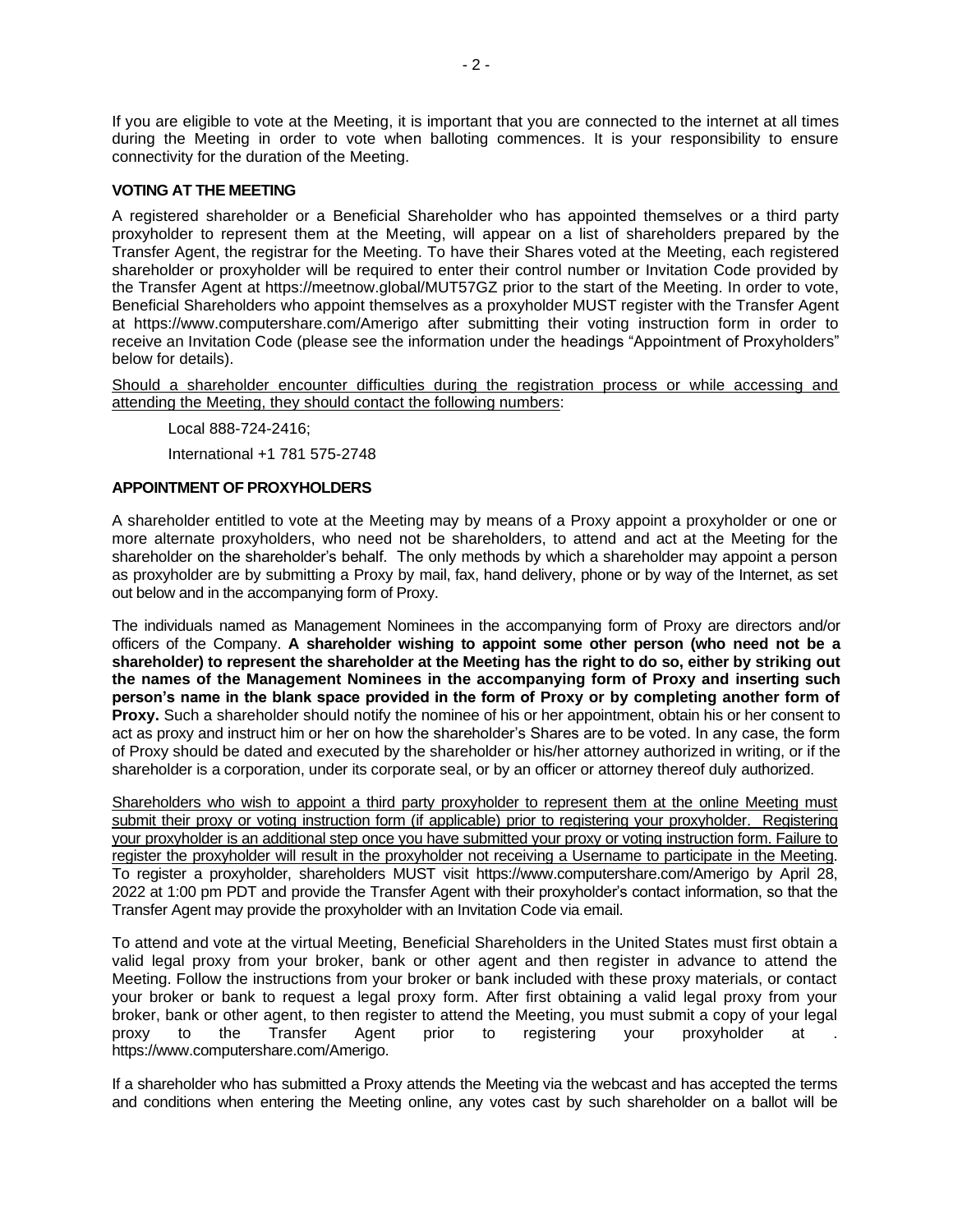counted and the submitted Proxy will be disregarded. Without an Invitation Code, proxyholders will not be able to vote at the Meeting.

#### **PROXY INSTRUCTIONS**

Only shareholders whose names appear on the records of the Company as the registered holders of Shares or duly appointed proxyholders are permitted to vote at the Meeting. Registered shareholders may wish to vote by Proxy whether or not they are able to attend the Meeting online. Registered shareholders may vote by Proxy. **Registered Shareholders who wish to vote by Proxy must complete, date and sign the form of Proxy and return it by mail, fax, hand delivery, phone or by way of the Internet to Computershare Investor Services Inc., Proxy Department, 100 University Avenue, 8th Floor, Toronto, Ontario, M5J 2Y1 Fax: Within North America: 1-866-249-7775 Outside North America: (416) 263-9524; Phone: 1-866-732-8683; Internet: www.investorvote.com, not later than 48 hours (excluding Saturdays, Sundays and holidays) before the time for holding the Meeting or any adjournment thereof at which the Proxy is to be used.**

Registering your proxyholder is an additional step once you have submitted your proxy or voting instruction form. Failure to register the proxyholder will result in the proxyholder not receiving a Username to participate in the Meeting. To register a proxyholder, shareholders MUST visit https://www.computershare.com/Amerigo by April 28, 2022 at 1:00 pm PDT and provide the Transfer Agent with their proxyholder's contact information, so that the Transfer Agent may provide the proxyholder with an Invitation Code via email.

## **REVOCABILITY OF PROXIES**

In addition to revocation in any other manner permitted by law, a shareholder who has given a Proxy may revoke it by either executing a Proxy bearing a later date or by executing a valid notice of revocation, either of the foregoing to be executed by the shareholder or the shareholder's authorized attorney in writing or, if the shareholder is a company, under its corporate seal by an officer or attorney duly authorized; and by depositing (a) the Proxy bearing a later date with Computershare Investor Services Inc., Proxy Department, 100 University Avenue,  $8<sup>th</sup>$  Floor, Toronto, Ontario, M5J 2Y1, not later than 48 hours (excluding Saturdays, Sundays and holidays) before the time for holding the Meeting or any adjournment thereof at which the Proxy is to be used; or (b) the notice of revocation at the registered office of the Company, Suite 2300, 550 Burrard Street, Vancouver, British Columbia, V6C 2B5, at any time up to and including the last business day that precedes the day of the Meeting or, if the Meeting is adjourned, that precedes any reconvening thereof, or to the chair of the Meeting on the day of the Meeting or any reconvening thereof, or in any other manner provided by law. In addition, if a shareholder who has submitted a Proxy attends the Meeting via the webcast and has accepted the terms and conditions when entering the Meeting online, any votes cast by such shareholder on a ballot will be counted and the submitted Proxy will be disregarded. A revocation of a Proxy will not affect a matter on which a vote is taken before the revocation.

## **EXERCISE OF DISCRETION**

On a poll, the nominees named in the accompanying form of Proxy will vote or withhold from voting the Shares represented thereby in accordance with the instructions of the shareholder on any ballot that may be called for and, if the security holder specifies a choice with respect to any matter to be acted upon, the Shares will be voted accordingly. **The Proxy will confer discretionary authority on the nominees named therein with respect to each matter or group of matters identified therein for which a choice is not specified other than the appointment of an auditor and the election of directors, any amendment to or variation of any matter identified therein and any other matter that properly comes before the Meeting.** 

**In respect of a matter for which a choice is not specified in the Proxy, the Management Nominees named in the accompanying form of Proxy will vote Shares represented by the Proxy in favour of the matters specified in the Notice of Meeting and in favor of all other matters proposed by management of the Company at the Meeting.**

As of the date of this Information Circular, management of the Company knows of no amendment, variation or other matter that may come before the Meeting but, if any amendment, variation or other matter properly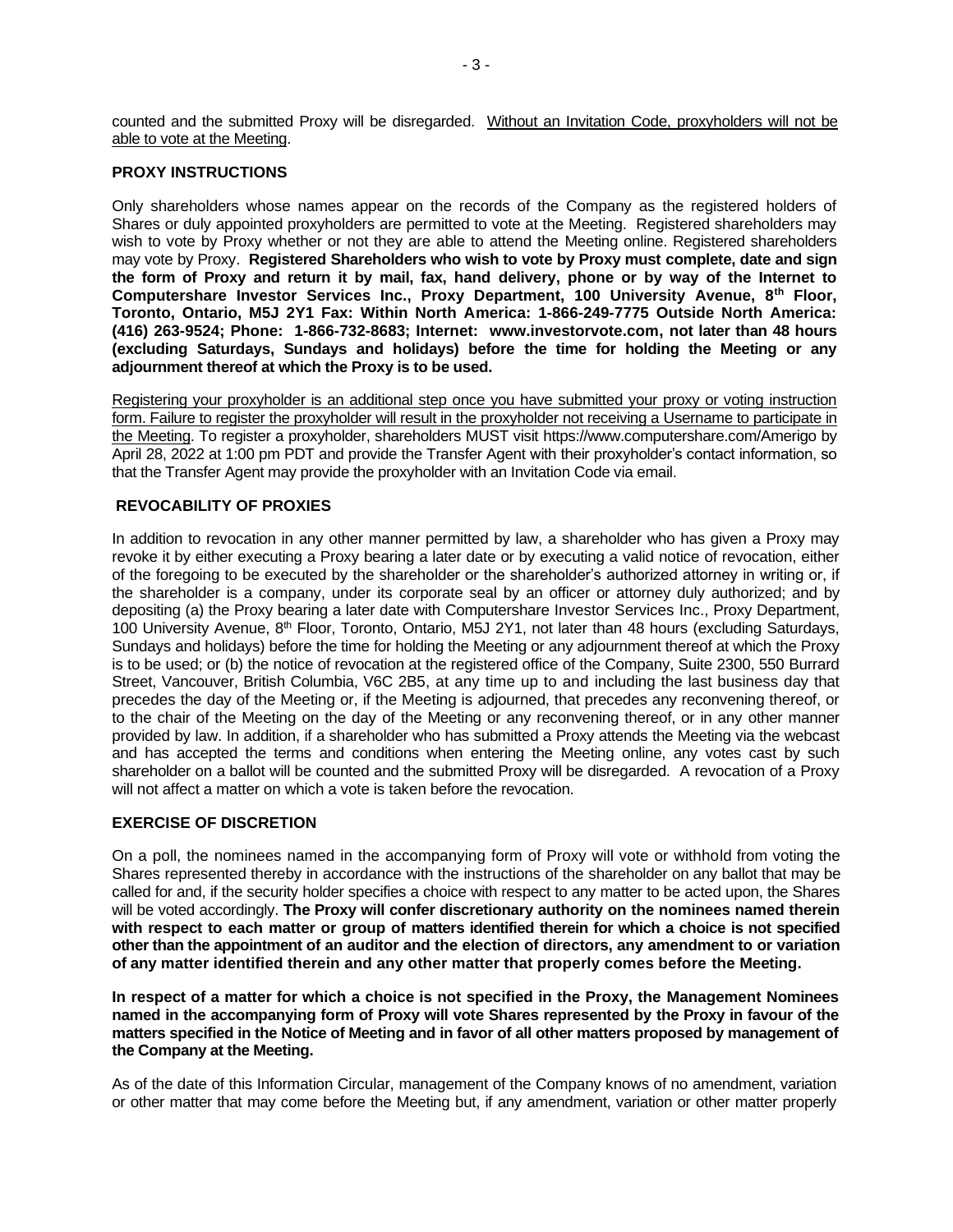comes before the Meeting, each nominee in the accompanying form of Proxy intends to vote thereon in accordance with the nominee's best judgment.

#### **BENEFICIAL (NON-REGISTERED) SHAREHOLDERS**

The information set forth in this section is of significant importance to many shareholders of the Company, as a substantial number of shareholders do not hold Shares in their own name. Shareholders who do not hold their Shares in their own name (referred to in this Information Circular, collectively, as *"Beneficial Shareholders")*  should note that only Proxies deposited by shareholders whose names appear on the records of the Company as the registered holders of Shares can be recognized and acted upon at the Meeting. If Shares are listed in an account statement provided to a shareholder by a broker, then in almost all cases those Shares will not be registered in the shareholder's name on the records of the Company. Such Shares will more likely be registered under the names of the shareholder's broker or an agent of that broker. In the United States the vast majority of such shares are registered under the name of Cede & Co. as nominee for The Depository Trust Company (which acts as depository for many U.S. brokerage firms and custodian banks), and in Canada under the name of CDS Inc. (the registration name for CDS Clearing and Depository Services Inc., which acts as nominee for many Canadian brokerage firms). **Beneficial Shareholders should ensure that instructions respecting the voting of their Shares are communicated to the appropriate person.** 

Applicable regulatory policy requires intermediaries/brokers to seek voting instructions from Beneficial Shareholders in advance of shareholders' meetings. Every intermediary/broker has its own mailing procedures and provides its own return instructions to clients, which should be carefully followed by Beneficial Shareholders in order to ensure that their Shares are voted at the Meeting. The form of Proxy supplied to a Beneficial Shareholder by its broker (or the agent of the broker) is similar to the form of Proxy provided to registered shareholders by the Company. However, its purpose is limited to instructing the registered shareholder (the broker or agent of the broker) how to vote on behalf of the Beneficial Shareholder. The majority of brokers now delegate responsibility for obtaining instructions from clients to Broadridge Financial Solutions, Inc. ("*Broadridge*") in the United States and in Canada. Broadridge typically prepares its own voting instruction forms, mails those forms to the Beneficial Shareholders and requests the Beneficial Shareholders return the voting instruction forms to Broadridge. Broadridge then tabulates the results of all instructions received and provides appropriate instructions respecting the voting of Shares to be represented at the Meeting. **A Beneficial Shareholder receiving a Broadridge voting instruction form cannot use that form to vote Shares directly at the Meeting. Such voting instruction form must be returned to Broadridge well in advance of the Meeting in order to have the Shares voted at the Meeting.**

This Information Circular and accompanying materials are being sent to both registered shareholders and Beneficial Shareholders. Beneficial Shareholders fall into two categories – those who object to their identity being known to the issuers of securities which they own ("Objecting Beneficial Owners", or "OBOs") and those who do not object to their identity being made known to the issuers of the securities they own ("*Non-Objecting Beneficial Owners*", or "*NOBOs*"). Subject to the provisions of NI 54-101, issuers may request and obtain a list of their NOBOs from intermediaries via their transfer agents. Pursuant to NI 54-101, issuers may obtain and use the NOBO list for distribution of proxy-related materials directly (not via Broadridge) to such NOBOs. If you are a Beneficial Shareholder, and the Company or its agent has sent these materials directly to you, your name, address and information about your holdings of Shares have been obtained in accordance with applicable securities regulatory requirements from the intermediary holding the Shares on your behalf.

The Company has decided to take advantage of the provisions of NI 54-101 that permit it to deliver proxy related materials directly to its NOBOs. By choosing to send these materials to you directly, the Company (and not the intermediary holding Shares on your behalf) has assumed responsibility for (i) delivering these materials to you, and (ii) executing your proper voting instructions. As a result, if you are a NOBO of the Company, you can expect to receive a scannable Voting Instruction Form (a "*NOBO VIF*") from the Transfer Agent. Please complete and return such NOBO VIF as specified in the request for voting instructions to the Transfer Agent in the envelope provided or by facsimile. The Transfer Agent will tabulate the results of the NOBO VIFs received from the Company's NOBOs and will provide appropriate instructions at the Meeting with respect to the Shares represented by the NOBO VIFs they receive.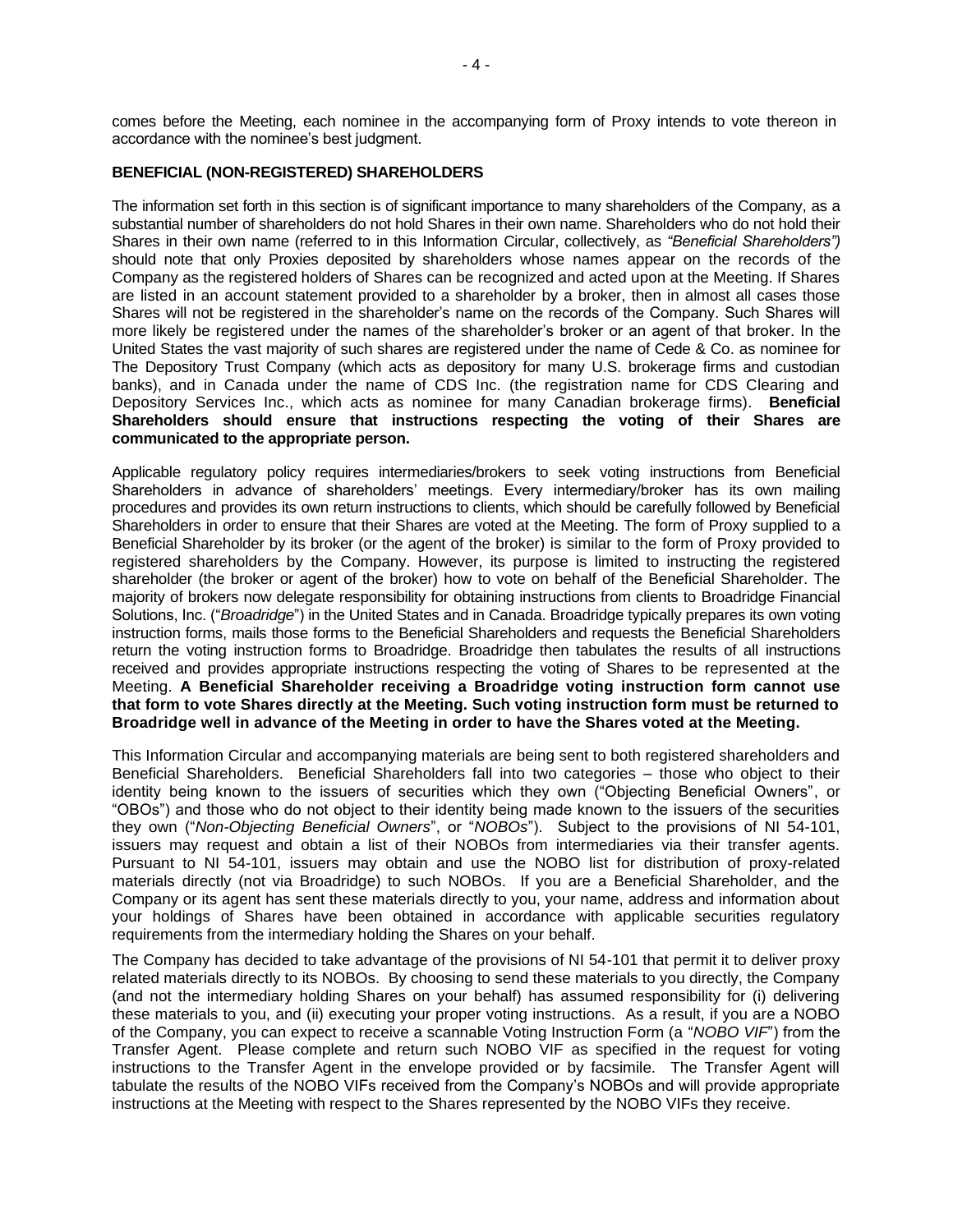In addition, the Company has agreed to pay to distribute the proxy-related materials to OBOs.

The Company is not sending its proxy-related materials to the registered shareholders or Beneficial Shareholders using "notice-and-access", as defined in NI 54-101.

Although a Beneficial Shareholder may not be recognized directly at the Meeting for the purposes of voting Shares registered in the name of his or her broker (or agent of the broker), a Beneficial Shareholder may attend the Meeting as proxyholder for the registered shareholder and vote the Shares in that capacity. **Beneficial Shareholders who wish to attend the Meeting and indirectly vote their Shares as proxyholder for the registered shareholder should enter their own names in the blank space on the voting instruction form provided to them and return the same to their broker (or the broker's agent) in accordance with the instructions provided by such broker (or agent), well in advance of the Meeting.** Alternatively, a Beneficial Shareholder may request in writing that his or her broker send to the Beneficial Shareholder a legal Proxy which would enable the Beneficial Shareholder to attend the Meeting and vote his or her Shares. Registering a proxyholder is an additional step once you have submitted your proxy or voting instruction form. Failure to register the proxyholder will result in the proxyholder not receiving a Username to participate in the Meeting. To register a proxyholder, shareholders MUST visit https://www.computershare.com/Amerigo by April 28, 2022 at 1:00 pm PDT and provide the Transfer Agent with their proxyholder's contact information, so that the Transfer Agent may provide the proxyholder with an Invitation Code via email.

All references to "shareholders" in this Information Circular and the accompanying form of proxy and Notice of Meeting are to shareholders of record unless specifically stated otherwise.

## **RECORD DATE AND VOTING SECURITIES**

The Company has set the close of business on March 28, 2022 as the record date (the *"Record Date")* for determination of persons entitled to receive notice of the Meeting. Only the registered holders of Shares, and those Beneficial Shareholders entitled to receive notice pursuant to NI 54-101 through their intermediaries, as at that date, are entitled to receive notice of and to vote at the Meeting.

On a show of hands, every individual who is present and is entitled to vote as a shareholder or as a representative of one or more corporate shareholders will have one vote, and on a poll every shareholder present in person or represented by a proxy and every person who is a representative of one or more corporate shareholders, will have one vote for each Share registered in that shareholder's name on the list of shareholders as at the Record Date, which is available for inspection during normal business hours at Computershare Investor Services Inc., and will be available at the Meeting. **Shareholders represented by proxy holders are not entitled to vote on a show of hands.**

## **VOTING SHARES AND PRINCIPAL HOLDERS THEREOF**

.

The Company is authorized to issue an unlimited number of Shares, of which 174,328,773 Shares are issued and outstanding as at the Record Date and the date hereof. The Company has only one class of shares.

To the knowledge of the Board of Directors of the Company (the "*Board*") and executive officers of the Company, only the following persons or companies beneficially own, control or direct, directly or indirectly, Shares carrying 10% or more of the voting rights attached to any class of voting securities of the Company:

| <b>Name</b>                 | <b>Number of Shares Beneficially Owned,</b><br><b>Controlled or Directed, Directly or Indirectly</b> | Percentage of<br><b>Outstanding Shares</b> |
|-----------------------------|------------------------------------------------------------------------------------------------------|--------------------------------------------|
| Aegis Financial Corporation | 18.765.831                                                                                           | 10.76%                                     |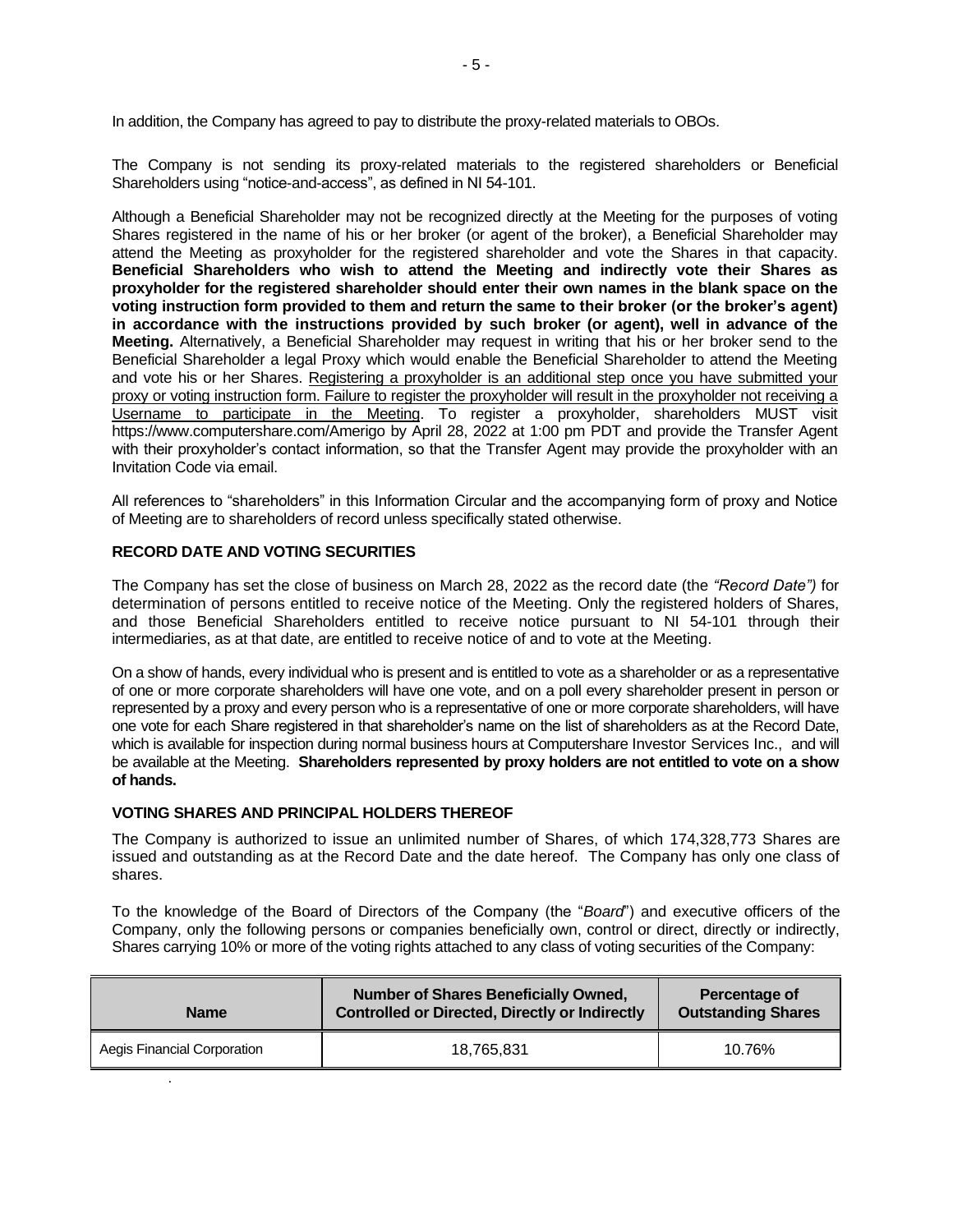## **ELECTION OF DIRECTORS**

The Board of Directors presently consists of seven directors and it is intended to determine the number of directors at seven (7) and to elect seven (7) directors for the ensuing year.

The term of office of each of the present directors expires at the Meeting. The persons named below (the "*Nominees*") will be presented for election at the Meeting as management's nominees and the persons proposed by management as proxyholders in the accompanying form of proxy intend to vote for the election of the Nominees. Management does not contemplate that any of the Nominees will be unable to serve as a director. Each director elected will hold office until the next annual general meeting of the Company or until his successor is elected or appointed, unless his office is earlier vacated in accordance with the Articles of the Company or the provisions of the *Business Corporations Act* (British Columbia).

On March 28, 2016, as amended March 20, 2017, the Board adopted a majority voting policy (the "*Policy*"). The Policy requires that any nominee for director who receives a greater number of votes "withheld" than votes "for" his or her election will be required to tender an offer to resign (a "*Resignation Offer*"). The Policy applies only to uncontested elections, which are elections of directors where the number of nominees for election as director is equal to the number of directors to be elected at such meeting. Following a tender of a Resignation Offer, the Corporate Governance, Nominating and Compensation Committee will consider the Resignation Offer and will recommend to the Board whether or not to accept or reject the Resignation Offer or to propose alternative actions. The Corporate Governance, Nominating and Compensation Committee will be expected to recommend accepting the Resignation Offer, except in situations where extraordinary circumstances would warrant the applicable director to continue to serve on the Board. The Board shall accept the resignation absent exceptional circumstances, and such resignation will be effective when accepted by the Board. Within 90 days following the applicable annual general meeting, the Board will make a determination of the action to take with respect to the Resignation Offer and will promptly disclose by news release, a copy of which shall be provided to the Toronto Stock Exchange, its decision to accept or reject the director's Resignation Offer or to propose alternative actions as referenced in the Policy. If the Board has decided to reject the Resignation Offer or to pursue any alternative action other than accepting the Resignation Offer, then the Board will disclose in the news release its reasons for doing so. The applicable director will not participate in any meeting of the Board or any sub-committee of the Board or either the Corporate Governance, Nominating and Compensation Committee or Board deliberations on his or her Resignation Offer. The full text of the Policy is available on the Company's website at **[www.amerigoresources.com](http://www.amerigoresources.com/)**.

At the Company's annual general meeting held on May 2, 2016, the shareholders of the Corporation approved amendments by way of ordinary resolution to the Articles of the Company to include an advance notice provision. The purpose of the advance notice provision is to provide shareholders, directors and management of the Company with direction on the procedure for shareholder nomination of directors. The advance notice provision is the framework by which the Company seeks to fix a deadline by which holders of record of Shares must submit director nominations to the Company prior to any annual or special meeting of shareholders and sets forth the information that a shareholder must include in the notice to the Company for the notice to be in proper written form. The Company did not receive notice of any director nominations in connection with the Meeting within the time periods prescribed by the amended Articles. Accordingly, at the Meeting, the only persons eligible to be nominated for election to the Board are the Nominees.

The following table sets out the names of the Nominees for election as a director (a "*proposed director*"), the province or state, as applicable, and country of residence, their principal occupations, the date each first became a director of the Company, and the number of Shares beneficially owned by each, directly or indirectly, or over which control or direction is exercised, as at the date hereof. The table also sets out the members of the Company's Audit Committee; and Corporate Governance, Nominating and Compensation Committee. All current directors are members of the Disclosure Committee. If elected, the term of office of each proposed director will expire at the next annual general meeting of the Company.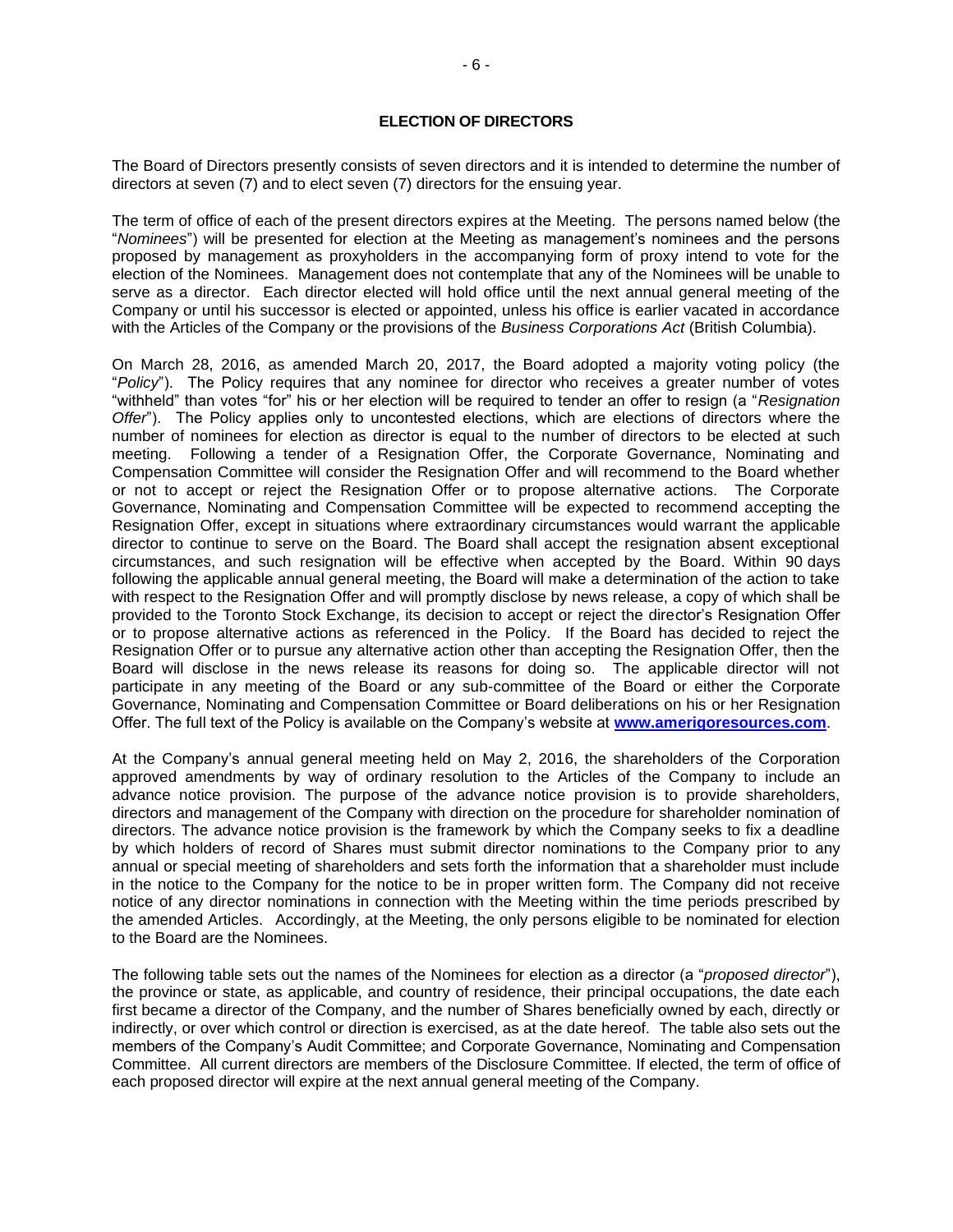| Name, Province or State<br>and Country of<br><b>Residence and</b><br>Position (1)             | Principal occupation or employment and, if not a<br>previously elected director, occupation during<br>the past 5 years (1)                                                                                                                                                                                                                                                                                                                         | Date of<br>appointment<br>or election<br>as a Director | Number of<br><b>Common Shares</b><br>beneficially<br>owned, directly or<br>indirectly, or<br>controlled<br>or directed (2) |
|-----------------------------------------------------------------------------------------------|----------------------------------------------------------------------------------------------------------------------------------------------------------------------------------------------------------------------------------------------------------------------------------------------------------------------------------------------------------------------------------------------------------------------------------------------------|--------------------------------------------------------|----------------------------------------------------------------------------------------------------------------------------|
| <b>Klaus Zeitler</b><br>British Columbia, Canada<br>Executive Chairman and<br><b>Director</b> | Executive Chairman and Director of the Company;<br>Chairman and director of Rio2 Limited, a mining<br>company                                                                                                                                                                                                                                                                                                                                      | April 1, 2003                                          | $6,292,331^{(3)}$<br>common shares, or<br>3.61%                                                                            |
| Robert Gayton (4), (5)<br>British Columbia, Canada<br><b>Director</b>                         | Consultant to various public companies since 1987                                                                                                                                                                                                                                                                                                                                                                                                  | August 15,<br>2004                                     | 289,504 common<br>shares, or 0.17%                                                                                         |
| Alberto Salas <sup>(5)</sup><br>Santiago, Chile<br><b>Director</b>                            | Chairman of Chile's SQM S.A. and INACAP<br>(National Institute of Professional Training); director<br>of the Company's subsidiary Minera Valle Central,<br>CAP Minería and ENAEX S.A.; President of the<br>Mining Engineers Foundation of the University of<br>Chile; President of the Chilean Pacific Foundation;<br>President of the Inter-American Mining Society and<br>President of the Latin American Mining Organization                    | May 9, 2011                                            | 384,155 common<br>shares, or 0.22%                                                                                         |
| George Ireland (4), (5),<br>Massachusetts, USA<br>Director                                    | President and Chief Investment Officer of Geologic<br>Resource Partners LLC, an investment advisory firm                                                                                                                                                                                                                                                                                                                                           | June 4, 2012                                           | $11,777,013^{(6)}$<br>common shares, or<br>6.76%                                                                           |
| Michael Luzich<br>Las Vegas, USA<br><b>Director</b>                                           | Founder and managing partner of Luzich Partners<br>LLC, an investment firm; founder and president of<br>various investment, real estate and international<br>trading companies                                                                                                                                                                                                                                                                     | May 20, 2020                                           | $12,872,000^{(7)}$<br>common shares, or<br>7.38%                                                                           |
| Margot Naudie<br>Ontario, Canada<br>Director                                                  | Capital markets professional with global investment<br>expertise as Senior Portfolio Manager for global<br>natural resource portfolios. Has held senior roles at<br>leading multi-billion-dollar asset management firms,<br>including TD Asset Management, Marret Asset<br>Management, and CPP Investment Board.<br>Independent Director of BTU Metals Corp., Osino<br>Resources Corp., Abaxx Technologies Inc. and<br>Polaris Infrastructure Inc. | June 7, 2021                                           | N/A                                                                                                                        |
| Aurora Davidson<br>British Columbia, Canada<br><b>Director</b>                                | President and Chief Executive Officer of the<br>Company since December 6, 2019; former Chief<br>Financial Officer of the Company; former Executive<br>Vice President of the Company                                                                                                                                                                                                                                                                | May 4, 2020                                            | $1,377,021^{(8)}$<br>common shares, or<br>0.79%                                                                            |

Notes:

<sup>(1)</sup> The information as to country and province or state of residence, and principal occupation, not being within the knowledge of the Company, has been furnished by the Director.

<sup>&</sup>lt;sup>(2)</sup> Shares beneficially owned, directly or indirectly, or over which control or direction is exercised, as at March 28, 2022, based upon information furnished to the Company by the Director. Unless otherwise indicated, such Shares are held directly.

<sup>(3)</sup>  $\frac{1}{2}$  Of this amount, 3,883,581 Shares are beneficially owned indirectly.<br>(4) Member of the Audit Committee. Dr. Gayton is chair of the committe

<sup>(4)</sup> Member of the Audit Committee. Dr. Gayton is chair of the committee.<br>(5) Member of the Corporate Governance, Nominating and Compensation

<sup>(5)</sup> Member of the Corporate Governance, Nominating and Compensation Committee. Mr. Ireland is Chair of the committee.<br>
Of this amount 1.528.662 Shares are held by Geologic Besource Partners LLC and are under the control a

<sup>(6)</sup> Of this amount, 1,528,662 Shares are held by Geologic Resource Partners LLC and are under the control and direction of Mr. Ireland.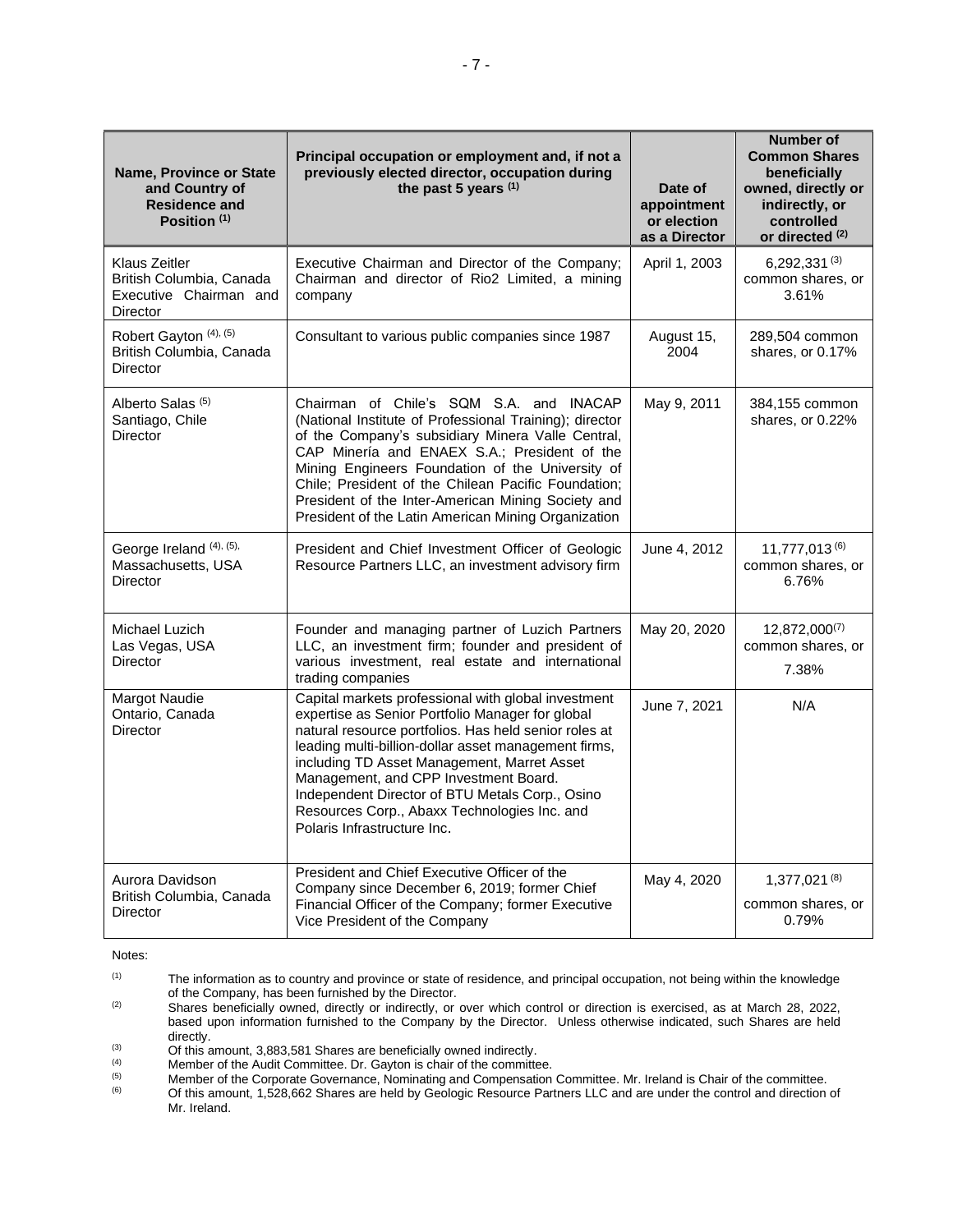- $(7)$  Of this amount 12,872,000 Shares are held by Luzich Partners LLC and are under the control and direction of Mr. Luzich.
- (8) Of this amount, 394,643 Shares are held by Delphis Financial Strategies Inc. and are under the control and direction of Ms. Davidson., and 200,000 shares are held in an RRSP and are under the control and direction of Ms. Davidson.

To the knowledge of the Company no director or proposed director (or any of their personal holding companies):

- (a) is, as at the date of this Information Circular, or has been, within 10 years before the date of this Information Circular, a director, chief executive officer ("*CEO*") or chief financial officer ("*CFO*") of any company (including the Company) that:
	- (i) was the subject, while the proposed director was in the capacity as director, CEO or CFO of such company, of a cease trade or similar order or an order that denied the relevant company access to any exemption under securities legislation, that was in effect for a period of more than 30 consecutive days; or
	- (ii) was subject to a cease trade or similar order or an order that denied the relevant company access to any exemption under securities legislation, that was in effect for a period of more than 30 consecutive days, that was issued after the proposed director ceased to be a director, CEO or CFO but which resulted from an event that occurred while the proposed director was acting in the capacity as director, CEO or CFO of such company; or
- (b) is, as at the date of this Information Circular, or has been within 10 years before the date of the Information Circular, a director or executive officer of any company (including the Company) that, while that person was acting in that capacity or within a year of that person ceasing to act in that capacity, became bankrupt, made a proposal under any legislation relating to bankruptcy or insolvency or was subject to or instituted any proceedings, arrangement or compromise with creditors or had a receiver, receiver manager or trustee appointed to hold its assets; or
- (c) has, within the 10 years before the date of this Information Circular, become bankrupt, made a proposal under any legislation relating to bankruptcy or insolvency, or become subject to or instituted any proceedings, arrangement or compromise with creditors, or had a receiver, receiver manager or trustee appointed to hold the assets of the proposed director; or
- (d) has been subject to any penalties or sanctions imposed by a court relating to securities legislation or by a securities regulatory authority or has entered into a settlement agreement with a securities regulatory authority; or
- (e) has been subject to any other penalties or sanctions imposed by a court or regulatory body that would likely be considered important to a reasonable security-holder in deciding whether to vote for a proposed director.

See Schedule A - Corporate Governance Practices for information in respect of directorships in other reporting issuers held by the directors of the Company.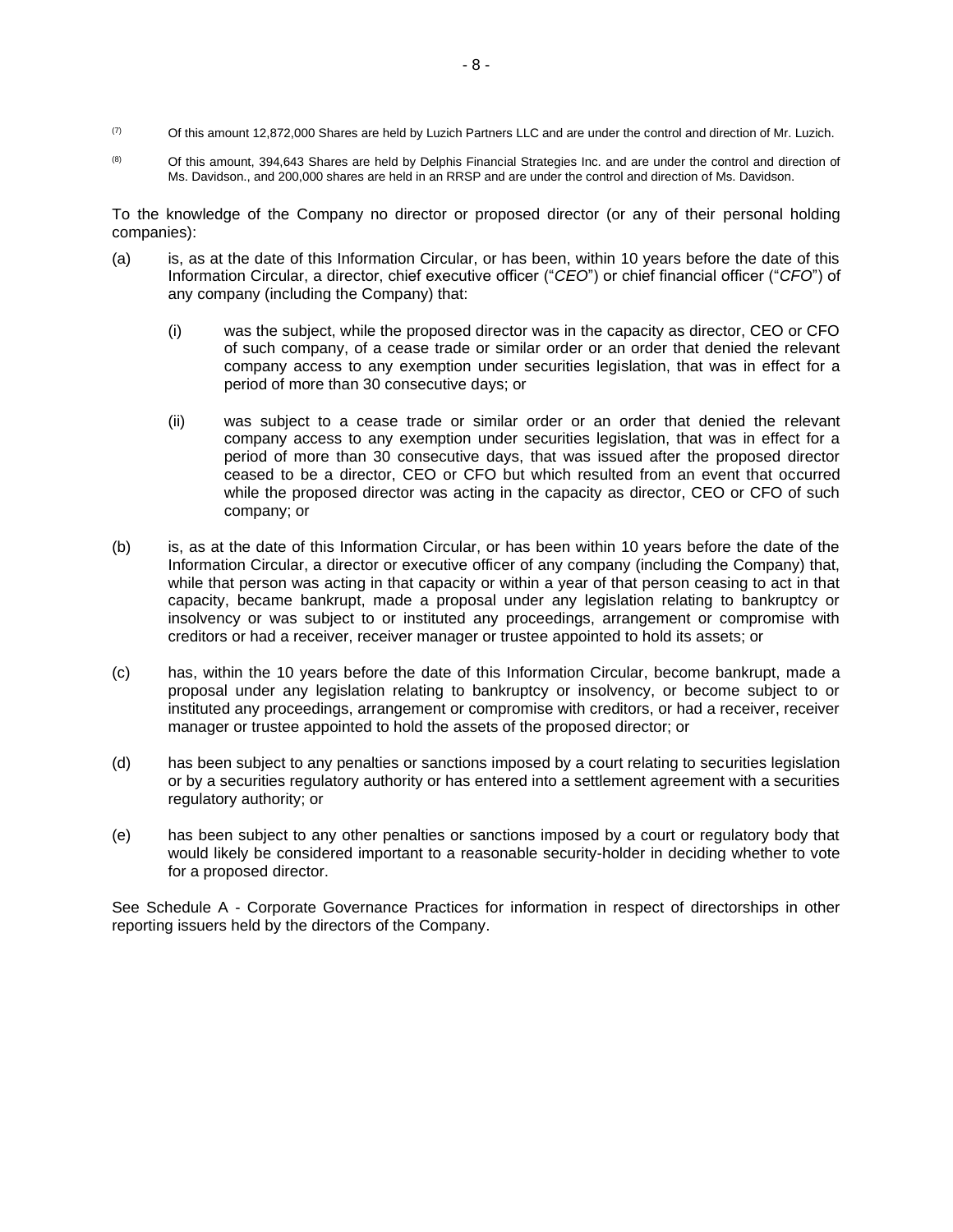## **STATEMENT OF EXECUTIVE COMPENSATION**

#### **Corporate Governance, Nominating and Compensation Committee**

In respect of compensation matters, the Corporate Governance, Nominating and Compensation Committee of the Board (the "*CGNC Committee*") has the following responsibilities:

- reviewing and approving the corporate and individual goals and objectives relevant to senior management's compensation, evaluating performance, and setting compensation levels based upon this evaluation;
- reviewing the recommendations of the Executive Chairman with respect to compensation of other management members, and for fixing their compensation, including annual bonuses and the granting of stock options under the Company's stock option plan;
- reviewing executive compensation disclosure before the Company publicly discloses this information; and
- reviewing compensation policies and proposals with reference to industry sectors and markets in which the Company operates.

The CGNC Committee members are independent directors George Ireland (Chairman), Alberto Salas and Dr. Robert Gayton. Meetings of the Committee are documented in the form of meeting minutes. In establishing policies covering compensation, including annual bonuses and stock option grants, the CGNC Committee takes into consideration the recommendations of the Executive Chairman, advice of independent consultants when retained and industry standards.

The majority of the members of the CGNC Committee have direct experience which is relevant to their responsibilities in executive compensation as they have been previously, and are currently, involved with compensation matters at other companies, both public and private, which they are directors.

Skills and experience that enable the CGNC Committee to make decisions on the suitability of the Company's compensation policies and practice include:

- George Ireland: Mr. Ireland, has almost 40 years of experience in the mining and metals industry in positions ranging from field geologist and operations to banking and venture capital. Mr. Ireland founded Geologic Resource Partners (GRP) in 2004 and serves as Chief Investment Officer and CEO. Formerly, he was General Partner of Ring Partners, LP, a predecessor investment partnership to GRP. Mr. Ireland graduated from the University of Michigan with a BS from the School of Natural Resources and is a Fellow in the Society of Economic Geologists. Currently, Mr. Ireland is Chairman and a director of Lithium Americas Corp. and also serves on the board of Heliostar Metals Limited.
- Robert Gayton: Mr. Gayton, FCPA (FCA), graduated from the University of British Columbia in 1962 with a Bachelor of Commerce degree and in 1964 earned the Chartered Professional Accountant (CPA, CA) designation while at Peat Marwick Mitchell. Dr. Gayton joined the Faculty of Business Administration at the University of British Columbia in 1965, beginning 10 years in the academic world, including time at the University of California, Berkeley, earning a Ph.D. in business. Dr. Gayton rejoined Peat Marwick Mitchell in 1974 and became a partner in 1976 where he provided audit and consulting services to private and public company clients for 11 years. Dr. Gayton has directed the accounting and financial matters of public companies in the resource and non-resource fields since 1987.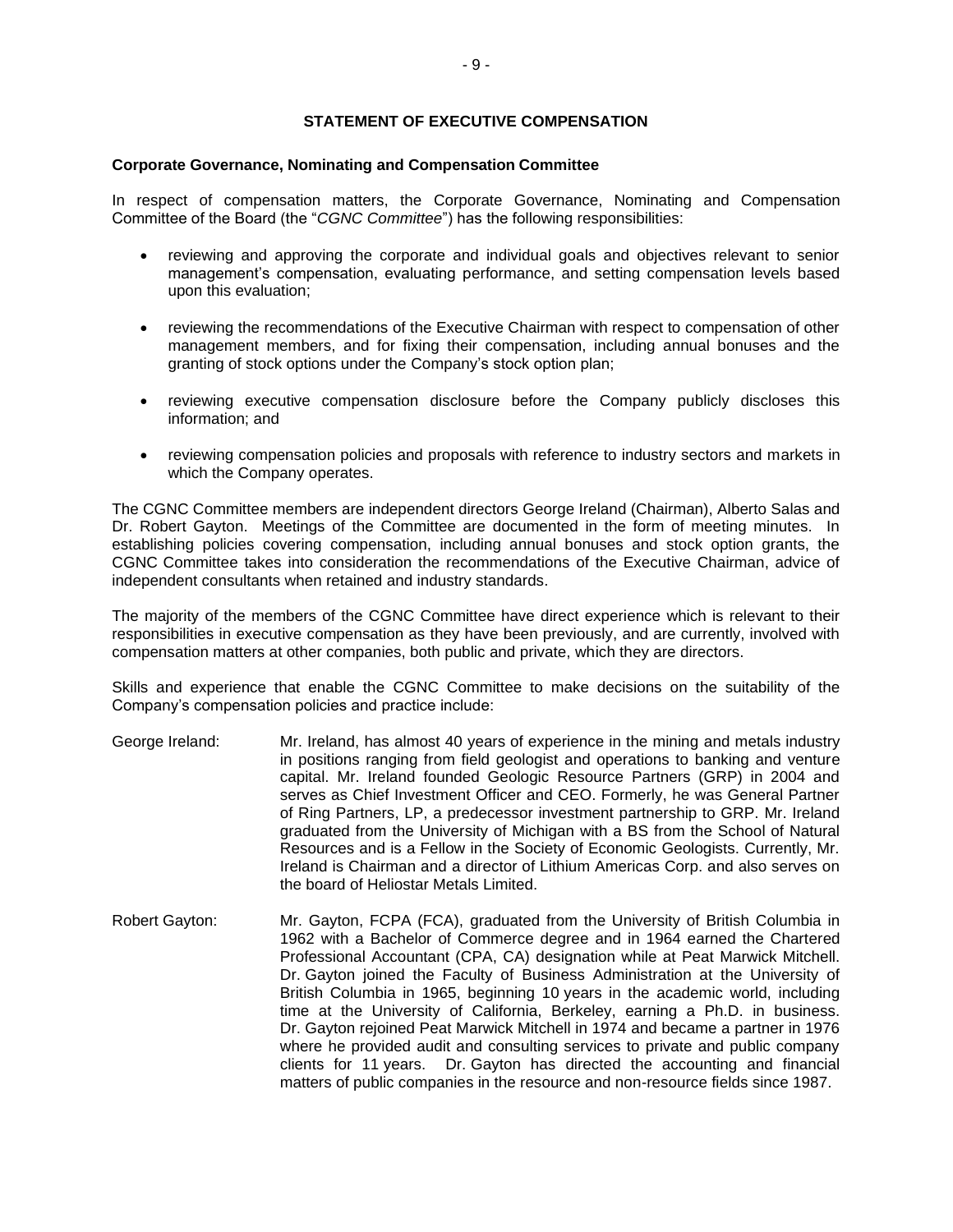Alberto Salas: Mr. Salas is a mining entrepreneur, currently Chairman of Chile's SQM S.A. and Chairman of the National Institute of Professional Training (INACAP), Chile's largest higher education and training institute. He is also a director of Minera Valle Central, CAP Mineria and ENAEX S. A.; President of the Mining Engineers Foundation of the University of Chile; President of the Chilean Pacific Foundation; President of the Inter-American Mining Society and President of the Latin American Mining Organization. In Chile, Mr. Salas served as a director of Teck's Quebrada Blanca Mining Company and Teck's Carmen de Andacollo Mining Company, the National Mining Company (ENAMI) and the National Petroleum Company (ENAP). He is a former member of the APEC Business Advisory Council. Mr. Salas is a Mining Civil Engineer from the University of Chile with post-graduate studies in Corporate Finance from the Adolfo Ibáñez University in Chile.

## **Objectives of Executive Compensation**

The CGNC Committee endeavors to ensure that the Company's compensation policies:

- attract and retain highly qualified and experienced executives and managers;
- recognize and reward contribution to the success of the Company as measured by the accomplishment of specific performance objectives; and
- ensure that a significant proportion of compensation is at risk and directly linked to the success of the Company.

Executive compensation is based upon the need to provide a compensation package that will allow the Company to attract and retain qualified and experienced executives, balanced with a pay-for-performance philosophy.

## **Analysis of Elements**

The principal elements of executive officers' compensation consist of the following: base salary, long-term incentive awards (stock options), and annual performance bonuses. These elements, described below in more detail, are designed to reward corporate and individual performance. Corporate performance is generally measured relative to operational objectives and corporate values. Individual performance is evaluated based on individual expertise, leadership, ethics, and achievement of personal performance goals and commitments. The CGNC Committee considers management's goals and objectives for each year, particularly with respect to bonus considerations, and believes that accomplishment of such goals is in the best interests of the Company as well as management, as they take into account not only revenues, costs and profitability in the short term, but also long-term elements such as capital expenditures and future expansion plans.

#### **Benchmarking**

In the fall of 2018, the CGNC Committee retained the services of Mercer (Canada) Limited ("*Mercer*") to advise on the competitiveness and appropriateness of compensation programs for the Company's CEO, CFO, and independent board members. The compensation of the Company's CEO and CFO was adjusted effective January 1, 2019 as a result of Mercer's findings and following the ensuing review of these findings by the Company's Executive Chairman and the CGNC Committee.

To conduct their review, Mercer worked with the CGNC Committee to develop an appropriate compensation peer group and sourced market compensation data from 2018 management information circulars of said group. Peer companies were selected on the basis of having operating and/or development activity in Latin America, being traded in Canada or the United States, and having annual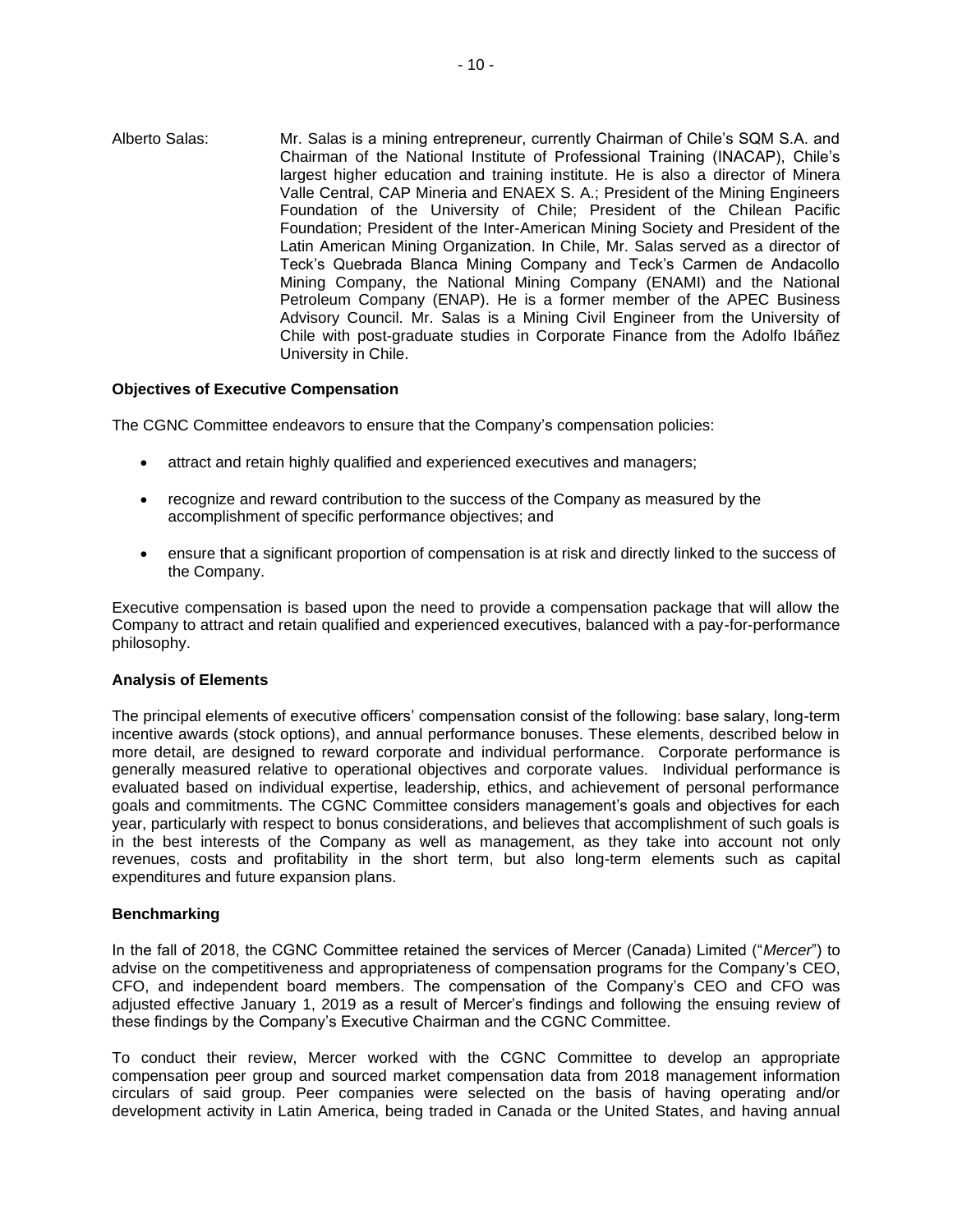revenues and total assets that are reasonably similar (within 50% to 200%) to Amerigo's. Based on these criteria, the peer companies used in the 2018 compensation benchmarking review were as follows:

Alio Gold Inc. Americas Silver Corporation Atalaya Mining Plc Continental Gold Inc. Copper Mountain Mining Corporation Endeavor Silver Corp. Ero Copper Corp. Golden Star Resources Ltd.

Gran Colombia Gold Corp Guyana Goldfields Inc Jaguar Mining Inc. Largo Resources Ltd. Mandalay Resources Corporation Sierra Metals Inc. Silvercorp Metals Inc. Taseko Mines Limited

In the two most recently completed financial years, the Company has not paid any executive compensation-related fees or other fees to Mercer or any other person in connection with services related to determining compensation for any of the Company's directors and executive officers.

## **Base Compensation**

Base compensation is normally reviewed in the first quarter of each year and adjustments, if any, are made retroactive to January 1 of that year. The CGNC Committee determines base compensation adjustments for management considering industry compensation surveys, the Company's financial performance, inflation rates and general economic conditions. The CGNC Committee also takes into consideration recommendations from the Executive Chairman with respect to compensation for other members of management.

#### **Bonus Consideration**

The CGNC Committee reviews management performance considering corporate and individual goals. This review assists in the determination of the payment of bonuses, if any, in respect of each year. The Committee retains discretion over this determination and, depending on its view of other relevant circumstances in each year, may decide to modify any bonus payment whether goals and objectives are met in a particular year. Goals and objectives may include: (1) reaching production targets; (2) keeping operating costs within budget; (3) keeping capital expenditures within budget; and (4) attaining operating cash flow targets, all of which account for an important percentage of the target bonus. Other targets relate specifically to the Company's business and competitive strategy or are in relation to key business partners and other stakeholders and are therefore not disclosed publicly as management believes to do so could prove prejudicial to the Company's interests.

## **Stock Options**

The Company grants share purchase options pursuant to the stock option plan in consideration of the level of responsibility of the executive as well as his or her impact and/or contribution to the longer-term operating performance of the Company. To date the stock option plan has been the sole long-term component of management compensation and has helped to ensure that a major part of management's compensation is closely aligned with shareholder interests.

In determining the overall number of options to be granted each year, the CGNC Committee reviews the number of options outstanding compared to peer-group companies and the total compensation package for management and directors in the year.

On December 20, 2018, the Board approved, subject to receipt of TSX approval (which was received on January 17, 2019), certain administrative amendments to the Company's stock option plan to allow for the Company to cash-out its stock options by mutual agreement between the optionholders and the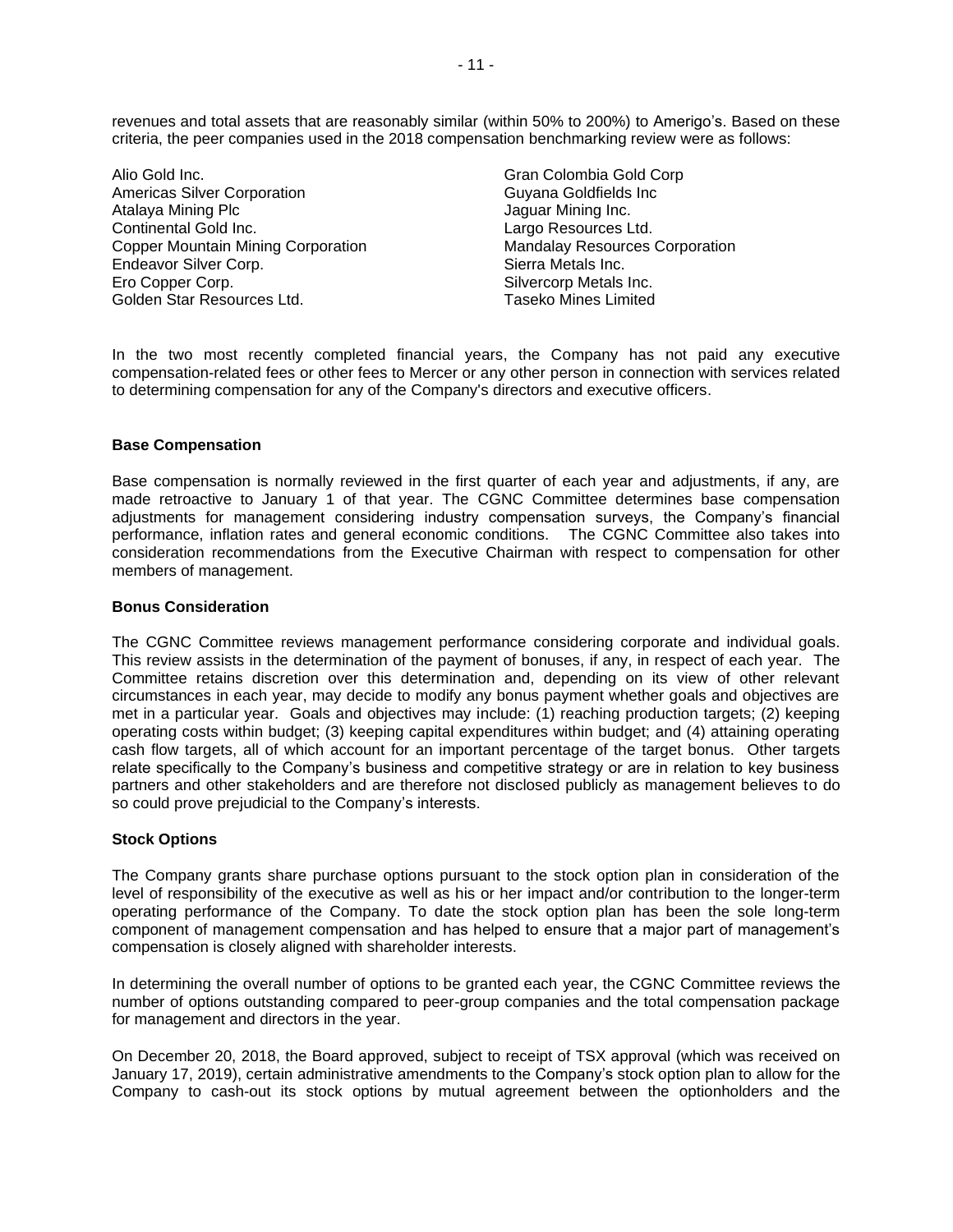Company, and to provide a mechanism that would allow for optionholders to reinvest the funds received from the Company pursuant to the cash-out of stock options in Shares at the then current market price.

## **Compensation Risk**

The CGNC Committee periodically reviews the Company's compensation program to ensure that it is structured to encourage decision making and outcomes that are in the best interest of the Company and its shareholders and to avoid the taking of inappropriate or excessive risks.

The compensation structure for the Company's executives is meant to result in a balance of achieving short-term goals and long-term strategies and does not encourage sub-optimization or reward actions that could produce short term success at the cost of long-term shareholder results. Additionally, the CGNC Committee monitors the risk level of the Company's executive compensation program by ensuring that the compensation framework is structured to align with the Company's short and long term goals, ensuring that a significant portion of executive compensation is at risk and is variable year over year, having option grants that have a life span of five years which would encourage long term sustainable share price appreciation, and taking a review of the Company's compensation program periodically, and if required, obtaining the services of independent outside advisors.

The CGNC Committee and the Board of Directors are satisfied that there were not any identified risks arising from the Company's compensation programs or policies that would have had any material adverse effect on the Company. The Company does not have any policy in place to permit an executive officer or director to purchase financial instruments, including, for greater certainty, prepaid variable forward contracts, equity swaps, collars, or units of exchange funds, that are designed to hedge or offset a decrease in market value of equity securities granted as compensation or held, directly or indirectly, by the executive officer or director.

## **Summary Compensation Table**

The following table (presented in accordance with National Instrument Form 51-102F6 - *Statement of Executive Compensation* ("*Form 51-102F6*") sets forth all annual and long term compensation for services in all capacities to the Company for the most recently completed financial year of the Company (to the extent required by Form 51-102F6) in respect of each Named Executive Officer ("*NEO*"), as defined in Form 51-102F6. For the purposes of Form 51-102F6, NEO means a CEO, a CFO, each of the three most highly compensated executive officers, or the three most highly compensated individuals acting in a similar capacity, other than the CEO and CFO, at the end of the most recently completed financial year whose total compensation was, individually, more than \$150,000, and each individual who would be an NEO but for the fact that the individual was neither an executive officer of the company, nor acting in a similar capacity, at the end of that financial year.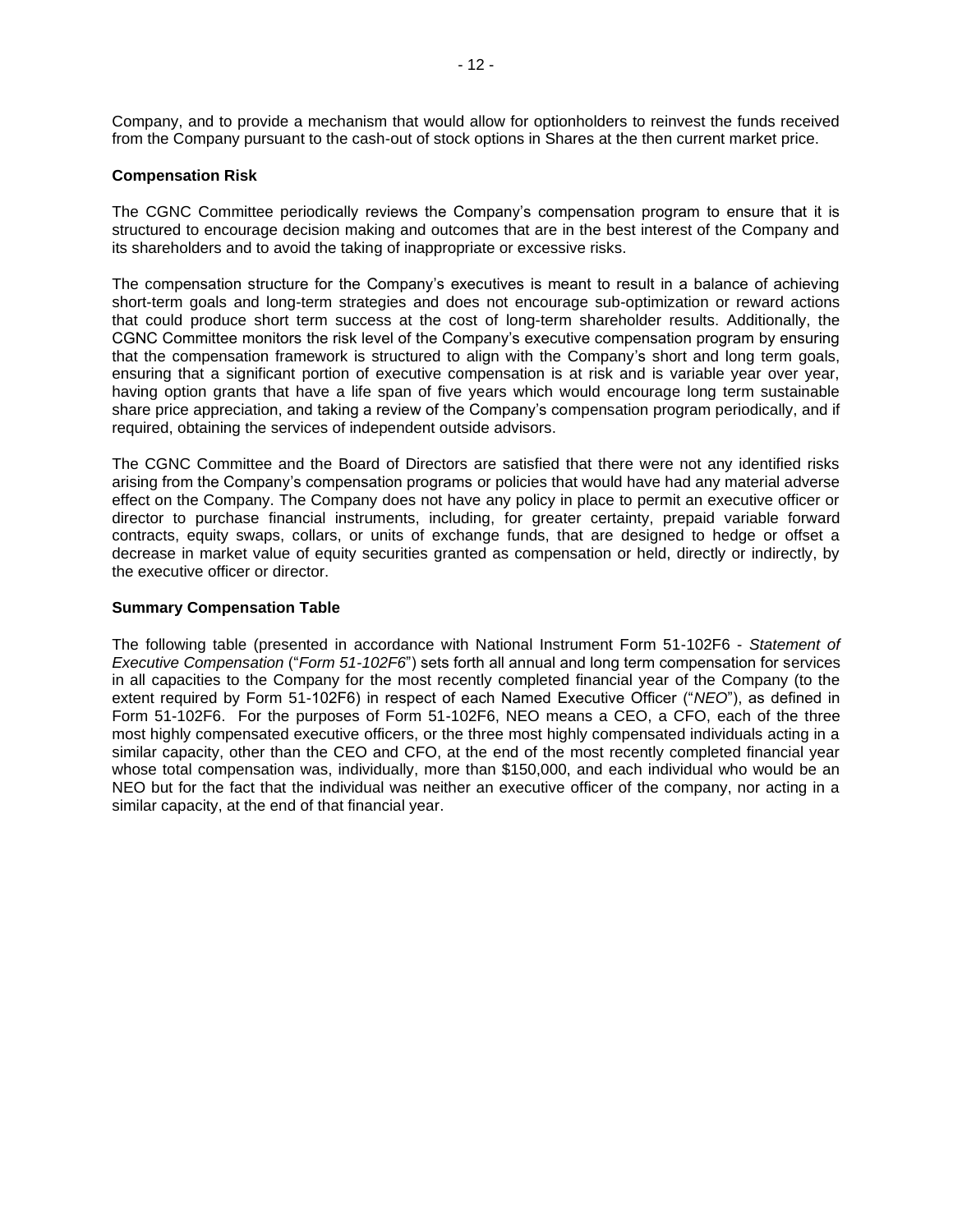#### **Summary Compensation Table for financial years ending on December 31, 2019, 2020 and 2021**

|                                                      |                      |                          |                                                    | <b>Non-Equity</b><br><b>Incentive Plan</b><br>Compensation<br>$($ \$) |                                                       |                                                                |                                                |
|------------------------------------------------------|----------------------|--------------------------|----------------------------------------------------|-----------------------------------------------------------------------|-------------------------------------------------------|----------------------------------------------------------------|------------------------------------------------|
| <b>Name and Principal</b><br><b>Position</b>         | $Year^{(1)}$         | <b>Salary</b><br>$($ \$) | Option-<br><b>Based</b><br>Awards $(2)$<br>$($ \$) | Annual<br><b>Incentive</b><br>Plans <sup>(3)</sup>                    | Long-<br>term<br><b>Incent</b><br>ive<br><b>Plans</b> | <b>All Other</b><br><b>Compensation</b><br>$(5)^1$             | <b>Total</b><br><b>Compensation</b><br>$($ \$) |
| Klaus M. Zeitler<br>Executive Chairman &<br>Director | 2021<br>2020<br>2019 | Nil<br>Nil<br>Nil        | 74,238<br>14,947<br>244,270                        | 864.046 <sup>(4)</sup><br>$242.095^{(4)}$<br>$194.813^{(4)}$          | Nil<br>Nil<br>Nil                                     | $363,345^{(4)(5)}$<br>$388,194^{(4)(6)}$<br>$364.966^{(4)(7)}$ | 1,301,629<br>645,236<br>804.049                |
| Aurora G. Davidson (8)<br>President & CEO            | 2021<br>2020<br>2019 | Nil<br>Nil<br>Nil        | 121,982<br>29,893<br>488,540                       | 448.350 <sup>(10)</sup><br>364.733(10)<br>226.000(10)                 | Nil<br>Nil<br>Nil                                     | $395.122^{(9)(10)}$<br>$398.459^{(9)(10)}$<br>297.771(9)(10)   | 965,454<br>793,085<br>1,012,311                |
| Carmen Amezquita <sup>(11)</sup><br><b>CFO</b>       | 2021<br>2020         | Nil<br>Nil               | 60,008<br>10,735                                   | $30,000^{(12)}$<br>Nil                                                | Nil<br>Nil                                            | $75,000^{(12)}$<br>$40.567^{(12)}$                             | 165,008<br>51,302                              |

#### Notes:

 $\begin{array}{cc}\n \text{(1)} & \text{Fiscal year ending December 31.} \\
 \text{(2)} & \text{Value of stock entries carried due}\n \end{array}$ 

Value of stock options granted during the year. Value is calculated for options granted during the year using the Black-Scholes Option Pricing Model and the following assumptions: expected dividend yield (0%), expected stock price volatility (69.71%-73.39%), risk-free interest rate (0.56%-1.01%) and expected life of options (4.20 years– 4.31 years). The Company selected the Black-Scholes model given its prevalence of use within North America. Please see Incentive Plan Awards: Value vested or earned during the year, below, for details of stock option grants to NEOs.

(3) Bonuses paid in each year are in respect of performance for the prior financial year, except for bonuses paid to Dr. Zeitler which includes in 2021 \$257,571 in respect of the Cauquenes Bonus (as hereinafter defined) for 2020 and \$606,475 for Q1 to Q3 2021; in 2020 \$32,529 in respect of the Cauquenes Bonus (as hereinafter defined) for 2019 and \$109,566 for Q1 to Q3 2020; in 2019 \$134,474 in respect of the Cauquenes Bonus (as hereinafter defined) for 2018 and \$60,339 for Q1 to Q3-2019. See the information below this table under "Klaus M. Zeitler".

(4) Paid to Zeitler Holdings Corp., a company owned by Dr. Zeitler and an associate of Dr. Zeitler, pursuant to agreements made as of January 1, 2012 and October 1, 2015. See the information below this table under "Klaus M. Zeitler."

(5) Includes \$45,122 in director fees from MVC (as hereinafter defined) and \$60,151 in director fees from the Company.

(6) Includes \$48,459 in director fees from MVC (as hereinafter defined) and \$62,630 in director fees from the Company.

- (7) Includes \$47,771 in director fees from MVC (as hereinafter defined) and \$43,821 in director fees from the Company.
- (8) Ms. Davidson served as the Company's CFO since December 2003 until August 1, 2020, previously served as Executive Vice-President from October 1, 2015 until December 6, 2019, and was appointed as President and CEO of the Company with effect as of December 6, 2019 and appointed a director of the Company on May 4, 2020.

(9) Includes director fees from MVC of \$45,122 in 2021, \$48,459 in 2020, and \$47,771 in 2019.

 $(10)$  Paid to Delphis Financial Strategies Inc. of which Ms. Davidson is the principal, pursuant to agreements made as of January 1, 2012, October 1, 2015 and January 1, 2020. See the information below this table under "Aurora Davidson."

 $\frac{(11)}{(12)}$  Ms. Amezquita was appointed as CFO of the Company effective August 1, 2020. Paid to Malaspina Consultants Inc. of which Ms. Amezquita is an employee, pursuant to an agreement made as of July 28, 2020.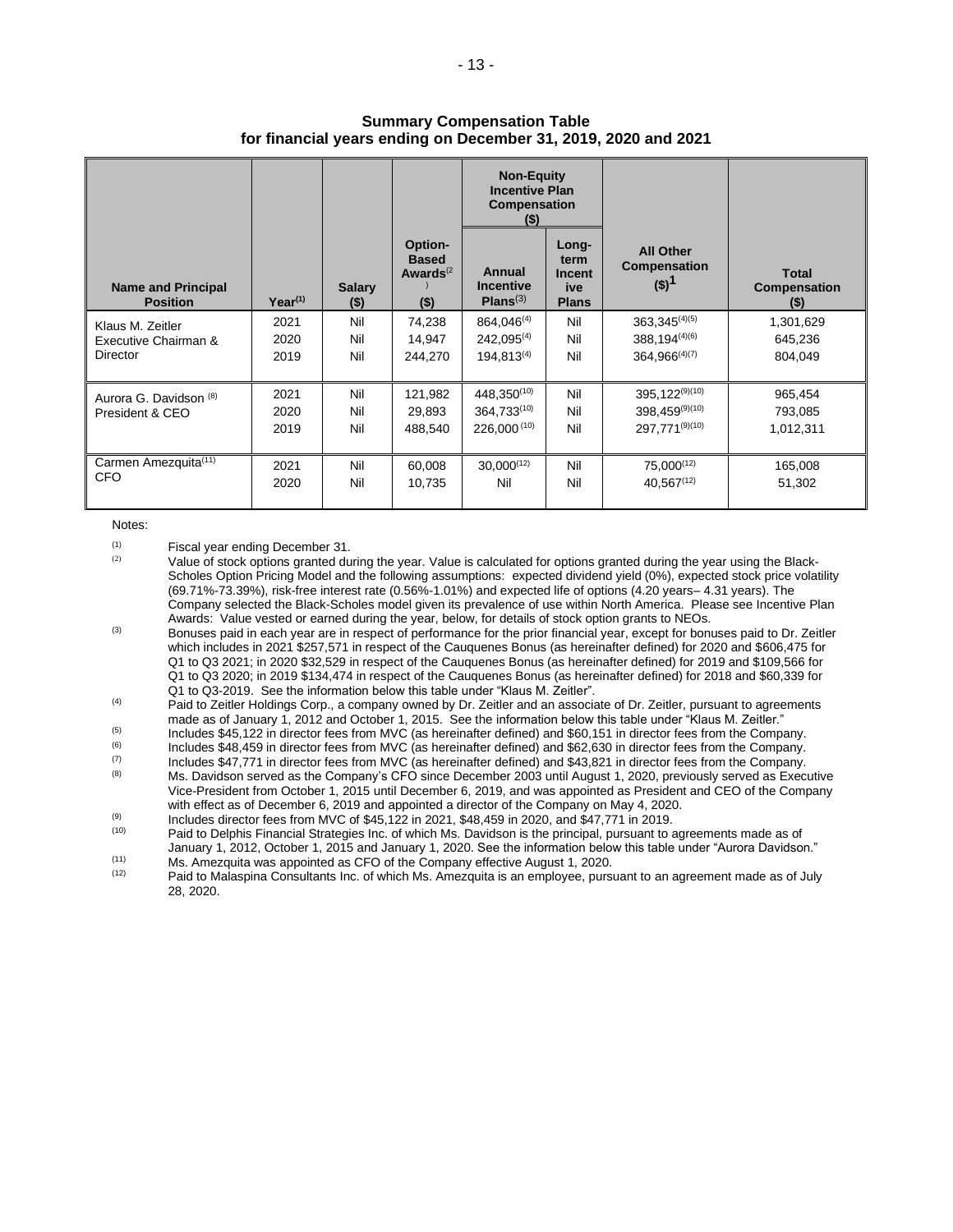#### *Klaus M. Zeitler*

Pursuant to a consulting services agreement (the "*MVC Agreement*") made as of January 1, 2012 between the Company's subsidiary, Minera Valle Central, S.A. ("*MVC*"), and Zeitler Holdings Corp. ("*ZHC*", a company of which Dr. Zeitler is the principal), MVC agreed to pay to ZHC a fee of US\$13,000 per month (the "*MVC Monthly Fee*") or US\$156,000 per year (the "*MVC Fee*"), subject to review annually.

Pursuant to a consulting services agreement made as of January 1, 2012 (the "*2012 ZHC Agreement*") between the Company and ZHC, the Company agreed to pay to ZHC a monthly fee based on an annual rate equal to the difference, in Canadian dollars, between the sum of \$360,000 and US\$36,000 (the "*2015 Total Fee*") and the Canadian dollar equivalent of the total amounts paid by MVC to ZHC during 2015, together with GST or its equivalent.

The parties subsequently entered into a consulting services agreement on October 1, 2015 (the "*2015 ZHC Agreement*") that superseded the 2012 ZHC Agreement and pursuant to which ZHC is being paid a monthly fee based on an annual rate equal to the sum of US\$50,000 plus an additional amount equal to the annual retainer and meeting fees the Company pays to each of the independent members of its board of the directors, as adjusted from time to time (collectively the "*Fee*"), subject to review annually.

Under the 2015 ZHC Agreement, effective January 1, 2016, ZHC is entitled to be paid a bonus (the "*Cauquenes Bonus*") equal to 0.8% of EBITDA calculated on MVC's earnings from contracts between MVC and División El Teniente in effect as of October 1, 2015, less all project financing charges paid by MVC, together with GST or its equivalent, during the period from the date MVC commences production from the Cauquenes deposit and up to and including December 31, 2025. The Cauquenes Bonus is payable to ZHC on a quarterly basis. At any time after December 31, 2019, upon mutual agreement of Amerigo and ZHC, Amerigo or MVC will have the right to eliminate and replace the Cauquenes Bonus with a one-time payment to ZHC in an amount equal to the net present value ("*NPV*") of the Cauquenes Bonus at that time, together with GST or its equivalent. The NPV will be calculated using an 8% discount rate, MVC's then current operating costs and the copper price projections for the remaining years to 2025 provided by Wood Mackenzie or its successor firm together with such other assumptions as may be required to fairly estimate the NPV.

## *Aurora Davidson*

Pursuant to the terms of a consulting services agreement (the "*Delphis Agreement*") made as of January 1, 2012, and updated and amended as of October 1, 2015 and as of January 1, 2020, between the Company and Delphis Financial Strategies Inc. ("*Delphis*", a company of which Ms. Davidson is the principal), the Company agreed to pay to Delphis an annual fee of \$350,000 (the "*Delphis Fee*") subject to review annually, in equal monthly installments with provision for an annual bonus, if any, to be determined by the Company's CGNC Committee. The bonus is based upon the Company and Delphis meeting key criteria each year, as mutually agreed between Delphis and the Company, and the target bonus in each year is equal to 100% of the Delphis Fee (the "*Delphis Target Bonus*") or as determined by the Company's CGNC.

## *Carmen Amezquita*

Pursuant to the terms of a consulting services agreement (the "*Malaspina Agreement*") made as of March 31, 2020, between the Company and Malaspina Consultants Inc. ("*Malaspina*", a company of which Ms. Amezquita is an employee), the Company agreed to pay to Malaspina an annual fee of \$75,000 (the "*Malaspina Fee*") subject to review annually, in equal monthly installments.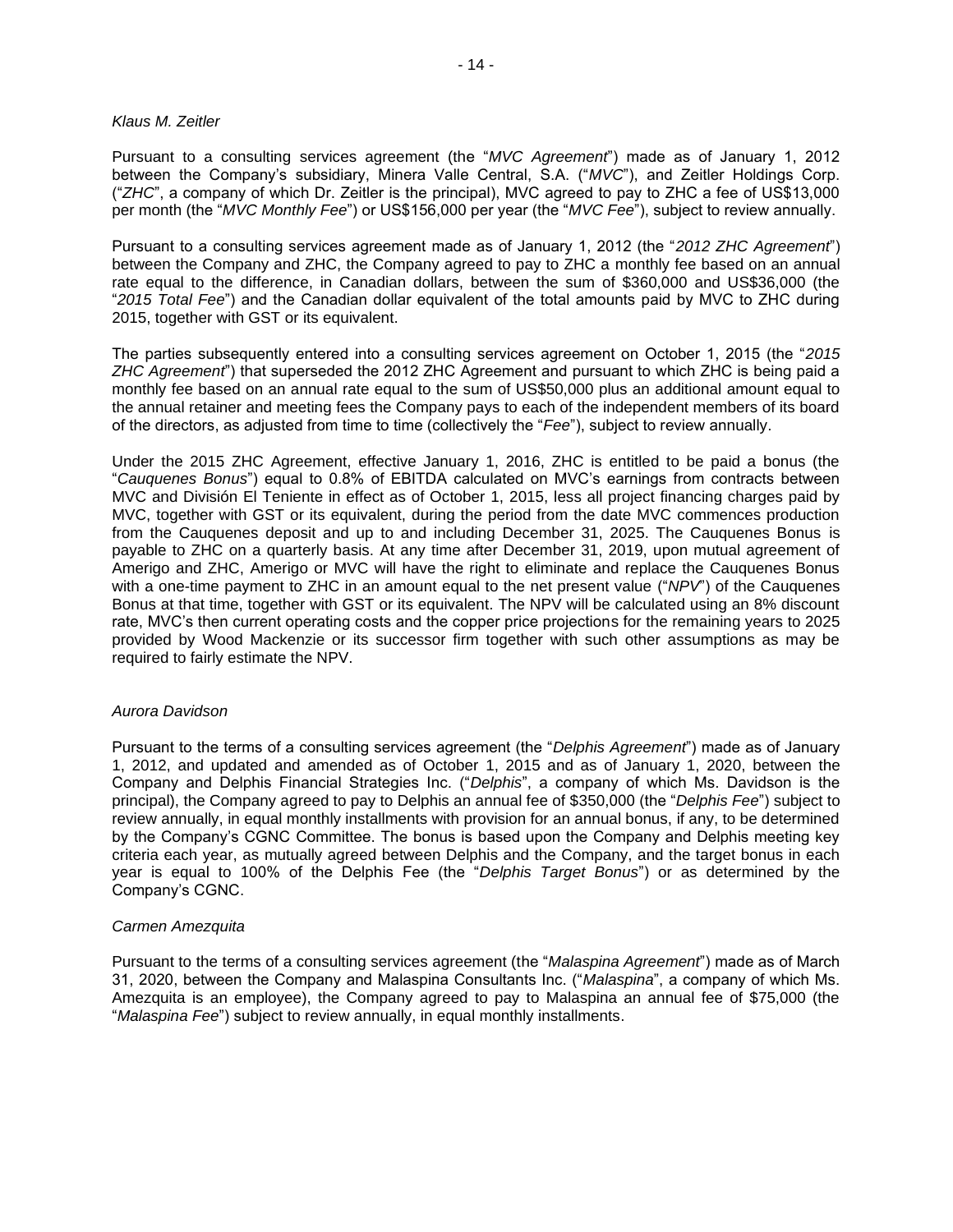#### **Incentive Plan Awards: Value vested or earned during the year**

The value vested or earned during the most recently completed financial year of incentive plan awards granted to NEOs are as follows:

| <b>Name</b>                       | <b>Option-Based Awards -</b><br><b>Value Vested</b><br><b>During The Year</b> | <b>Share-Based Awards -</b><br><b>Value Vested</b><br><b>During The Year</b> | <b>Non-Equity Incentive Plan</b><br><b>Compensation -</b><br><b>Value Earned</b><br><b>During The Year</b> |
|-----------------------------------|-------------------------------------------------------------------------------|------------------------------------------------------------------------------|------------------------------------------------------------------------------------------------------------|
| Klaus M. Zeitler                  | 74,238                                                                        | Nil                                                                          | Nil                                                                                                        |
| Aurora G. Davidson <sup>(2)</sup> | 121,982                                                                       | Nil                                                                          | Nil                                                                                                        |
| Carmen Amezquita <sup>(3)</sup>   | 60,008                                                                        | Nil                                                                          | Nil                                                                                                        |

Note:

- (1) Value is calculated for options granted during the year using the Black-Scholes Option Pricing Model and the following assumptions: expected dividend yield (0%), expected stock price volatility (69.71%-73.39%), risk-free interest rate (0.56%- 1.01%) and expected life of options (4.20 years– 4.31 years).
- (2) Ms. Davidson served as the Company's CFO since December 2003 until August 1, 2020, previously served as Executive Vice-President from October 1, 2015 until December 6, 2019 and was appointed as President and CEO of the Company with effect as of December 6, 2019 and was appointed a director of the Company on May 4, 2020.
- (3) Ms. Amezquita was appointed as CFO of the Company effective August 1, 2020.

#### **Incentive Plan Awards: Outstanding Share-Based Awards and Option-Based Awards**

The following table sets forth information concerning all awards outstanding as of December 31, 2021 to each of the NEOs under incentive plans of the Company pursuant to which compensation depends on achieving certain performance goals or similar conditions within a specified period, including awards granted before the most recently completed financial year.

|                             |                                                                                                     | <b>Option-Based Awards</b>                        |                                         | <b>Share-Based Awards</b>                                                        |                                                                                                             |                                                                                                                                         |
|-----------------------------|-----------------------------------------------------------------------------------------------------|---------------------------------------------------|-----------------------------------------|----------------------------------------------------------------------------------|-------------------------------------------------------------------------------------------------------------|-----------------------------------------------------------------------------------------------------------------------------------------|
| <b>Name</b>                 | Number of<br><b>Securities</b><br><b>Underlying</b><br>Unexercised<br>Options <sup>(1)</sup><br>(#) | <b>Option</b><br><b>Exercise Price</b><br>$($ \$) | <b>Option</b><br><b>Expiration Date</b> | Value $(2)$ of<br><b>Unexercised</b><br>In-The-Money<br><b>Options</b><br>$($ \$ | Number of<br><b>Shares Or</b><br>Units Of<br><b>Shares That</b><br><b>Have Not</b><br><b>Vested</b><br>(# ) | <b>Market or</b><br>Payout Value <sup>(2)</sup><br>Of Share-<br><b>Based Awards</b><br><b>That Have Not</b><br><b>Vested</b><br>$($ \$) |
| <b>IKlaus M. Zeitler</b>    | 400.000                                                                                             | 0.53                                              | February 24, 2022                       | 372,000                                                                          | Nil                                                                                                         | N/A                                                                                                                                     |
|                             | 400,000                                                                                             | 1.06                                              | February 23, 2023                       | 160,000                                                                          | Nil                                                                                                         | N/A                                                                                                                                     |
|                             | 400.000                                                                                             | 1.11                                              | March 11, 2024                          | 140,000                                                                          | Nil                                                                                                         | N/A                                                                                                                                     |
|                             | 200,000                                                                                             | 0.40                                              | March 2, 2025                           | 212,000                                                                          | Nil                                                                                                         | N/A                                                                                                                                     |
|                             | 250,000                                                                                             | 0.91                                              | February 22, 2026                       | 137,500                                                                          | Nil                                                                                                         | N/A                                                                                                                                     |
| Aurora G. Davidson (3), (4) | 800,000                                                                                             | 0.53                                              | February 24, 2022                       | 744,000                                                                          | Nil                                                                                                         | N/A                                                                                                                                     |
|                             | 800,000                                                                                             | 1.06                                              | February 23, 2023                       | 320,000                                                                          | Nil                                                                                                         | N/A                                                                                                                                     |
|                             | 800,000                                                                                             | 1.11                                              | March 11, 2024                          | 280,000                                                                          | Nil                                                                                                         | N/A                                                                                                                                     |
|                             | 400.000                                                                                             | 0.40                                              | March 2, 2025                           | 424,000                                                                          | Nil                                                                                                         | N/A                                                                                                                                     |
|                             | 400,000                                                                                             | 0.91                                              | February 22, 2026                       | 220,000                                                                          | Nil                                                                                                         | N/A                                                                                                                                     |
| Carmen Amezquita(5)         | 150,000                                                                                             | 0.52                                              | August 4, 2025                          | 141,000                                                                          | Nil                                                                                                         | N/A                                                                                                                                     |
|                             | 150,000                                                                                             | 0.91                                              | February 22, 2026                       | 82,500                                                                           | Nil                                                                                                         | N/A                                                                                                                                     |

Notes:

(1) Each stock option is exercisable for one Share. Pursuant to recent amendments to the Company's stock option plan, fully vested options may now be repurchased by the Company from the optionee by mutual agreement in writing and thereupon terminated and cancelled in consideration for the Company paying to the optionee the "in-the-money" amount of such options (less an amount equal to any requisite tax withholdings) (as determined in accordance with a formula contained in the stock option plan) or such other amount as the optionee and the Company may agree. The former optionee would then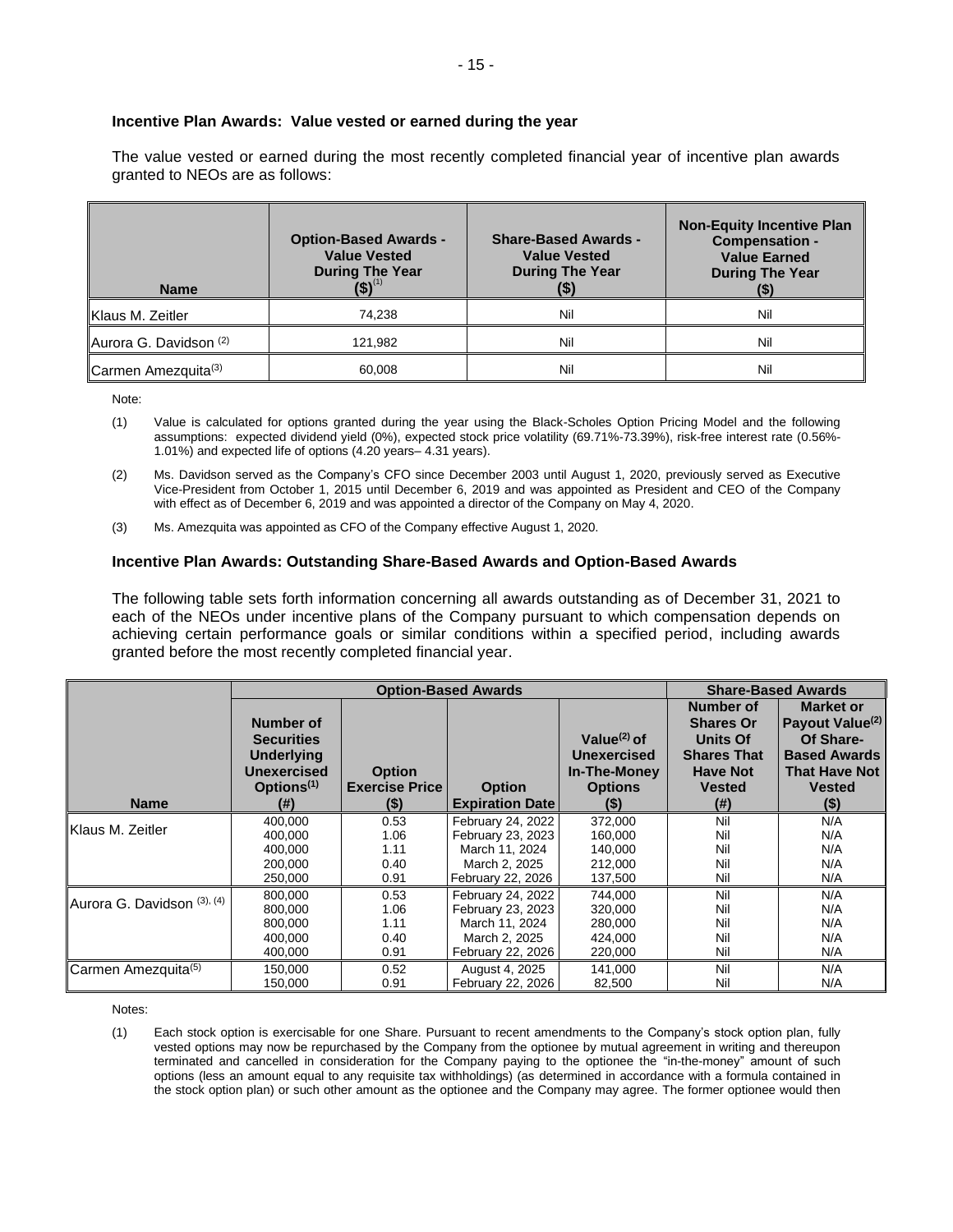concurrently subscribe for Shares at the then prevailing market price for the Shares. See "Securities Authorized for Issuance Under Equity Compensation Plans".

- (2) Value is calculated by multiplying the number of securities which may be acquired on exercise of the option by the difference, if any, between the market value of the securities underlying the options at financial year-end and the exercise price of the options. The closing price for the Company's shares on December 31, 2021 was \$1.46.
- (3) Ms. Davidson served as the Company's CFO since December 2003, previously served as the Company's Executive Vice-President from October 1, 2015 until December 6, 2019 and was appointed as President and CEO of the Company with effect as of December 6, 2019.
- (4) Ms. Davidson was appointed a director of the Company on May 4, 2020
- (5) Ms. Amezquita was appointed as CFO of the Company effective August 1, 2020.

## **Pension Plan Benefits**

The Company does not have a pension plan that provides for payments or benefits to the NEOs at, following, or in connection with retirement. The Company does not have a deferred compensation plan.

## **Termination and Change of Control Benefits**

The Company does not have employment contracts with any NEOs, and does not have any contract, agreement, plan or arrangement that provides for payments to its NEOs at, following or in connection with any termination (whether voluntary, involuntary or constructive), resignation, a change in control of the Company or a change in the NEOs' responsibilities, except as set out below.

#### *Klaus M. Zeitler*

If MVC terminates the MVC Agreement other than for cause, or if ZHC terminates the MVC Agreement within 12 months following a "change of control" of the Company (as defined in the MVC Agreement), MVC is required to pay to ZHC the total of (i) two times the MVC Fee then in effect; and (ii) the amount obtained when the MVC Monthly Fee is multiplied by the number of fully completed years of service ZHC has provided to MVC, up to a maximum of 12 times the MVC Monthly Fee.

The Company does not have any severance obligations to ZHC.

## *Aurora Davidson*

If the Company terminates the Delphis Agreement other than for cause, or if Delphis terminates the Delphis Agreement for "good reason" within 12 months following a "change of control" of the Company (both as defined in the Delphis Agreement), the Company is required to pay to Delphis an amount equal to the total of: (i) two times the Delphis Fee then in effect; and (ii) an amount equal to two times the Delphis Target Bonus then in effect.

All amounts referred to above are exclusive of applicable taxes.

For the purposes of the agreements referred to above, a "change of control" will be evidenced by any of the following: the removal, by extraordinary resolution of the shareholders of the Company, of more than 50% of the then incumbent directors of the Company, or the election of a majority of new directors of the Company; the acquisition by any person or group of persons acting jointly or in concert, of common shares of the Company which, when added to all other common shares of the Company at the time held by such person or persons acting jointly or in concert, totals for the first time fifty (50%) percent or more of the outstanding common shares of the Company; the consummation of a sale of all or substantially all of the assets of the Company, or the consummation of a reorganization, merger or other transaction which has substantially the same effect; or a merger, consolidation, plan of arrangement or reorganization of the Company that results in the beneficial, direct or indirect transfer of 50% or more of the total voting power of the resulting entity's outstanding securities to a person, or group of persons acting jointly and in concert.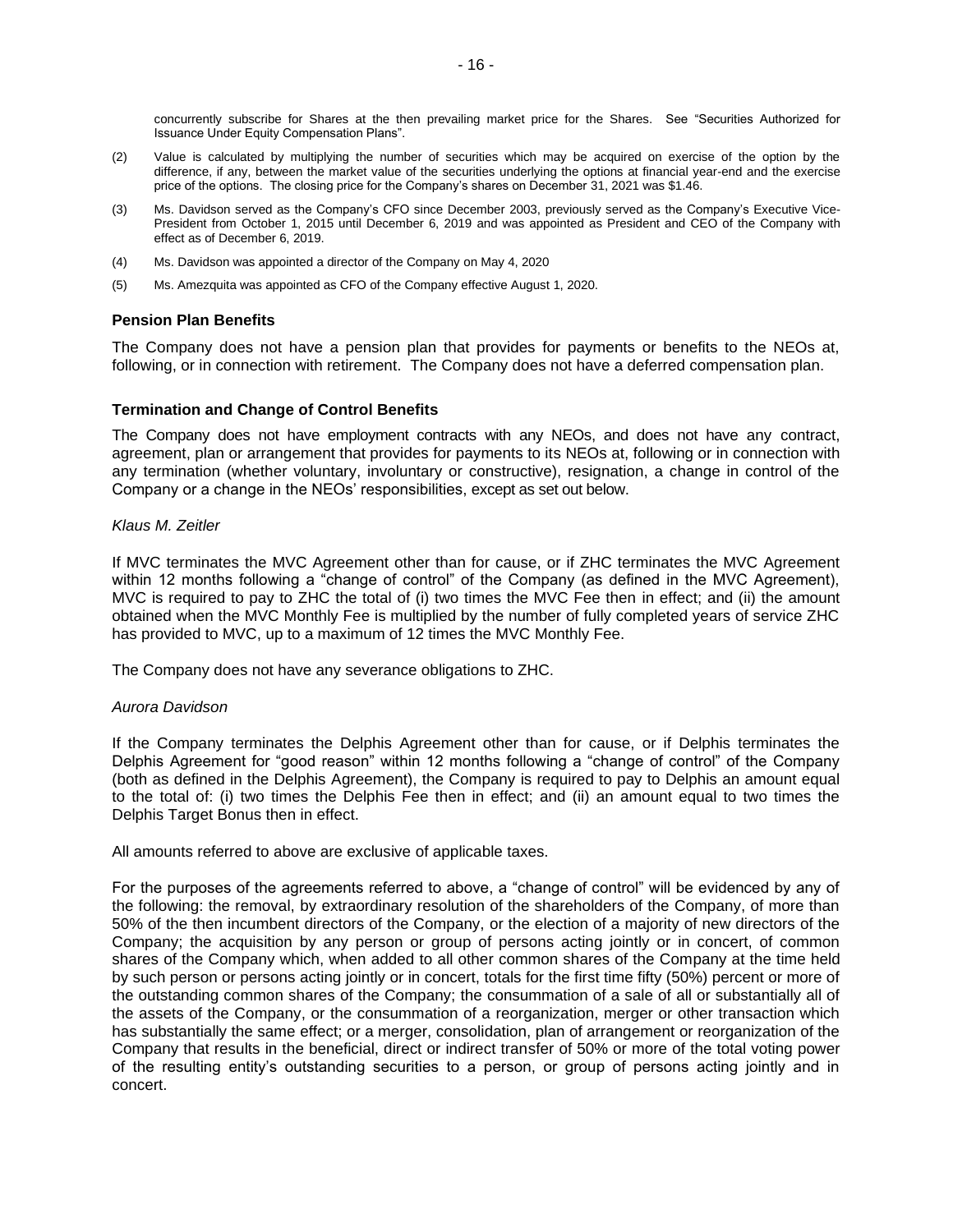## *Estimated Incremental Payments on Change of Control*

If, effective December 31, 2021, MVC terminated the MVC Agreement without cause or if ZHC terminated the MVC Agreement within 12 months following a change of control of the Company, ZHC would have been entitled to receive US\$468,000 from MVC, the estimated incremental payment upon termination.

If, effective December 31, 2021, the Company terminated the Delphis Agreement without cause or Delphis terminated the Delphis Agreement within 12 months following a change of control of the Company, Delphis would have been entitled to receive \$1,400,000 from the Company, the estimated incremental payment upon termination.

All amounts referred to above in respect of estimated incremental payments on change of control to ZHC and Delphis are exclusive of applicable taxes.

None of the companies referred to above is entitled to termination payments in the event any of such companies terminates its respective agreement or agreements. All such agreements may be terminated in writing for cause as set out in each of the agreements.

#### **Performance Graph**

The following performance graph illustrates the Company's five-year cumulative total shareholder return (assuming reinvestment of dividends, if any, on each dividend payment date) on a \$100 investment in the Company's Shares compared to the return on a comparable investment on the S&P/TSX Composite Index and the S&P/TSX Global Mining Index. The share trading data is as reported by the TSX.



The five-year graph shows that Amerigo's share price appreciated 330%, compared to an increase in the S&P/TSX Metals and Mining Total Return Index of 65% and an increase in the S&P/TSX Composite Index of 56%. The mining sector is highly cyclical, and the share performance of mining companies is strongly influenced by changes in commodity prices. Amerigo's shares are significantly leveraged to the price of copper.

In 2021 the Company's share price appreciated 83.75% from Cdn\$0.79 to Cdn\$1.46 compared to an increase of 2.12% in the S&P/TSX Global Mining Index and an increase of 20.84% on the S&P TSX Composite Index. In 2021, the average annual copper price was US\$4.22 per pound, moving up 20% from an average price of US\$3.62 per pound in January to an average price of US\$4.33 per pound in **December**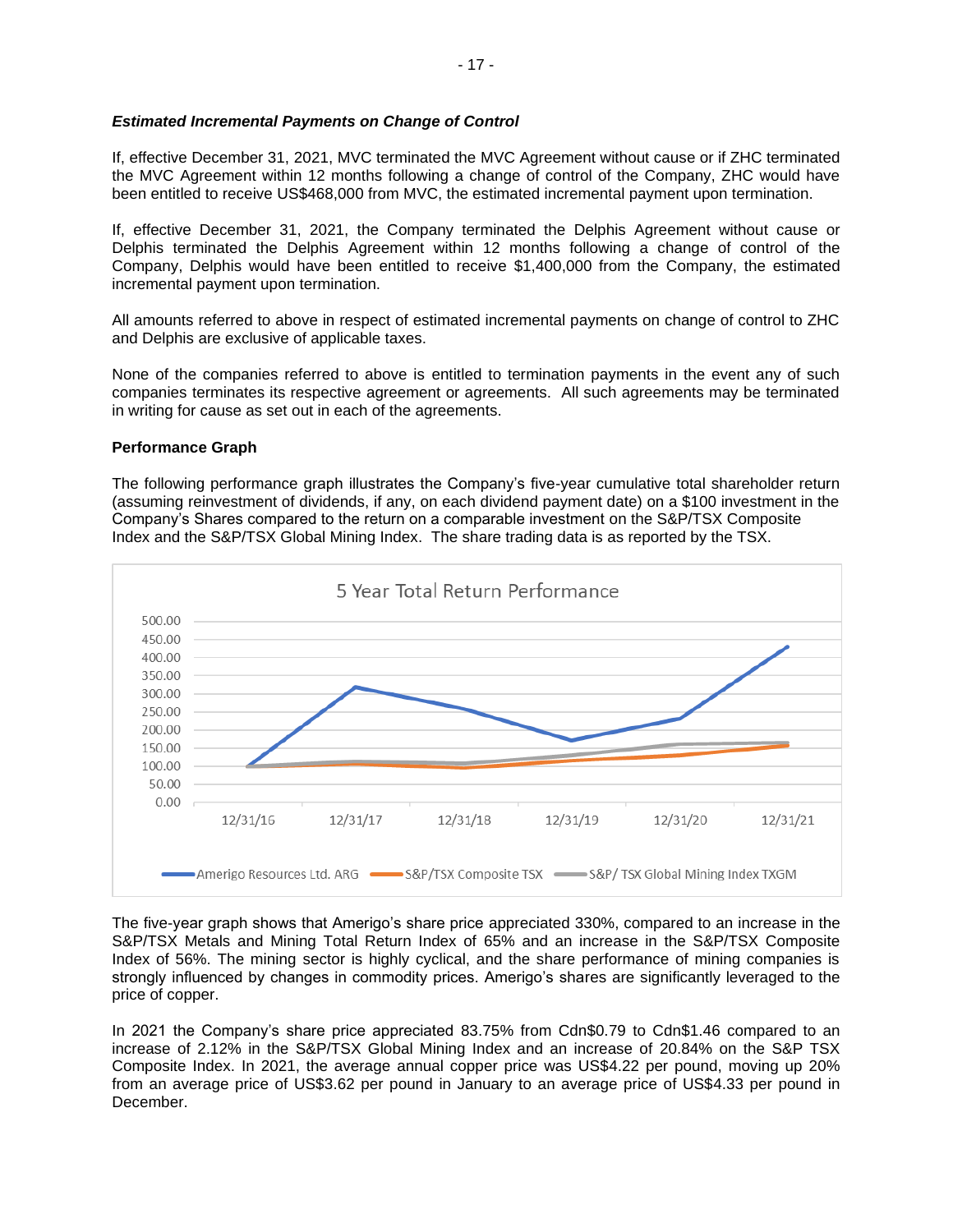In 2020 the Company's share price appreciated 35.59% from Cdn\$0.59 to Cdn\$0.80 compared to an increase of 23.52% in the S&P/TSX Global Mining Index and an increase of 2.17% on the S&P TSX Composite Index. In 2020, the average annual copper price was US\$2.80 per pound, moving up 28% from an average price of US\$2.74 per pound in January to an average price of US\$3.52 per pound in December.

In 2019 the Company's share price depreciated 39.08% from Cdn\$0.87 to Cdn\$0.53 compared to an increase of 23.89% in the S&P/TSX Global Mining Index and an increase of 20.72% on the S&P TSX Composite Index. In 2019, the average annual copper price was US\$2.72 per pound, moving up 2.20% from an average price of US\$2.69 per pound in January to an average price of US\$2.75 per pound in December.

Starting in 2017, bonuses paid to Dr. Zeitler are exclusively in respect of the Cauquenes Bonus described earlier in this document. Bonuses in 2019, 2020 and 2021 paid in respect of 2019, 2020 and 2021 performance, respectively, to other members of management reflected the attainment of individual annual performance goals including among others production, operational, financial and share performance goals.

## **Director Compensation**

The following table sets forth all amounts of compensation provided to directors who are not NEOs for the Company's most recently completed financial year.

| <b>Name</b>          | <b>Fees Earned</b><br>(\$) | Share-<br>based<br>awards<br>(\$) | <b>Option-Based</b><br><b>Awards</b><br>(\$) | <b>Non-equity</b><br>incentive plan<br>compensation<br>$(\$)$ | <b>All other</b><br>compensation<br>(\$) | <b>Total</b><br>$($ \$) |
|----------------------|----------------------------|-----------------------------------|----------------------------------------------|---------------------------------------------------------------|------------------------------------------|-------------------------|
| <b>Robert Gayton</b> | 73,199                     |                                   | 46,392                                       |                                                               |                                          | 119,591                 |
| Sidney Robinson      | 28,266                     |                                   | 46,392                                       |                                                               |                                          | 74,658                  |
| Alberto Salas        | 60,575                     |                                   | 46.392                                       |                                                               |                                          | 106,967                 |
| George Ireland       | 62,421                     |                                   | 46,392                                       |                                                               |                                          | 108,813                 |
| Michael Luzich       | 58,686                     |                                   | 42,391                                       |                                                               |                                          | 101,077                 |
| David Thomas         | 22,593                     |                                   | 39,375                                       |                                                               |                                          | 61,968                  |
| <b>Margot Naudie</b> | 34,496                     |                                   | 39,375                                       |                                                               |                                          | 73,871                  |

The compensation set out in the preceding table was paid to the Directors for acting in their capacity as Directors and committee members, and for meeting and committee participation. Fees earned include a US\$30,000 annual retainer, a US\$5,000 annual retainer for the Lead Director and the Chairman of each committee and a US\$1,500 fee for each Board and committee meeting.

## **Incentive Plan Awards - Value Vested or earned during the year**

The Company grants options to its Directors pursuant to the Company's stock option plan in order to assist the Company in attracting, retaining and motivating the Directors of the Company and to more closely align their personal interests with those of the Company's shareholders.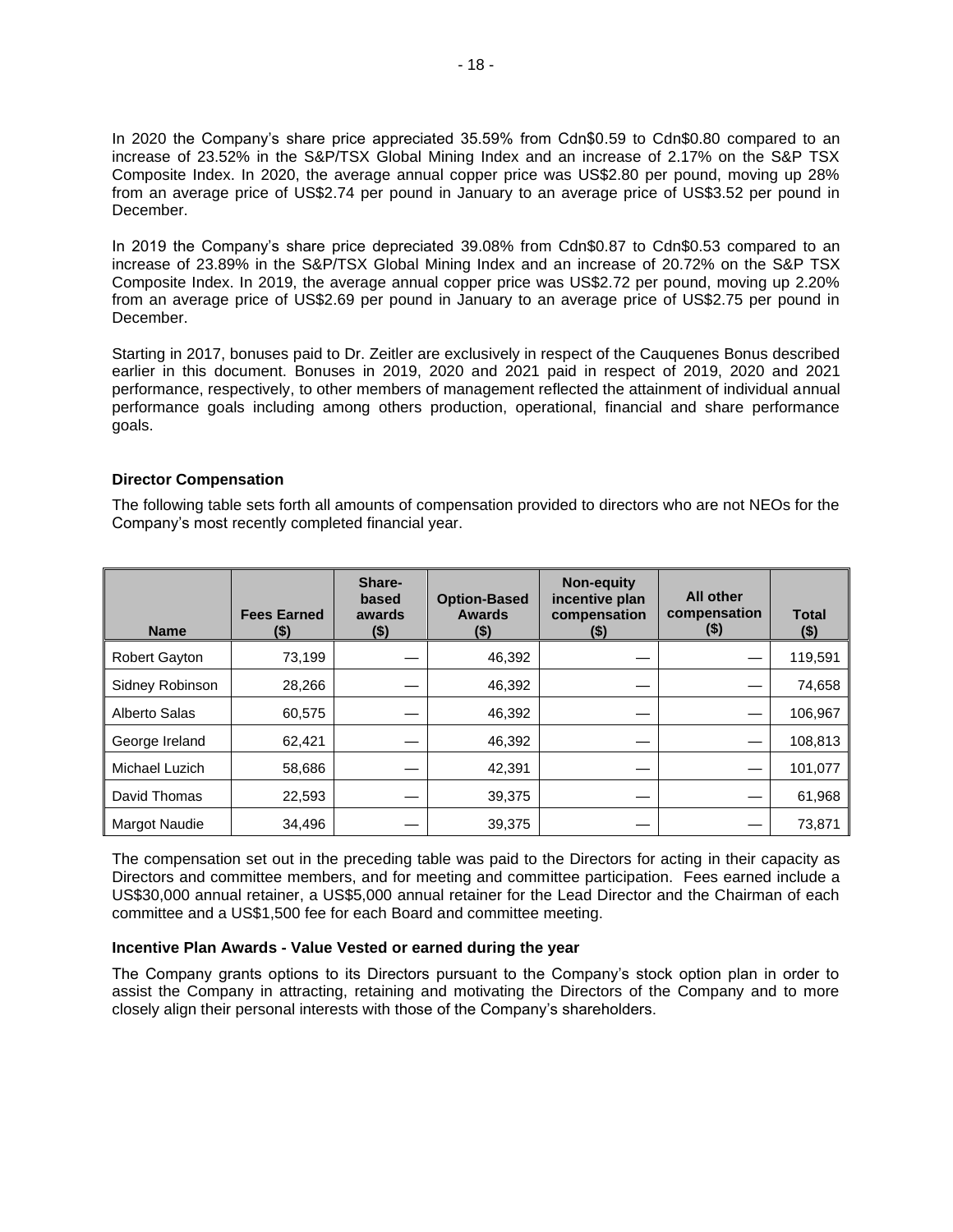The values of incentive plan awards vested or earned during the most recently completed financial year that were granted to Directors who are not Named Executive Officers are set out in the following table:

| <b>Name</b>     | Option-Based Awards - Value Vested During the Year <sup>(1)</sup> (\$) |
|-----------------|------------------------------------------------------------------------|
| Robert Gayton   | 46,392                                                                 |
| Sidney Robinson | 46,392                                                                 |
| Alberto Salas   | 46,392                                                                 |
| George Ireland  | 46,392                                                                 |
| Michael Luzich  | 42,391                                                                 |
| David Thomas    | 39,375                                                                 |
| Margot Naudie   | 39.375                                                                 |

Note:

(1) Value is calculated for options granted during the year using the Black-Scholes Option Pricing Model and the following assumptions: expected dividend yield (0%), expected stock price volatility (69.71%-73.39%), risk-free interest rate (0.56%-1.01%) and expected life of options (4.20 years– 4.31 years).

#### **Incentive Plan Awards - Outstanding Option Based Awards**

The following table sets forth information concerning all awards outstanding at the end of the most recently completed financial year to each of the directors of the Company (who were not Named Executive Officers) under incentive plans of the Company pursuant to which compensation depends on achieving certain performance goals or similar conditions within a specified period.

|                      | <b>Option-Based Awards</b>                                                                                         |                                                   |                                         |                                                                               |  |
|----------------------|--------------------------------------------------------------------------------------------------------------------|---------------------------------------------------|-----------------------------------------|-------------------------------------------------------------------------------|--|
| <b>Director Name</b> | <b>Number of</b><br><b>Securities</b><br><b>Underlying</b><br><b>Unexercised</b><br>Options <sup>(1)</sup><br>(# ) | <b>Option Exercise</b><br><b>Price</b><br>$($ \$) | <b>Option Expiration</b><br><b>Date</b> | <b>Value of Unexercised</b><br>In-The-Money<br>Options <sup>(2)</sup><br>(\$) |  |
| <b>Robert Gayton</b> | 250,000                                                                                                            | 0.53                                              | February 24, 2022                       | 232,500                                                                       |  |
|                      | 250,000                                                                                                            | 1.06                                              | February 23, 2023                       | 100,000                                                                       |  |
|                      | 300,000                                                                                                            | 1.11                                              | March 11, 2024                          | 105,000                                                                       |  |
|                      | 100.000                                                                                                            | 0.40                                              | March 2, 2025                           | 106,000                                                                       |  |
|                      | 160,000                                                                                                            | 0.91                                              | February 22, 2026                       | 88,000                                                                        |  |
| Alberto Salas        | 200,000                                                                                                            | 0.53                                              | February 24, 2022                       | 186,000                                                                       |  |
|                      | 200,000                                                                                                            | 1.06                                              | February 23, 2023                       | 80,000                                                                        |  |
|                      | 250,000                                                                                                            | 1.11                                              | March 11, 2024                          | 87,500                                                                        |  |
|                      | 100,000                                                                                                            | 0.40                                              | March 2, 2025                           | 106,000                                                                       |  |
|                      | 160,000                                                                                                            | 0.91                                              | February 22, 2026                       | 88,000                                                                        |  |
| George Ireland       | 200,000                                                                                                            | 0.53                                              | February 24, 2022                       | 186,000                                                                       |  |
|                      | 200,000                                                                                                            | 1.06                                              | February 23, 2023                       | 80,000                                                                        |  |
|                      | 250,000                                                                                                            | 1.11                                              | March 11, 2024                          | 87,500                                                                        |  |
|                      | 100,000                                                                                                            | 0.40                                              | March 2, 2025                           | 106,000                                                                       |  |
|                      | 160,000                                                                                                            | 0.91                                              | February 22, 2026                       | 88,000                                                                        |  |
| Michael Luzich       | 160,000                                                                                                            | 0.91                                              | February 22, 2026                       | 88,000                                                                        |  |
| <b>Margot Naudie</b> | 160,000                                                                                                            | 1.29                                              | June 7, 2026                            | 27,200                                                                        |  |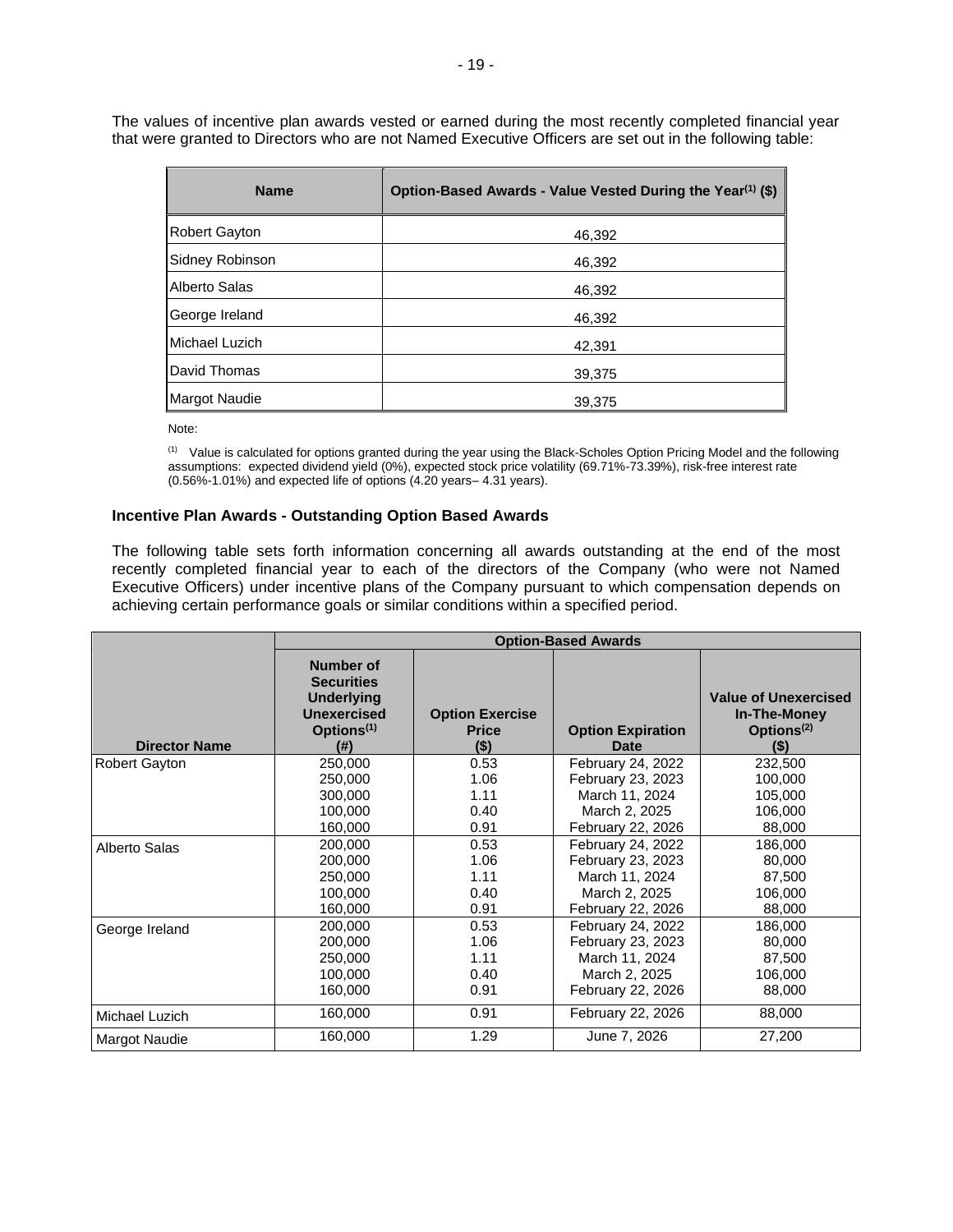Notes:

- (1) Each stock option is exercisable for one Share. Pursuant to recent amendments to the Company's stock option plan, fully vested options may now be repurchased by the Company from the optionee by mutual agreement in writing and thereupon terminated and cancelled in consideration for the Company paying to the optionee the "in-the-money" amount of such options (less an amount equal to any requisite tax withholdings) (as determined in accordance with a formula contained in the stock option plan) or such other amount as the optionee and the Company may agree. The former optionee would then concurrently subscribe for Shares at the then prevailing market price for the Shares. See "Securities Authorized for Issuance Under Equity Compensation Plans".
- (2) Value is calculated by multiplying the number of securities which may be acquired on exercise of the option by the difference, if any, between the market value of the securities underlying the options at financial year-end and the exercise price of the options. The closing price for the Company's shares on December 31, 2021 was \$1.46.

## **SECURITIES AUTHORIZED FOR ISSUANCE UNDER EQUITY COMPENSATION PLANS**

#### **Equity Compensation Plan Information**

The following table summarizes relevant information as of December 31, 2021 with respect to compensation plans under which equity securities are authorized for issuance. There were a total of 173,512,899 Shares issued and outstanding as of December 31, 2021 and 174,328,773 Shares as of the date of this Information Circular.

| <b>Plan Category</b>                                                    | Number of securities to<br>be issued upon exercise<br>of outstanding options,<br>warrants and rights<br>(a) | <b>Weighted-average</b><br>exercise price (\$)<br>of outstanding options,<br>warrants and rights<br>(b) | <b>Number of securities</b><br>remaining available for<br>future issuance under<br>equity compensation<br>plans (excluding<br>securities reflected in<br>column (a))<br>(C) |
|-------------------------------------------------------------------------|-------------------------------------------------------------------------------------------------------------|---------------------------------------------------------------------------------------------------------|-----------------------------------------------------------------------------------------------------------------------------------------------------------------------------|
| Equity compensation<br>plans approved by<br>security holders (1)(2)     | 17,506,055                                                                                                  | 0.85                                                                                                    | 6,781,050                                                                                                                                                                   |
| <b>Equity Compensation</b><br>Plans not approved by<br>security holders | Nil                                                                                                         | Nil                                                                                                     | Nil                                                                                                                                                                         |
| Total                                                                   | 17,506,055                                                                                                  | 0.85                                                                                                    | 6,781,050                                                                                                                                                                   |

#### **Equity Compensation Plan Information**

Notes:

(2) As at the date hereof, the stock option plan is a rolling 10% plan, so this number will increase as the number of Shares available for issuance is determined at the date of the option grant based on the number of issued and outstanding Shares at that date.

The Company's directors have approved the Company's current stock option plan (the "*Current Plan*") which provides for the issuance of stock options to acquire at any time up to a maximum of 10% of our issued and outstanding Shares, including previously granted stock options, and all unallocated options issuable pursuant to the Current Plan were approved by the Company's shareholders at the annual general meeting held on May 3, 2021.

Under the Current Plan:

1. fully vested options may be repurchased by the Company from the optionee by mutual agreement in writing and thereupon terminated and cancelled in consideration for the Company paying to the optionee the "in-the-money" amount of such options (less an amount equal to any requisite tax withholdings) (as determined in accordance with a

<sup>(1)</sup> See the description of the Company's stock option plan below.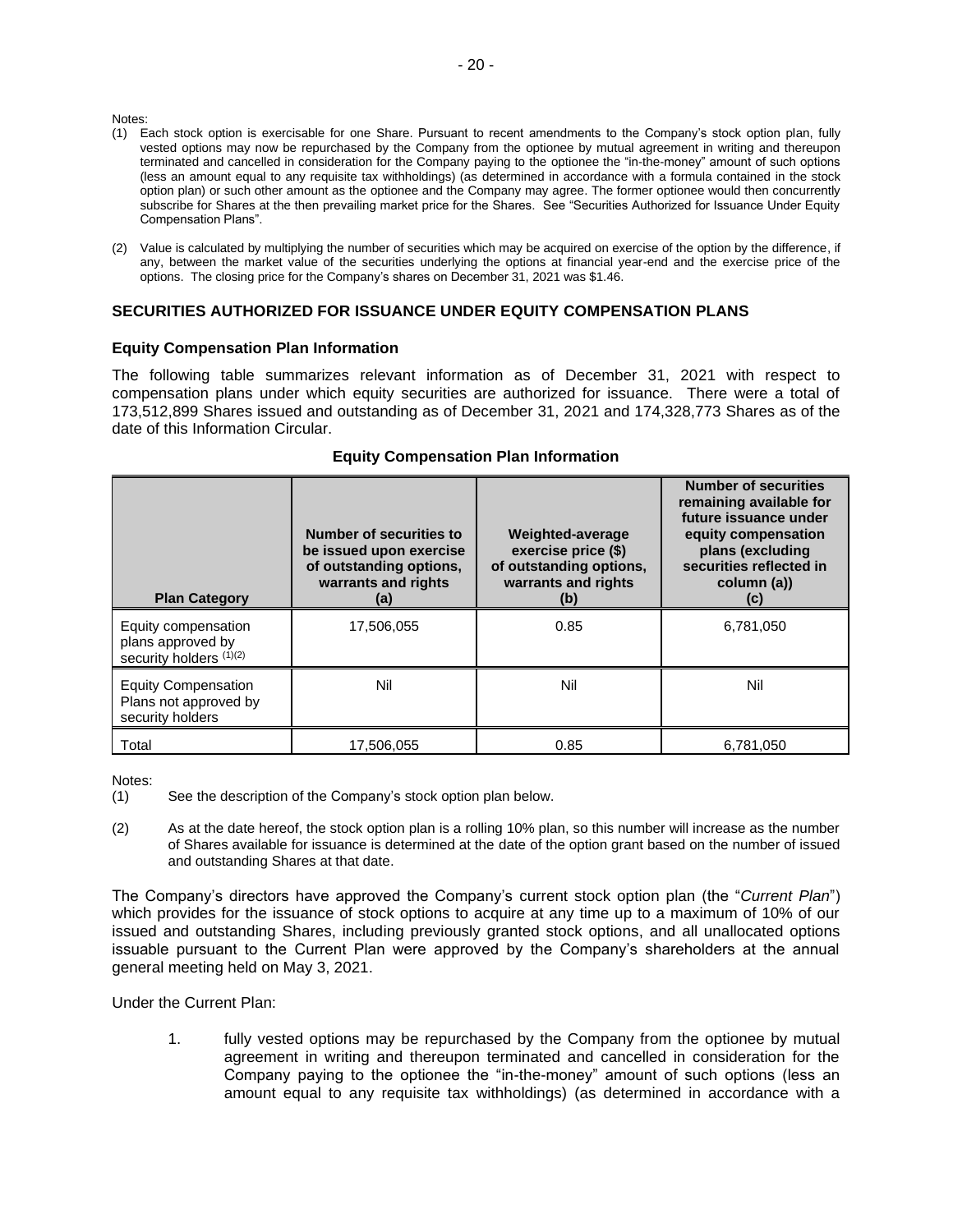formula contained in the Current Plan) or such other amount as the optionee and the Company may agree; and

2. the former optionee would then concurrently subscribe for Shares at the then prevailing market price for the Shares.

The following is a summary of the principal terms of the Current Plan:

#### *Eligible Participants*

The Current Plan provides that stock options may be granted to Employees, Senior Officers, Directors, Management Company Employees and Consultants of the Company and the Company's subsidiaries (as defined in the Current Plan).

#### *Shares Available for Issuance*

The Current Plan provides for the issuance of stock options to acquire at any time up to a maximum of 10% of the Company's issued and outstanding Shares (subject to standard anti-dilution adjustments). The Current Plan is considered a "rolling" stock option plan as the number of Shares available for issue under the Current Plan increases with the number of issued and outstanding Shares. The Current Plan is also considered an "evergreen" stock option plan: when a stock option expires or otherwise terminates for any reason without having been exercised in full, the number of Shares reserved for issuance under that expired or terminated stock option again become available for the purposes of the Current Plan. Any stock option outstanding when the Current Plan is terminated will remain in effect until it is exercised or expires.

#### *Plan Administration*

The Current Plan is administered by our Board of Directors who may designate a committee to administer the Current Plan on behalf of the Board in accordance with such terms and conditions as the Board may prescribe, and that are consistent with the Current Plan. The committee will consist of two or more Directors who may be designated from time to time to serve as the committee for the Current Plan, all of the sitting members of which will be current Directors.

Amerigo awards options on an annual basis following the review of prior year financial performance, and on those rare occasions when a new officer or director joins the Company. The annual award recommendation is put forward by the Executive Chairman in consultation with the President and CEO, and the Compensation Committee reviews and modifies accordingly. The Compensation Committee is presented with data on the 3 year prior awards, and the status of options held by each optionee when considering new grants.

#### *Limitations on the Grant of Options*

The Current Plan provides that it is solely within the discretion of the Board to determine who should receive stock options, in what amounts and for what term, subject to the following conditions:

- a) options may be exercisable for a maximum of ten years from the date of grant. All stock options granted to date have a term of five years;
- b) options to acquire no more than 5% of our issued and outstanding Shares may be granted to any one director, officer, employee or consultant in any 12-month period; and
- c) the number of Shares issuable (or reserved for issuance) to insiders under all share compensation arrangements cannot at any time exceed 10% of our issued and outstanding Shares, and the number of Shares issued to insiders under all share compensation arrangements cannot exceed 10% of our issued and outstanding Shares within a one year period.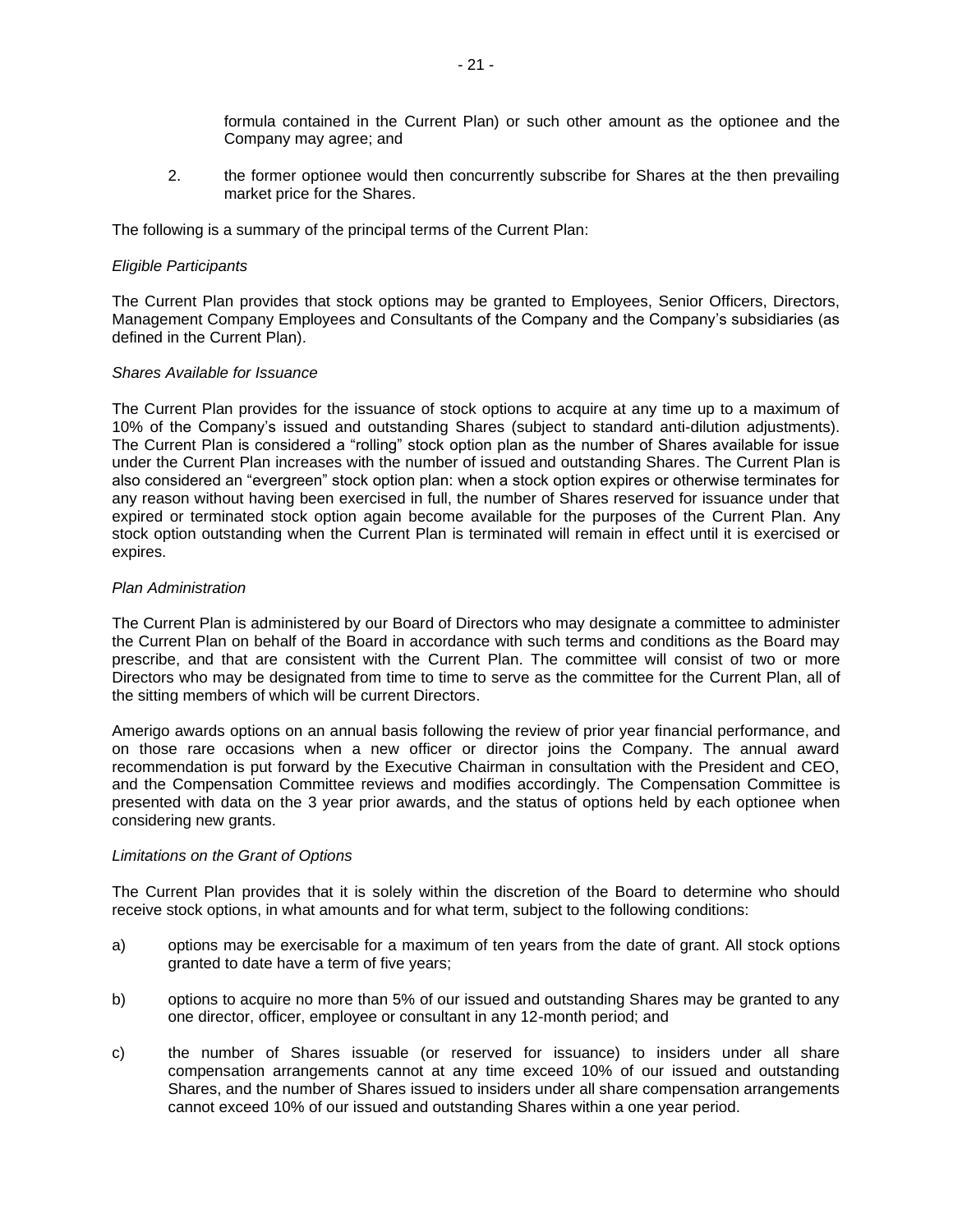The Current Plan provides that other terms and conditions may be attached to a particular stock option, with those terms and conditions to be included in the option agreement.

#### *Exercise Price*

The price at which an option holder may purchase a Share upon the exercise of a stock option will be fixed in compliance with the applicable provisions of the Toronto Stock Exchange ("*TSX*") Company Manual in force at the time of grant and, in any event, will not be less than the closing price of the Shares on the TSX on the trading day immediately preceding the day on which the Option is granted.

#### *Repurchase of Options*

The principal amendments to the Plan (which are contained in the Current Plan) have added the following procedure to allow for the Company to cash-out vested stock options:

The optionee and the Company may, by mutual agreement in writing, determine that a fully vested option held by the optionee will be repurchased by the Company from the optionee and thereupon terminated and cancelled in consideration for the Company paying to the optionee the amount P determined in accordance with the formula below or such other amount as the optionee and the Company may agree:

$$
P = \qquad \qquad Y (A-B-C)
$$

Where

- Y = the total number of Shares purchasable by the optionee under the option (at the date of such calculation).
- A = Market Price of one Share of the Company (on the trading day immediately preceding the date the option is repurchased by the Company).
- $B =$  Exercise Price (as adjusted to the date of such calculation).
- $C =$  the required amount (per Share) to be withheld by the Company with respect to any taxable event arising as a result of the repurchase of the option by the Company.

If the Company repurchases an option from an optionee with the agreement of the optionee, as permitted in the Current Plan, the Company will, at the request of the optionee, make the election contemplated by section 110(1.1) of the *Income Tax Act* (Canada) in respect of such repurchase.

If the Company repurchases an option from an optionee in consideration for the payment of the amount P set out above, the optionee will concurrently subscribe for that number of Shares (X) determined in accordance with the formula below at a total subscription price equal to the same amount P, and the Company will have the right to set off payment of the amount payable to the optionee pursuant to the Current Plan for the repurchase of the option against payment of the subscription price payable for the Shares by the optionee to the Company: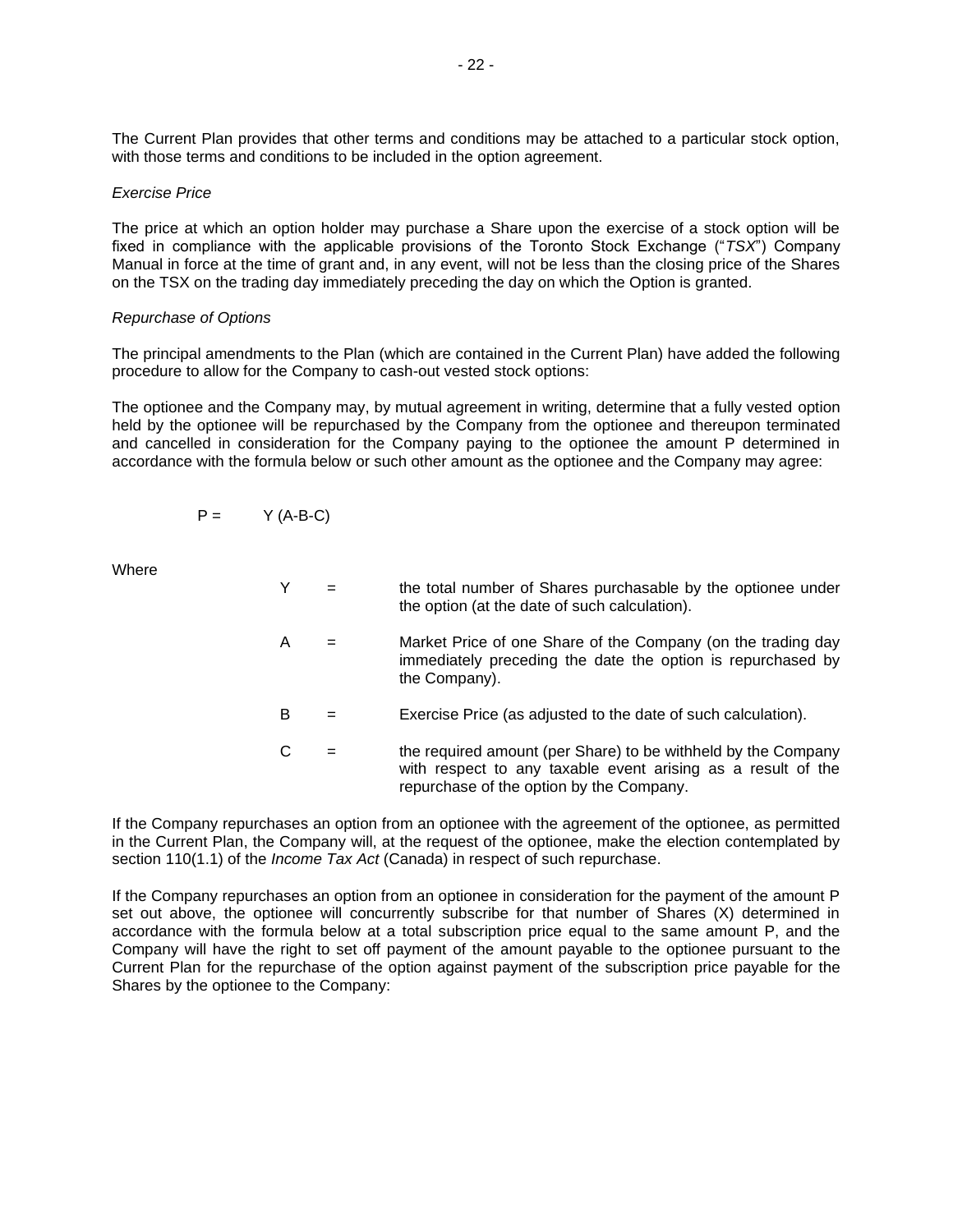$X = P / A$ 

Where:

X is the number of Shares the Optionee will subscribe for

P is the amount payable by the Company to the Optionee in respect of the repurchase of an Option from the Optionee

A is the Market Price of one Share of the Company (on the trading day immediately preceding the day the Option is repurchased by the Company).

The Current Plan includes, as an exhibit thereto, a form of agreement to repurchase an option and to concurrently subscribe for Shares.

#### *Option Exercise on takeover bid or tender offer*

If there is a takeover bid or tender offer made for all or any of the issued and outstanding Shares, then the Board may, in its sole and absolute discretion and if permitted by applicable legislation, unilaterally determine that outstanding Options, whether fully vested and exercisable or subject to vesting provisions or other limitations on exercise, will be:

- a) conditionally exercisable in full to enable the Shares subject to such Options to be conditionally issued and tendered to such bid or offer, subject to the condition that if the bid or offer is not duly completed the exercise of such Options and the issue of such Shares will be rescinded and nullified and the Options, including any vesting provisions or other limitations on exercise which were in effect, will be re-instated; or
- b) exercisable by an Optionee by written notice to the Company specifying that the Optionee elects to receive from the Company the amount that is equal to the difference between the market price of the Shares (as determined pursuant to a formula contained in the Current Plan) as of the date of receipt by the Company of such notice and the exercise price, multiplied by the number of Shares in respect of which the Option would otherwise be exercised.

## *Expiration or Termination*

Under the Current Plan, in the event the working relationship of an Optionee with the Company ends, the Board may determine the date at which any Options held by such Optionee will expire. In addition, in no case will a stock option be exercisable at any date that is after the first anniversary of the Optionee's date of death.

If an option expires during a trading blackout or within 10 business days after the date on which the blackout ends, then the expiry date of the option will be extended for a period of 10 business days after the date on which the trading blackout ends.

## *Vesting*

Stock options granted pursuant to the Current Plan will vest when granted unless otherwise determined by the Board on a case by case basis. The Board believes this vesting schedule appropriately incentivizes the option holder to perform with the long-term goals of the Company in mind and aligns the option holder's interests with those of the Company's shareholders. In the event of a Change of Control (as defined in the Current Plan), all options outstanding shall immediately vest and be exercisable.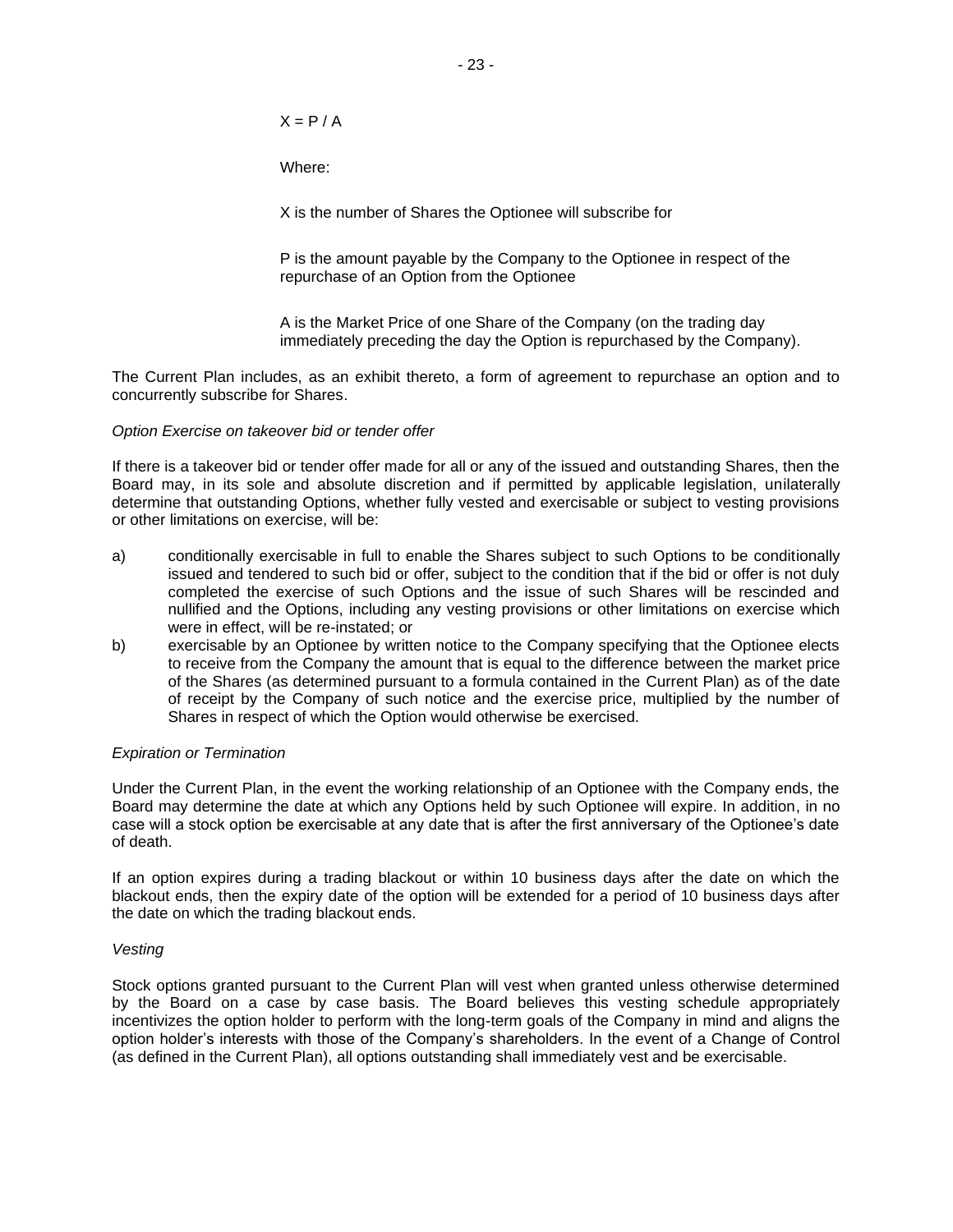As a condition of and prior to participation in the Current Plan, each Optionee authorizes the Company to: a) withhold from any amount otherwise payable to him or her any amounts required by any taxing authority to be withheld for taxes of any kind as a consequence of his or her participation in the Current Plan; or b) require (as a condition of exercise) an Optionee to remit to the Company, the required amount to satisfy any taxes which are required to be withheld with respect to any taxable event arising as a result of the Current Plan.

## *Amendments*

Subject to the policies, rules and regulations of any lawful authority having jurisdiction (including the TSX), the Board may, at any time, without further action by its shareholders, amend the Current Plan or any Option granted hereunder in such respects as it may consider advisable and, without limiting the generality of the foregoing, it may do so to:

- a) ensure that the Options granted under the Current Plan comply with any provisions respecting stock options in the income tax and other laws in force in any country or jurisdiction of which an Optionee may from time to time be resident or a citizen;
- b) make amendments of a "housekeeping" or ministerial nature, including, without limitation, any amendment for the purpose of curing any ambiguity, error or omission in the Current Plan or to correct or supplement any provision of the Current Plan that is inconsistent with any other provision of the Current Plan;
- c) change vesting provisions of an Option or the Current Plan;
- d) change termination provisions of an Option provided that the expiry date does not extend beyond the original expiry date;
- e) reduce the exercise price of an Option for an Optionee who is not an Insider;
- f) make any amendments required to comply with applicable laws or TSX requirements; and
- g) make any other amendments which are approved by the TSX.

## *Assignment of Options*

Options are not assignable or transferable, other than in the event of an option holder's death. In such event, the option holder's personal representative may exercise any portion of the option holder's outstanding options for a period of one year following the option holder's death.

## *Financial Assistance*

Shares will not be issued pursuant to stock options granted under the Current Plan until they have been paid for in full by the option holder. The Company will not provide financial assistance to option holders to assist them in exercising their stock options.

The following table summarizes the burn rate (being the number of options granted under the Current Plan, divided by the weighted average number of Shares outstanding for the applicable fiscal year) for the past three years**:**

| <b>Fiscal Year</b> | <b>Burn Rate</b> |
|--------------------|------------------|
| 2021               | 1.58%            |
| 2020               | 1.15%            |
| 2019               | 1.76%            |

As at the end of December 31, 2021, there were an aggregate of 10,725,005 stock options outstanding under the Plan, representing 6.13% of the Company's then issued and outstanding Shares.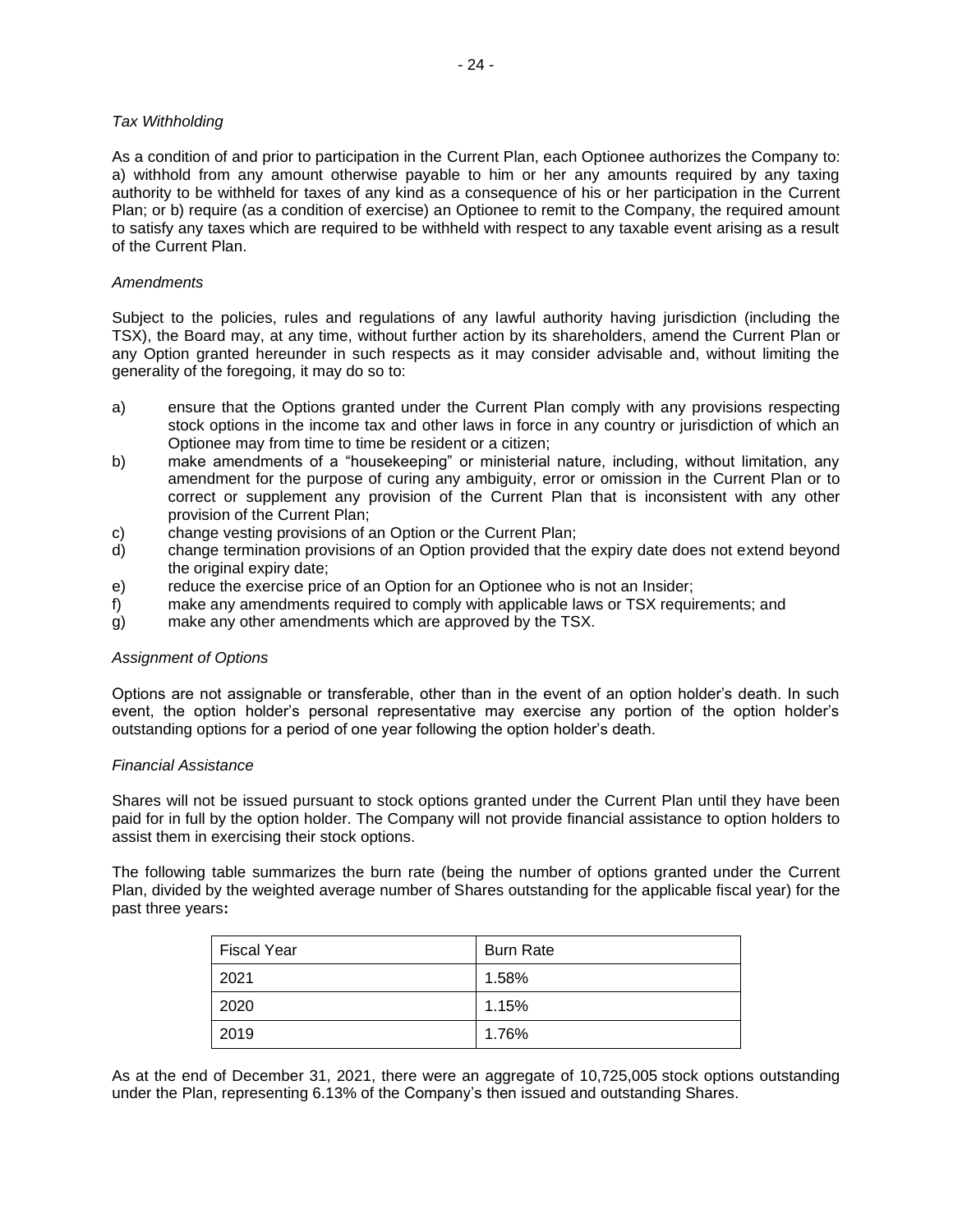A copy of the Current Plan is available on the Company's website at **www.amerigoresources.com** and for viewing at the Company's offices at 9<sup>th</sup> Floor 1021 West Hastings Street, Vancouver, British Columbia, V6E 0C3, and will also be available at the Meeting. In addition, a copy of the Current Plan will be mailed free of charge to any holder of Shares who requests a copy by mail sent to the Company at its head office and addressed to the attention of the Corporate Secretary.

## **INDEBTEDNESS OF DIRECTORS AND EXECUTIVE OFFICERS**

As at the date of this Information Circular, there was no indebtedness owing to the Company, any of its subsidiaries or to another entity from any current or former Director, executive officer or employee of the Company which is the subject of a guarantee, support agreement, letter of credit or other similar arrangement or understanding provided by the Company or any of its subsidiaries, entered into in connection with a purchase of securities or otherwise.

No individual who is, or at any time during the most recently completed financial year was, a Director or executive officer of the Company, no proposed nominee for election as a Director of the Company and no associate of such persons:

- (i) is or at any time since the beginning of the most recently completed financial year has been, indebted to the Company or any of its subsidiaries; or
- (ii) is indebted to another entity and such indebtedness is, or at any time since the beginning of the most recently completed financial year has been, the subject of a guarantee, support agreement, letter of credit or other similar arrangement or understanding provided by the Company or any of its subsidiaries,

in relation to a securities purchase program or other program.

## **PARTICULARS OF MATTERS TO BE ACTED UPON AT THE MEETING**

## **INTEREST OF INFORMED PERSONS IN MATERIAL TRANSACTIONS**

Other than transactions carried out in the ordinary course of business of the Company, no informed person of the Company or proposed director of the Company, no associate or affiliate of the foregoing persons, nor any shareholder beneficially owning, directly or indirectly, Shares, or exercising control or direction over Shares, or a combination of both, carrying more than 10% of the voting rights attached to the Company's outstanding Shares nor an associate or affiliate of any of the foregoing persons, has or has had any material interest, direct or indirect, in any transaction since the commencement of the Company's most recently completed financial year or in any proposed transaction which in either case has materially affected or would materially affect the Company or any of its subsidiaries.

## **APPOINTMENT OF AUDITORS**

PricewaterhouseCoopers LLP, Chartered Professional Accountants, of Vancouver, British Columbia are the auditors of the Company. Unless otherwise instructed, the proxies given pursuant to this solicitation will be voted for the re-appointment of PricewaterhouseCoopers LLP, Chartered Professional Accountants, as the auditors of the Company to hold office for the ensuing year at remuneration to be fixed by the Board.

## **MANAGEMENT CONTRACTS**

No management functions of the Company are performed to any substantial degree by a person other than the directors or executive officers of the Company or their respective management companies. Please see "Statement of Executive Compensation" above for information with respect to the management contracts of the Company's Named Executive Officers.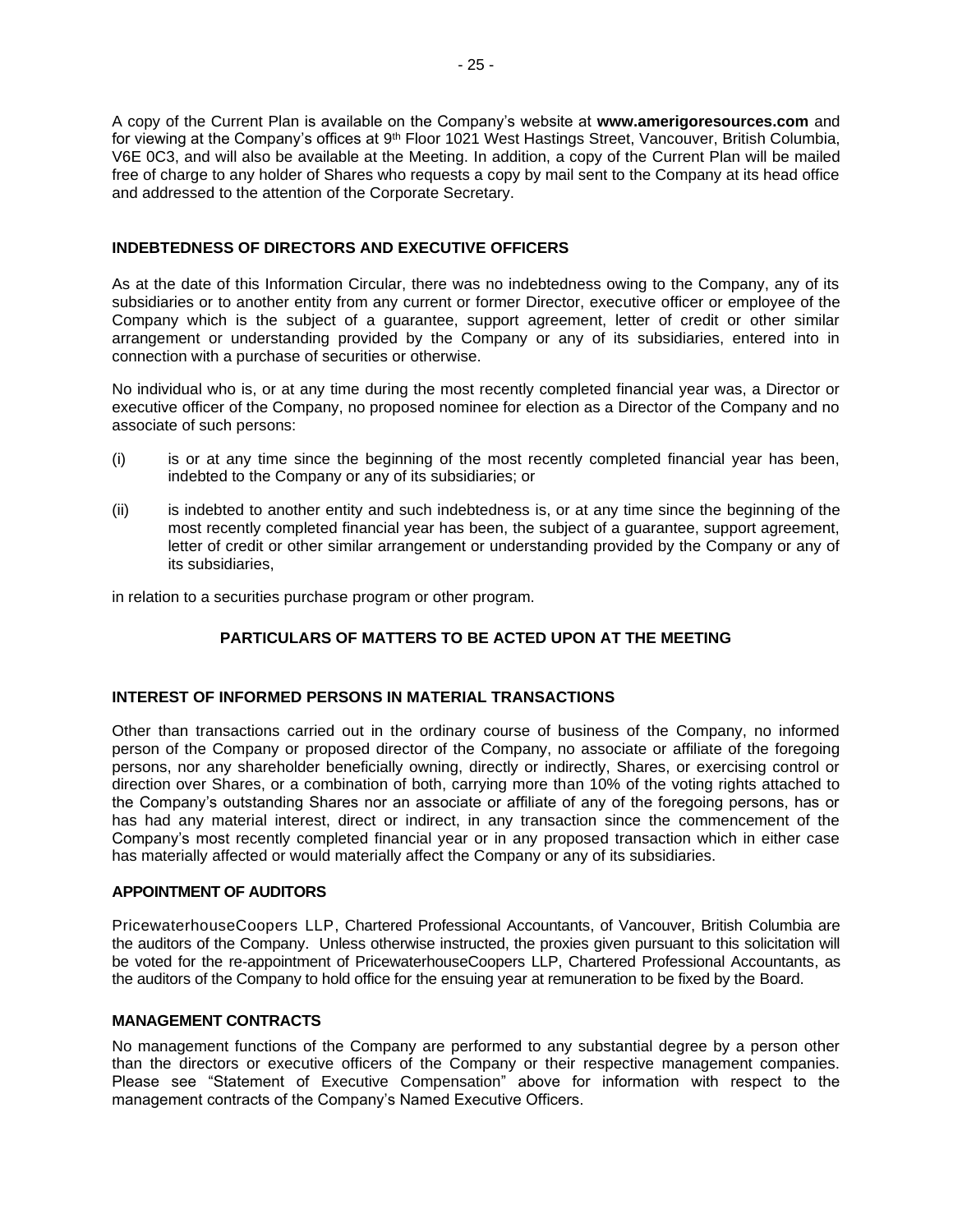## **INTEREST OF CERTAIN PERSONS IN MATTERS TO BE ACTED UPON**

Except as set out herein, no person who has been a director or executive officer of the Company at any time since the beginning of the Company's last financial year, no proposed nominee of management of the Company for election as a director of the Company and no associate or affiliate of the foregoing persons has any material interest, direct or indirect, by way of beneficial ownership or otherwise, in any matter to be acted upon at the Meeting.

#### **STATEMENT OF CORPORATE GOVERNANCE PRACTICES**

National Instrument 58‐101, *Disclosure of Corporate Governance Practices*, requires reporting issuers to annually disclose the corporate governance practices that they have adopted. Our disclosure is responsive to and complies in full with the requirements of National Instrument 58-101 and Form 58- 101F1. The table in Schedule "A" sets out, in summary form, our compliance with these disclosure requirements.

#### **AUDIT COMMITTEE INFORMATION**

Information regarding the Company's Audit Committee, together with a copy of the Audit Committee's charter, is contained in the Company's Annual Information Form prepared in respect of the financial year ended December 31, 2021 (the "*AIF*"). A copy of the AIF is available under the Company's profile on SEDAR at **[www.sedar.com](http://www.sedar.com/)** and on the Company's website at **[www.amerigoresources.com.](http://www.amerigoresources.com/)** The Company will, upon request from a shareholder, provide a copy of the AIF free of charge.

#### **ADDITIONAL INFORMATION**

Additional information relating to the Company is on SEDAR at **[www.sedar.com](http://www.sedar.com/)**. Shareholders may contact the Company at 9<sup>th</sup> Floor, 1021 West Hastings Street, Vancouver, BC, V6E 0C3 (Telephone: 604-681-2802) to request copies of the Company's financial statements and MD&A.

Financial information is provided in the Company's audited financial statements and MD&A for its most recently completed financial year, which financial statements and MD&A are available on SEDAR and on the Company's website.

## **OTHER MATTERS**

Management of the Company is not aware of any other matter to come before the Meeting other than as set forth in the Notice of Meeting. If any other matter properly comes before the Meeting, it is the intention of the persons named in the enclosed form of proxy to vote the shares represented thereby on such matter in accordance with their best judgment.

DATED this 28<sup>th</sup> day of March 2022.

## BY ORDER OF THE BOARD OF DIRECTORS

Klaus Zeitler Executive Chairman and Director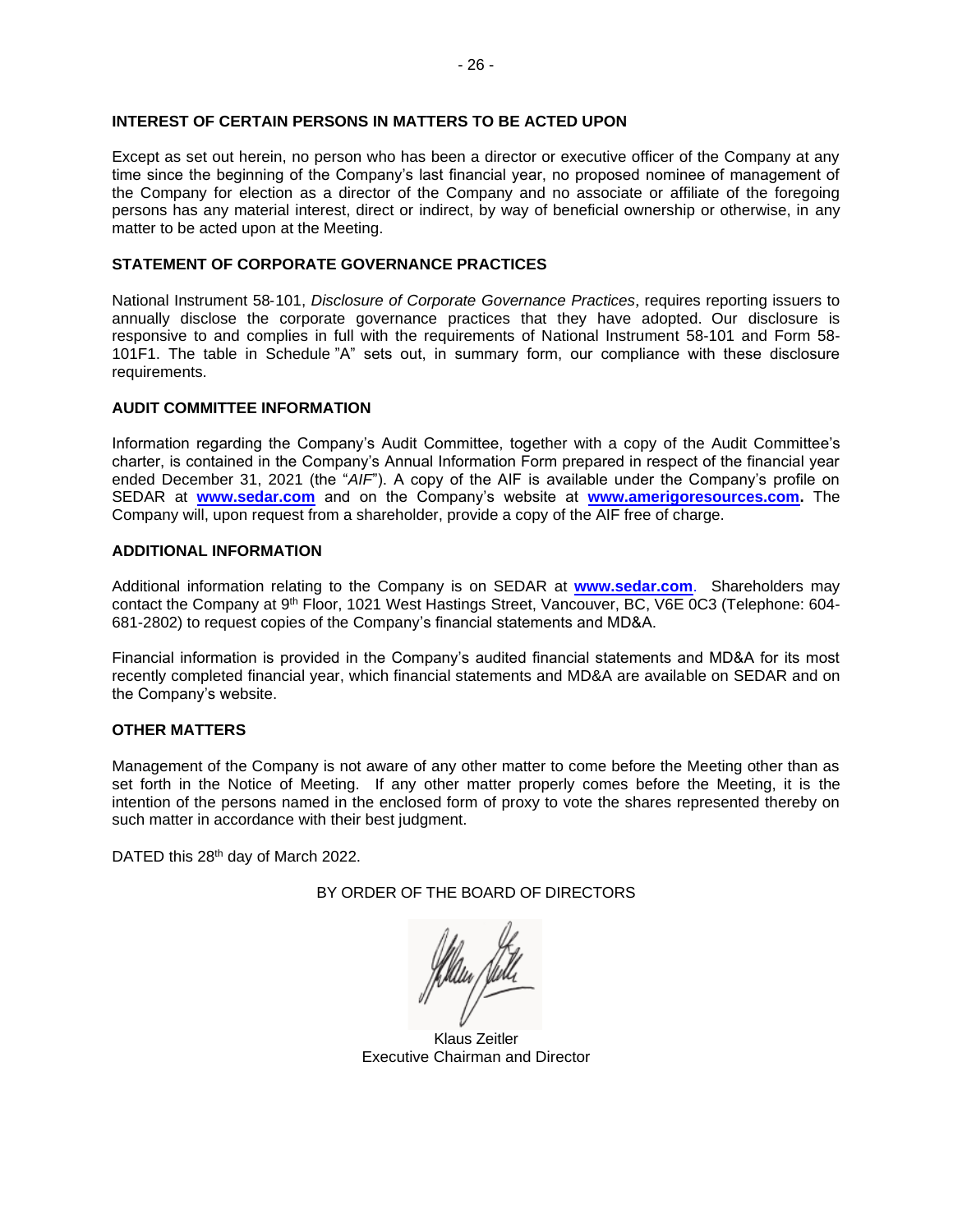## **SCHEDULE "A"**

## **CORPORATE GOVERNANCE PRACTICES**

The following table addresses the disclosure requirements set out in Form 58-101F1 Corporate Governance Disclosure:

| <b>Corporate Governance Disclosure Requirement</b>                                                                                                                                                                                                                                                                                                                                                                                                                                                                                            | <b>The Company's Approach</b>                                                                                                                                                                                                                                                                                                                                                                                                                                                                                                                          |
|-----------------------------------------------------------------------------------------------------------------------------------------------------------------------------------------------------------------------------------------------------------------------------------------------------------------------------------------------------------------------------------------------------------------------------------------------------------------------------------------------------------------------------------------------|--------------------------------------------------------------------------------------------------------------------------------------------------------------------------------------------------------------------------------------------------------------------------------------------------------------------------------------------------------------------------------------------------------------------------------------------------------------------------------------------------------------------------------------------------------|
| <b>Board of Directors</b><br>(a) Disclose identity of directors who are<br>independent.                                                                                                                                                                                                                                                                                                                                                                                                                                                       | The Company's independent directors are Dr. Robert Gayton,<br>Alberto Salas, George Ireland, Michael Luzich and Margot Naudie                                                                                                                                                                                                                                                                                                                                                                                                                          |
| (b) Disclose identity of directors who are not<br>independent and describe the basis for that<br>determination.                                                                                                                                                                                                                                                                                                                                                                                                                               | Dr. Klaus Zeitler, the Company's Executive Chairman, and Ms.<br>Aurora Davidson, President & CEO are the non-independent<br>directors. They are both executive officers and part of the<br>Company's management team.                                                                                                                                                                                                                                                                                                                                  |
| (c) Disclose whether or not a majority of directors<br>are independent. If a majority of directors are<br>not independent, describe what the board of<br>directors (the board) does to facilitate its<br>exercise of independent judgment in carrying<br>out its responsibilities.                                                                                                                                                                                                                                                            | Five of the Company's seven directors are independent.                                                                                                                                                                                                                                                                                                                                                                                                                                                                                                 |
| (d) If a director is presently a director of any other<br>issuer that is a reporting issuer (or the<br>equivalent) in a jurisdiction or a foreign<br>jurisdiction, identify both the director and the<br>other issuer.                                                                                                                                                                                                                                                                                                                        | The directors are also directors of the following other reporting<br>issuers as of the date of this Information Circular:<br>• Klaus Zeitler: Western Copper and Gold Corporation and<br>Rio2 Limited<br>Robert Gayton: B2Gold Corp.<br>$\bullet$<br>Alberto Salas: N/A.<br>George Ireland: Lithium Americas<br>Corporation<br>and<br><b>Heliostar Metals Limited</b><br>• Aurora Davidson: N/A<br><b>Michael Luzich: N/A</b><br>Margot Naudie: BTU Metals Corp., Osino Resources<br>Corp., Abaxx Technologies Inc. and Polaris Infrastructure<br>Inc. |
| (e) Disclose whether or not the independent<br>directors hold regularly scheduled meetings at<br>which non-independent directors and<br>members of management are not in<br>attendance. If the independent directors hold<br>such meetings, disclose the number of<br>meetings held since the beginning of the<br>issuer's most recently completed financial<br>year. If the independent directors do not hold<br>such meetings, describe what the board does<br>to facilitate open and candid discussion<br>among its independent directors. | The independent directors meet at the conclusion of each<br>meeting of the board of directors (the "Board") after members of<br>management have left the meeting. The independent directors<br>met without management in attendance a total of one time during<br>the period January 1, 2021 to December 31, 2021.                                                                                                                                                                                                                                     |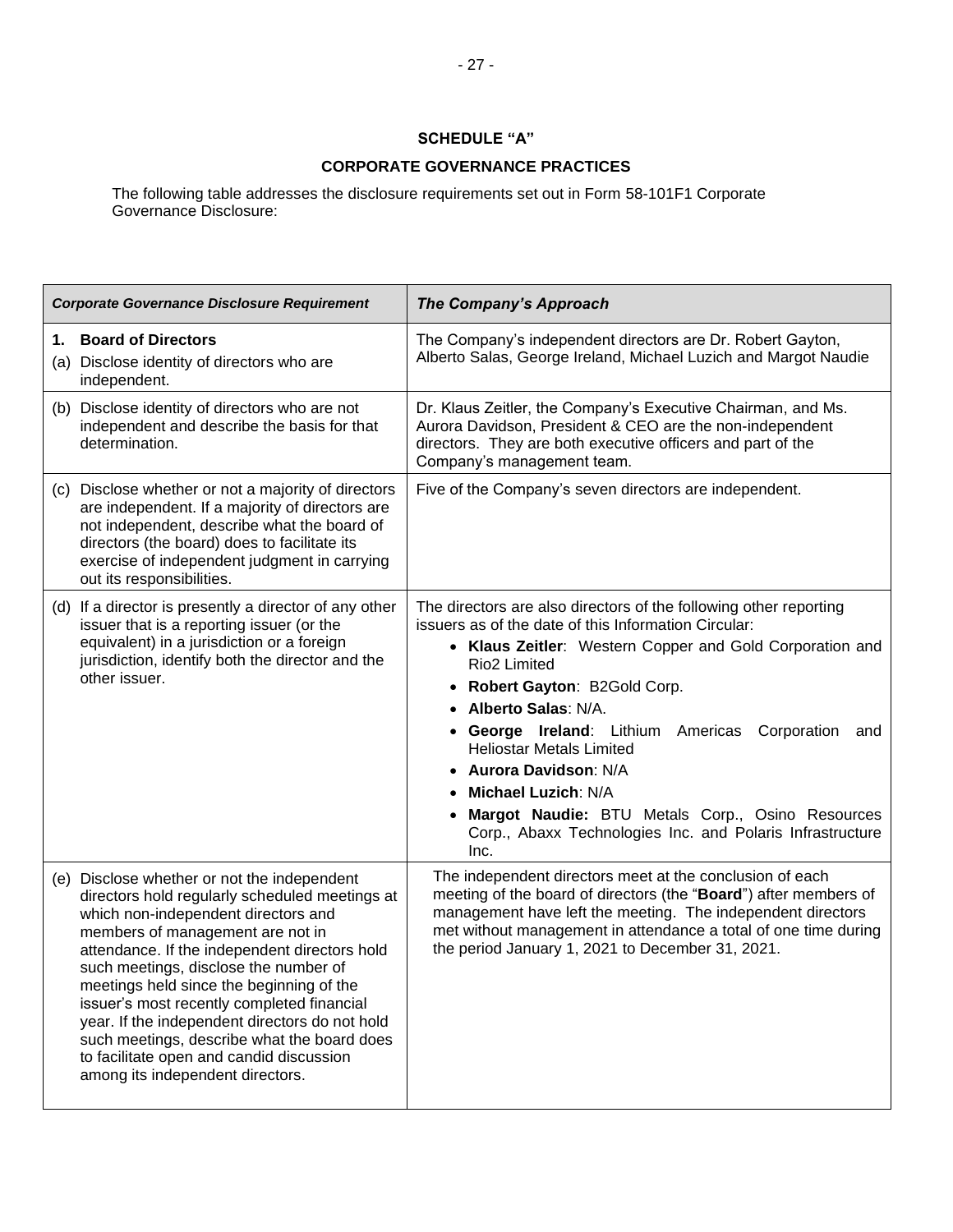| <b>Corporate Governance Disclosure Requirement</b>                                                                                                                                                                                                                                                                                                                                                                                                                                            | <b>The Company's Approach</b>                                                                                                                                                                                                                                                                                                                                                                                                                                                                                                                                                                                                                                                                                                                                                                                                                                                                                                                                                                                                                                                                                                                                                                                                                                                                                                                                                                      |
|-----------------------------------------------------------------------------------------------------------------------------------------------------------------------------------------------------------------------------------------------------------------------------------------------------------------------------------------------------------------------------------------------------------------------------------------------------------------------------------------------|----------------------------------------------------------------------------------------------------------------------------------------------------------------------------------------------------------------------------------------------------------------------------------------------------------------------------------------------------------------------------------------------------------------------------------------------------------------------------------------------------------------------------------------------------------------------------------------------------------------------------------------------------------------------------------------------------------------------------------------------------------------------------------------------------------------------------------------------------------------------------------------------------------------------------------------------------------------------------------------------------------------------------------------------------------------------------------------------------------------------------------------------------------------------------------------------------------------------------------------------------------------------------------------------------------------------------------------------------------------------------------------------------|
| Disclose whether or not the chair of the board<br>(f)<br>is an independent director. If the board has a<br>chair or lead director who is an independent<br>director, disclose the identity of the<br>independent chair or lead director, and<br>describe his or her role and responsibilities. If<br>the board has neither a chair that is<br>independent nor a lead director that is<br>independent, describe what the board does to<br>provide leadership for its independent<br>directors. | Robert Gayton, an independent director, is the Company's lead<br>director. The lead director's role and responsibilities are as follows:<br>• to provide leadership to the independent directors and<br>ensure the Board's agenda enables it to carry out the<br>Board's duties in a fashion that is independent of<br>management;<br>• to work with the Executive Chairman to ensure that the<br>Board's committees have adequate resources and function<br>properly;<br>• to chair all of the meetings of the independent directors and<br>to report the results of such meetings to the Executive<br>Chairman;<br>• to provide liaison to ensure the relationships between the<br>Board and management are conducted in a professional<br>and constructive manner;<br>• to work with the Chairman of the Corporate Governance,<br>Nominating and Compensation Committee (the "CGNC<br><b>Committee</b> "), Executive Chairman and with the CEO in<br>developing criteria for directors, identifying potential board<br>candidates and ensuring that adequate<br>orientation<br>programs are in place for new directors; and<br>• to work with the Chair of the CGNC Committee to ensure<br>that the Board has a process for assessing CEO and<br>executive performance and to ensure that appropriate<br>succession, development and compensation plans are in<br>place for the executive team. |
| (g) Disclose the attendance record of each<br>director for all board meetings held since the<br>beginning of the issuer's most recently<br>completed financial year.                                                                                                                                                                                                                                                                                                                          | The Company held 7 Board meetings (6 Board meetings in 2021<br>and 1 in 2022) since the beginning of its most recently completed<br>financial year to the date hereof. All of the directors with the<br>exception of Ms. Naudie attended all seven meetings., Ms. Naudie<br>attended 5/7 meetings, being the entirety of the meetings that took<br>place since her appointment to the Board.                                                                                                                                                                                                                                                                                                                                                                                                                                                                                                                                                                                                                                                                                                                                                                                                                                                                                                                                                                                                       |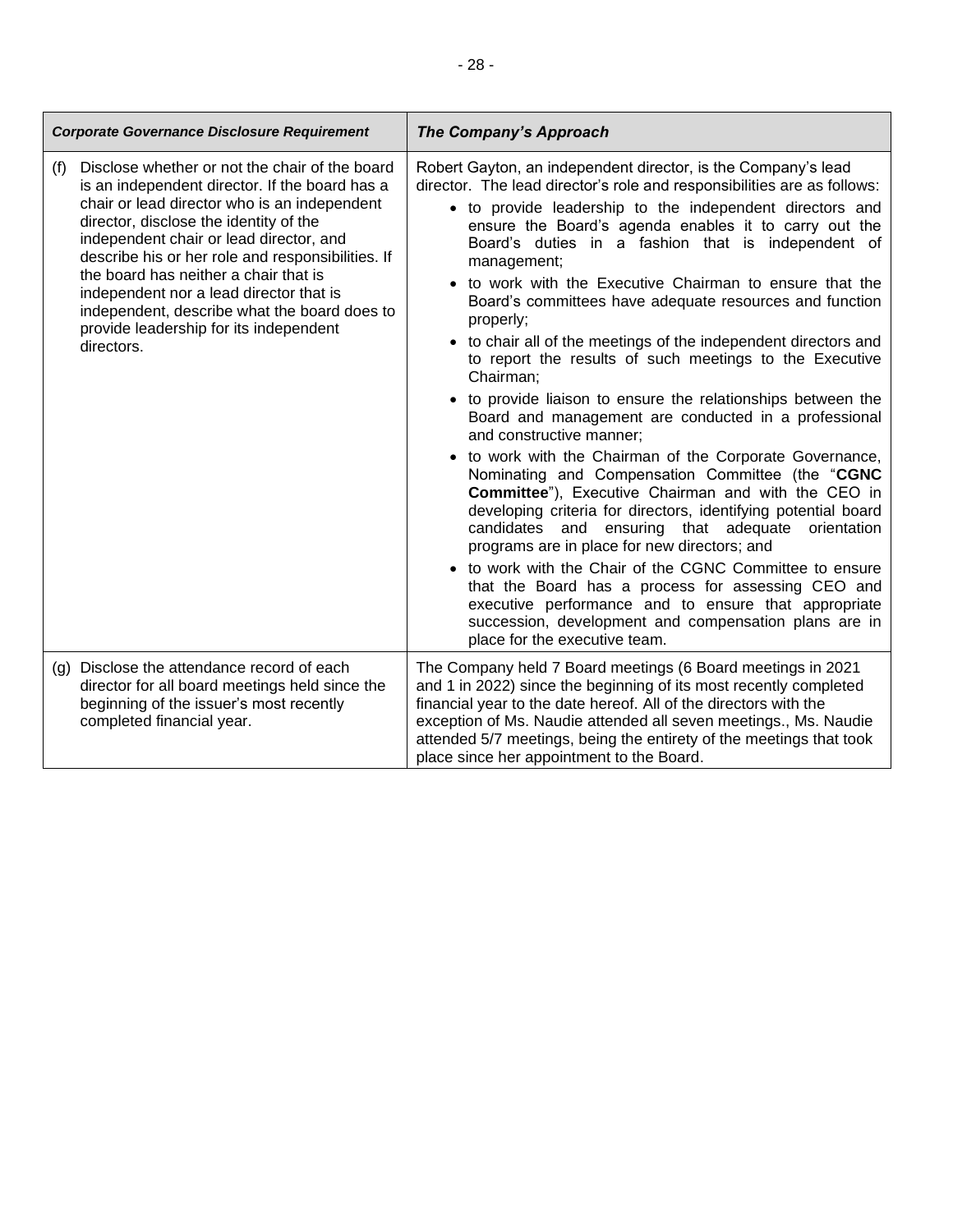| <b>Corporate Governance Disclosure Requirement</b>                                                                                                                                                | <b>The Company's Approach</b>                                                                                                                                                                                                                                                                                                                                                                                                                                                                                                                                                                                                                                                                       |  |
|---------------------------------------------------------------------------------------------------------------------------------------------------------------------------------------------------|-----------------------------------------------------------------------------------------------------------------------------------------------------------------------------------------------------------------------------------------------------------------------------------------------------------------------------------------------------------------------------------------------------------------------------------------------------------------------------------------------------------------------------------------------------------------------------------------------------------------------------------------------------------------------------------------------------|--|
| <b>Board Mandate</b><br>Disclose the text of the board's written<br>mandate. If the board does not have a written<br>mandate, describe how the board delineates<br>its role and responsibilities. | The board of directors (the "Board") of Amerigo Resources Ltd.<br>(the "Company") is responsible for the stewardship of the<br>Company. The Board is elected by the shareholders of the<br>Company to supervise the management of the business and affairs<br>of the Company, with the goal of enhancing long-term shareholder<br>value.                                                                                                                                                                                                                                                                                                                                                            |  |
|                                                                                                                                                                                                   | Specifically, the Board is charged with responsibility for:                                                                                                                                                                                                                                                                                                                                                                                                                                                                                                                                                                                                                                         |  |
|                                                                                                                                                                                                   | (a)<br>to the extent feasible, satisfying itself as to the integrity of<br>the chief executive officer and other executive officers and<br>that the chief executive officer and other executive officers<br>create a culture of integrity throughout the organization;                                                                                                                                                                                                                                                                                                                                                                                                                              |  |
|                                                                                                                                                                                                   | adopting a strategic planning process which takes into<br>(b)<br>account, among other things, the opportunities and risks of<br>the business;                                                                                                                                                                                                                                                                                                                                                                                                                                                                                                                                                       |  |
|                                                                                                                                                                                                   | the identification of the principal risks of the Company's<br>(c)<br>business, and ensuring the implementation of appropriate<br>systems to manage these risks;                                                                                                                                                                                                                                                                                                                                                                                                                                                                                                                                     |  |
|                                                                                                                                                                                                   | (d)<br>succession planning (including appointing, training and<br>monitoring senior management);                                                                                                                                                                                                                                                                                                                                                                                                                                                                                                                                                                                                    |  |
|                                                                                                                                                                                                   | (e)<br>adopting a communication policy for the Company;                                                                                                                                                                                                                                                                                                                                                                                                                                                                                                                                                                                                                                             |  |
|                                                                                                                                                                                                   | the Company's internal control and management information<br>(f)<br>systems; and                                                                                                                                                                                                                                                                                                                                                                                                                                                                                                                                                                                                                    |  |
|                                                                                                                                                                                                   | developing the Company's<br>(g)<br>approach to<br>corporate<br>governance, including developing a set of corporate<br>governance principles and guidelines that are specifically<br>applicable to the Company.                                                                                                                                                                                                                                                                                                                                                                                                                                                                                      |  |
|                                                                                                                                                                                                   | <b>Board Committees</b>                                                                                                                                                                                                                                                                                                                                                                                                                                                                                                                                                                                                                                                                             |  |
|                                                                                                                                                                                                   | To assist it in exercising its responsibilities, the Board Mandate<br>establishes 3 standing committees of the Board: the Audit<br>Committee (the "Audit Committee"); the Corporate Governance,<br>Nominating and compensation Committee (the "Corporate<br>Governance, Nominating and Compensation Committee"); and<br>Environmental,<br>Health<br>and Safety Committee<br>(the<br>the<br>"Environmental, Health and Safety Committee").<br>Each<br>committee will be composed entirely of independent directors. The<br>Board may establish other standing committees, from time to time.                                                                                                         |  |
|                                                                                                                                                                                                   | Each committee will have a written charter. The Audit Committee's<br>charter will set out the committee's mandate and responsibilities At<br>a minimum, the Corporate Governance, Nominating and<br>Compensation Committee's charter will clearly establish the<br>committee's purpose, responsibilities, member qualifications,<br>member appointment and removal, structure and operations<br>(including any authority to delegate to individual members and<br>subcommittees), and manner of reporting to the Board. Each<br>charter will be reviewed by the Board (or a committee thereof the<br>Corporate<br>Governance, Nominating<br>Compensation<br>and<br>Committee) once every two years. |  |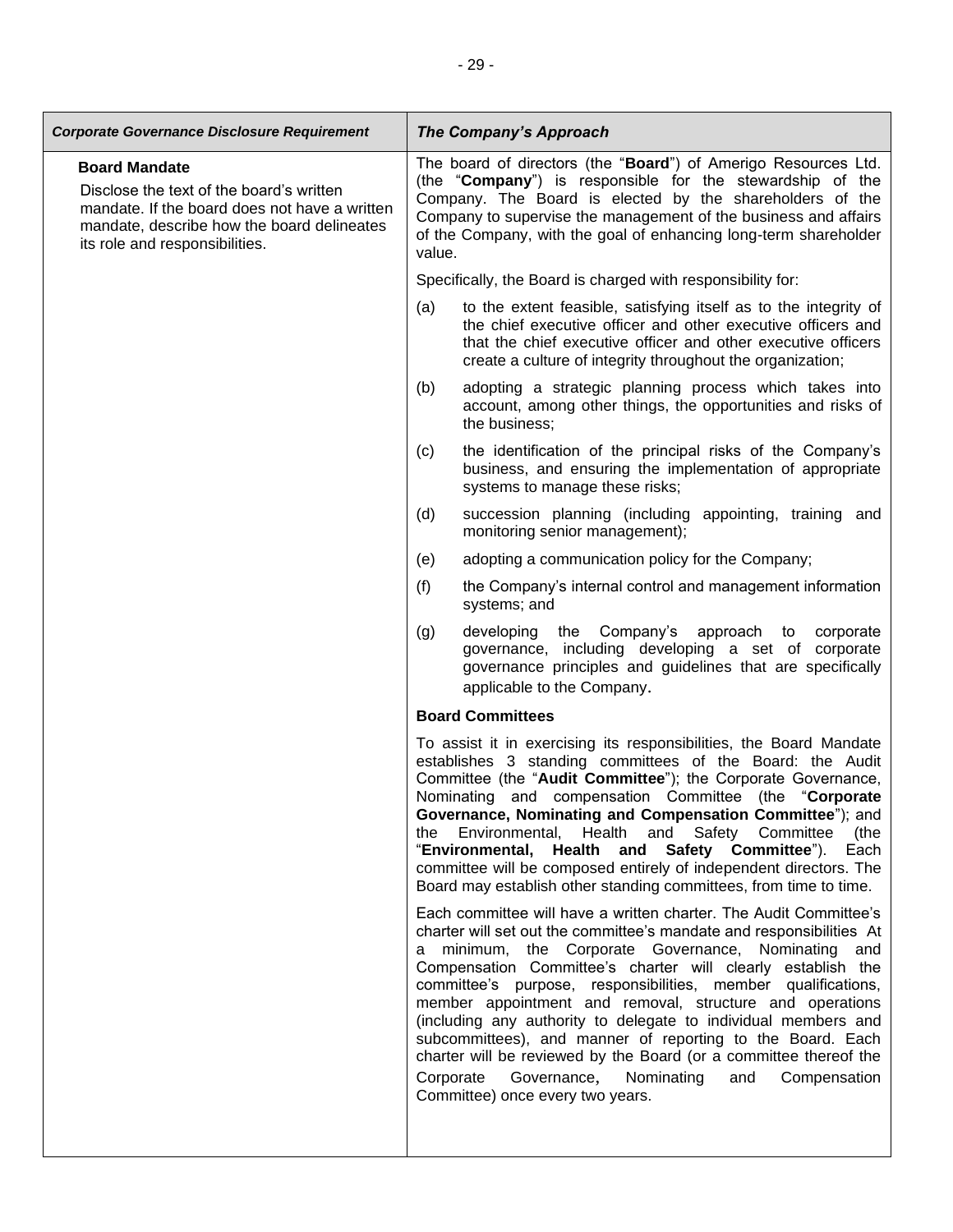| <b>Corporate Governance Disclosure Requirement</b> |                                                        | <b>The Company's Approach</b>                                                                                                                                                                                                                                           |
|----------------------------------------------------|--------------------------------------------------------|-------------------------------------------------------------------------------------------------------------------------------------------------------------------------------------------------------------------------------------------------------------------------|
|                                                    | <b>Expectations and Responsibilities of Directors:</b> |                                                                                                                                                                                                                                                                         |
|                                                    |                                                        | The Board expects that each director will, among other things:                                                                                                                                                                                                          |
|                                                    | (a)                                                    | act honestly, in good faith and with a view to the best<br>interests of the Company;                                                                                                                                                                                    |
|                                                    | (b)                                                    | exercise the care, diligence and skill that a reasonably<br>exercise<br>prudent<br>would<br>in<br>comparable<br>person<br>circumstances;                                                                                                                                |
|                                                    | (c)                                                    | act in accordance with the Business Corporations Act<br>(British Columbia) and the regulations thereto;                                                                                                                                                                 |
|                                                    | (d)                                                    | subject to paragraphs (a) to (c), act in accordance with the<br>Articles of the Company;                                                                                                                                                                                |
|                                                    | (e)                                                    | commit the time and energy necessary to properly carry out<br>his or her duties;                                                                                                                                                                                        |
|                                                    | (f)                                                    | attend all Board and committee meetings, as applicable;<br>and                                                                                                                                                                                                          |
|                                                    | (g)                                                    | review in advance all meeting materials and otherwise<br>adequately prepare for all Board and committee meetings,<br>as applicable.                                                                                                                                     |
|                                                    |                                                        | The Board's Expectations of Management                                                                                                                                                                                                                                  |
|                                                    |                                                        | The Board expects that management will, among other things:                                                                                                                                                                                                             |
|                                                    | (a)                                                    | review continuously the Company's strategies and their<br>implementation in light of evolving conditions;                                                                                                                                                               |
|                                                    | (b)                                                    | present a comprehensive annual operating plan and budget<br>and report regularly on the Company's performance and<br>results relative to that plan and budget;                                                                                                          |
|                                                    | (c)                                                    | report regularly on the Company's business and affairs,<br>with a focus on matters of material consequence for the<br>Company;                                                                                                                                          |
|                                                    | (d)                                                    | implement systems to identify and manage the principal<br>risks of the Company's business;                                                                                                                                                                              |
|                                                    | (e)                                                    | implement and maintain appropriate systems of internal<br>control; and                                                                                                                                                                                                  |
|                                                    | (f)                                                    | implement and maintain appropriate disclosure controls<br>and procedures.                                                                                                                                                                                               |
|                                                    | Company.                                               | In addition, the Board expects that the chief executive officer<br>("CEO") and the other executive officers of the Company will<br>conduct themselves with integrity and that the CEO and other<br>executive officers will create a culture of integrity throughout the |
|                                                    |                                                        | Decisions Requiring Prior Approval of the Board                                                                                                                                                                                                                         |
|                                                    |                                                        | The Board is responsible for pre-approving proposals on mergers,<br>acquisitions and other major investments or divestitures of or by<br>the Company                                                                                                                    |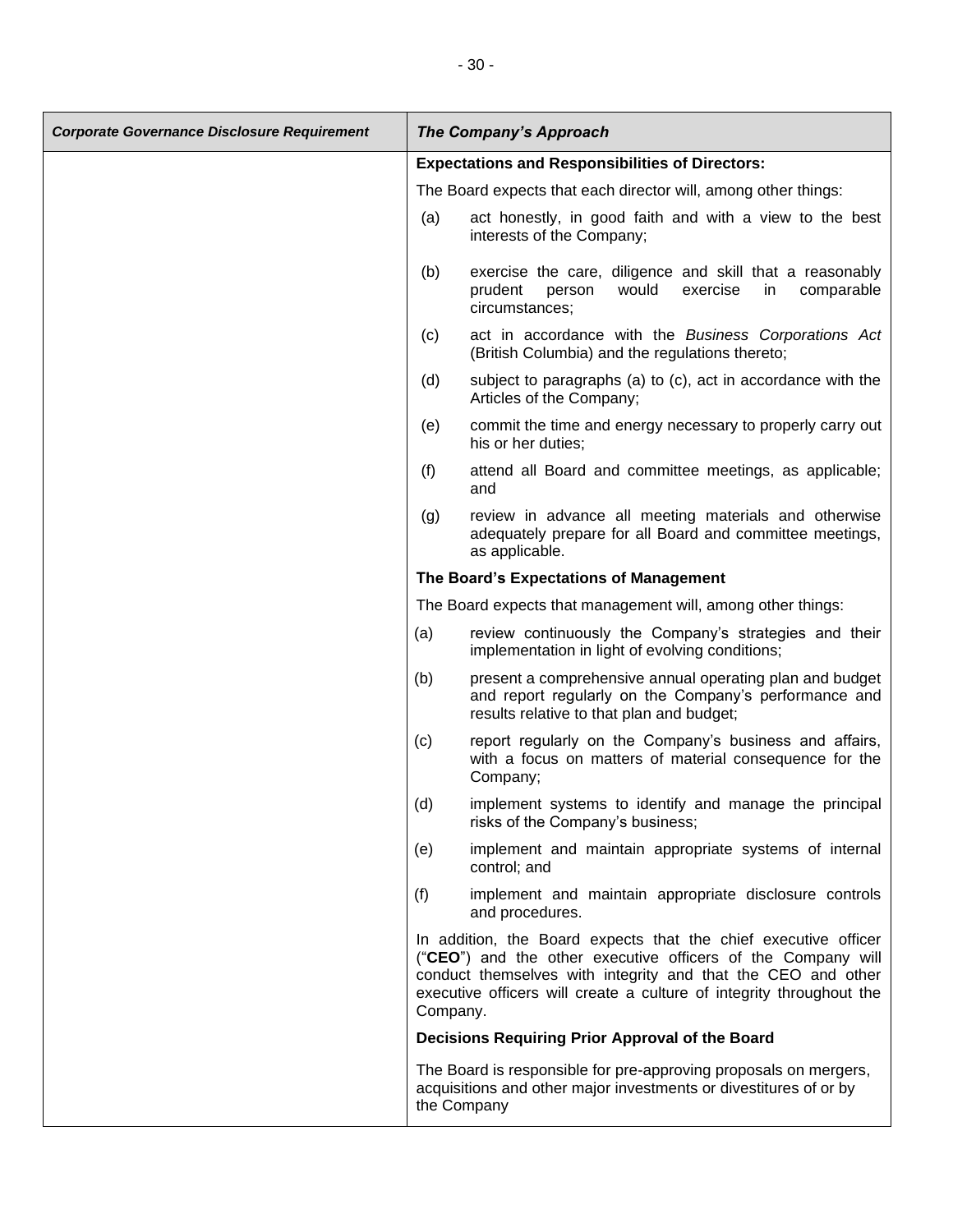| <b>Corporate Governance Disclosure Requirement</b> |                                                                                                                                                                                                                                                                                                                                                                                                                                                                                                                                                                         | <b>The Company's Approach</b>                                                                                                                                                                                                                                                                                                                                                                                                                                   |
|----------------------------------------------------|-------------------------------------------------------------------------------------------------------------------------------------------------------------------------------------------------------------------------------------------------------------------------------------------------------------------------------------------------------------------------------------------------------------------------------------------------------------------------------------------------------------------------------------------------------------------------|-----------------------------------------------------------------------------------------------------------------------------------------------------------------------------------------------------------------------------------------------------------------------------------------------------------------------------------------------------------------------------------------------------------------------------------------------------------------|
|                                                    | <b>PROCEDURAL MATTERS</b>                                                                                                                                                                                                                                                                                                                                                                                                                                                                                                                                               |                                                                                                                                                                                                                                                                                                                                                                                                                                                                 |
|                                                    | <b>Composition</b>                                                                                                                                                                                                                                                                                                                                                                                                                                                                                                                                                      |                                                                                                                                                                                                                                                                                                                                                                                                                                                                 |
|                                                    | legislation.                                                                                                                                                                                                                                                                                                                                                                                                                                                                                                                                                            | The Board will be composed of a majority of "independent"<br>directors, as such term is defined under applicable securities                                                                                                                                                                                                                                                                                                                                     |
|                                                    | The Board will consist of directors who represent a diversity of<br>personal experience and background, particularly among the<br>independent directors. At a minimum, each director will have<br>demonstrated personal and professional integrity, achievement in<br>his or her field, experience and expertise relevant to the<br>Company's business, a reputation for sound and mature business<br>judgment, the commitment to devote the necessary time and effort<br>in order to conduct his or her duties effectively and, where required,<br>financial literacy. |                                                                                                                                                                                                                                                                                                                                                                                                                                                                 |
|                                                    |                                                                                                                                                                                                                                                                                                                                                                                                                                                                                                                                                                         | The composition of the Board will balance the following goals:                                                                                                                                                                                                                                                                                                                                                                                                  |
|                                                    | (a)                                                                                                                                                                                                                                                                                                                                                                                                                                                                                                                                                                     | the size of the Board will facilitate substantive discussions<br>of the whole Board in which each director can participate<br>meaningfully; and                                                                                                                                                                                                                                                                                                                 |
|                                                    | (b)                                                                                                                                                                                                                                                                                                                                                                                                                                                                                                                                                                     | the composition of the Board will encompass a broad range<br>of skills, expertise, industry knowledge, diversity of opinion<br>and contacts relevant to the Company's business.                                                                                                                                                                                                                                                                                 |
|                                                    |                                                                                                                                                                                                                                                                                                                                                                                                                                                                                                                                                                         | <b>Director Qualifications</b>                                                                                                                                                                                                                                                                                                                                                                                                                                  |
|                                                    |                                                                                                                                                                                                                                                                                                                                                                                                                                                                                                                                                                         | In addition to the qualifications specified for directors in the<br>Business Corporations Act (British Columbia), directors of the<br>Company will be subject to the following requirements:                                                                                                                                                                                                                                                                    |
|                                                    | (a)                                                                                                                                                                                                                                                                                                                                                                                                                                                                                                                                                                     | following a change in principal occupation, place of<br>residence, or a similar change in credentials, directors are<br>expected to report such change to the Corporate<br>Governance, Nominating and Compensation Committee for<br>consideration; and                                                                                                                                                                                                          |
|                                                    | (b)                                                                                                                                                                                                                                                                                                                                                                                                                                                                                                                                                                     | directors are expected to attend all Board meetings and<br>meetings of committees on which they serve.                                                                                                                                                                                                                                                                                                                                                          |
|                                                    |                                                                                                                                                                                                                                                                                                                                                                                                                                                                                                                                                                         | <b>Board Structure and Operations</b>                                                                                                                                                                                                                                                                                                                                                                                                                           |
|                                                    | (a)                                                                                                                                                                                                                                                                                                                                                                                                                                                                                                                                                                     | <b>Chair</b>                                                                                                                                                                                                                                                                                                                                                                                                                                                    |
|                                                    |                                                                                                                                                                                                                                                                                                                                                                                                                                                                                                                                                                         | The Board will appoint a director to act as Chair of the<br>Board. If the Board appoints a non-independent director to<br>act as Chair of the Board, the Board will also appoint an<br>independent director to act as Lead Director. Either an<br>independent Chair of the Board or an independent Lead<br>Director will act as the effective leader of the Board and<br>ensure that the Board's agenda will enable it to<br>successfully carry out its duties. |
|                                                    |                                                                                                                                                                                                                                                                                                                                                                                                                                                                                                                                                                         | If in any year, the Board does not appoint a Chair or Lead<br>Director, if applicable, the incumbent Chair and Lead<br>Director, if applicable, will each continue in office until a<br>successor is appointed.                                                                                                                                                                                                                                                 |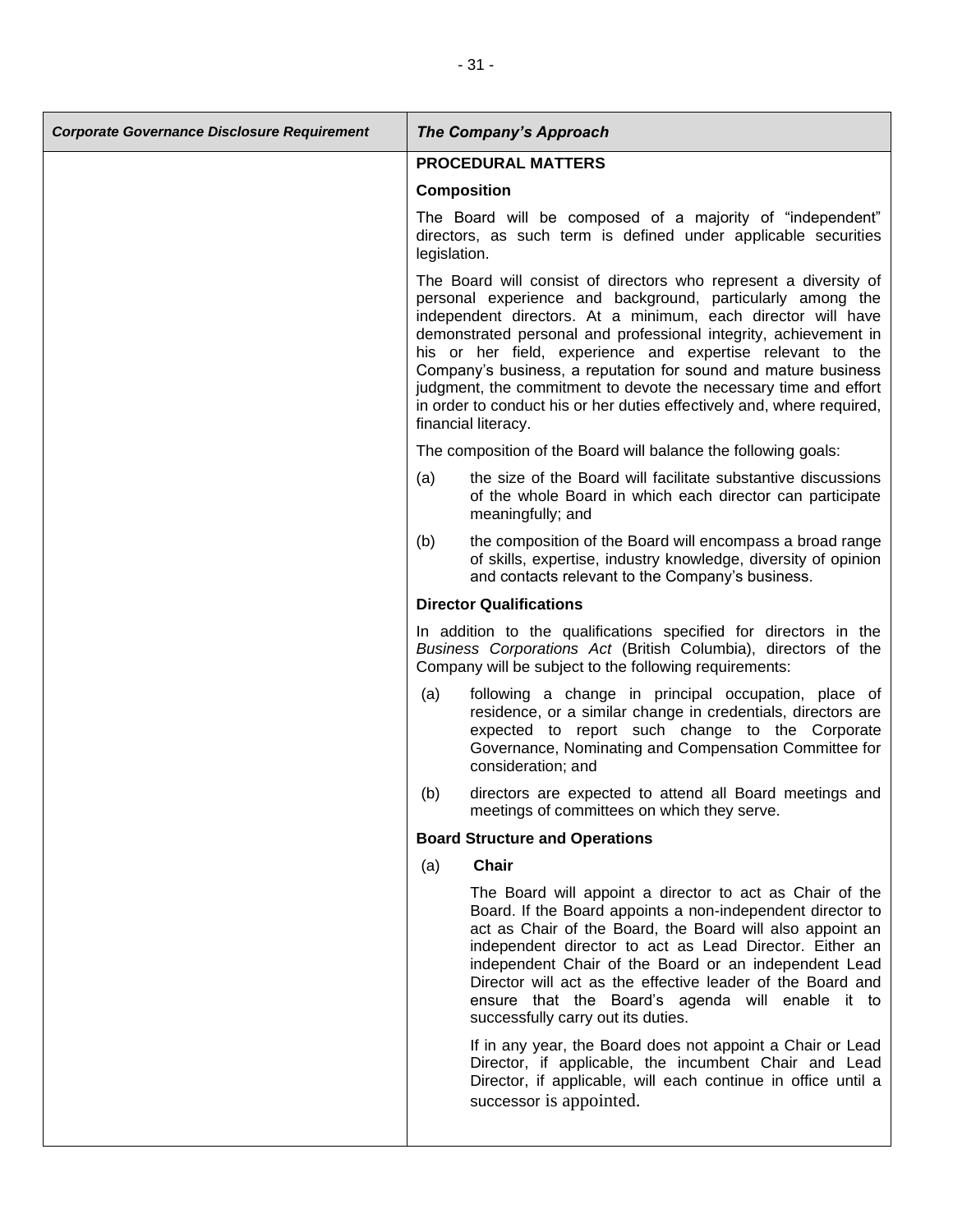| <b>Corporate Governance Disclosure Requirement</b> | <b>The Company's Approach</b> |                                                                                                                                                                                                                                                                                                                                                                                                                                       |
|----------------------------------------------------|-------------------------------|---------------------------------------------------------------------------------------------------------------------------------------------------------------------------------------------------------------------------------------------------------------------------------------------------------------------------------------------------------------------------------------------------------------------------------------|
|                                                    | (b)                           | <b>Meetings</b>                                                                                                                                                                                                                                                                                                                                                                                                                       |
|                                                    |                               | The Chair of the Board or Lead Director, if applicable, will<br>be responsible for:                                                                                                                                                                                                                                                                                                                                                   |
|                                                    |                               | (i)<br>developing and setting the agenda for Board<br>meetings; and                                                                                                                                                                                                                                                                                                                                                                   |
|                                                    |                               | (ii)<br>determining the time, place and frequency of Board<br>meetings.                                                                                                                                                                                                                                                                                                                                                               |
|                                                    |                               | Any member of the Board may, and the secretary or an<br>assistant secretary of the Company, if any, on the request<br>of a director must, call a meeting of the Board at any time.                                                                                                                                                                                                                                                    |
|                                                    |                               | The Chair or Lead Director, if applicable, in consultation<br>with the Board members, will determine the schedule and<br>frequency of the Board meetings, provided that the Board<br>will meet at least 4 times per year. The Chair or Lead<br>Director, if applicable, will develop and set the Board's<br>agenda, in consultation with other members of the Board<br>and senior management.                                         |
|                                                    |                               | The Chair is entitled to preside as chair at a meeting of the<br>Board. In the absence of the Chair, the President may<br>chair the meeting if the President is a director. In the<br>absence of the Chair or the President, the Board will<br>select one of the other members of the Board to preside at<br>that meeting.                                                                                                            |
|                                                    | (c)                           | <b>Notice</b>                                                                                                                                                                                                                                                                                                                                                                                                                         |
|                                                    |                               | Other than for meetings held at regular intervals as<br>determined in accordance with section 3(b) or a meeting<br>held immediately following a meeting of shareholders of<br>the Company at which that director was elected or<br>appointed, reasonable notice of each meeting of the<br>Board, specifying the place, day and time of that meeting<br>must be given to each of the directors via email or orally or<br>by telephone. |
|                                                    | (d)                           | Quorum                                                                                                                                                                                                                                                                                                                                                                                                                                |
|                                                    |                               | The quorum necessary for the transaction of business of<br>the directors may be set by the directors and, if not so set,                                                                                                                                                                                                                                                                                                              |

the directors may be set by the directors and, if not so set, is deemed to be set at a majority of the directors in office. No business may be transacted by the Board except at a meeting of its members at which a quorum of the Board is present in person or by means of such telephonic or other communications medium as permit all persons participating in the meeting to communicate with each other simultaneously and instantaneously.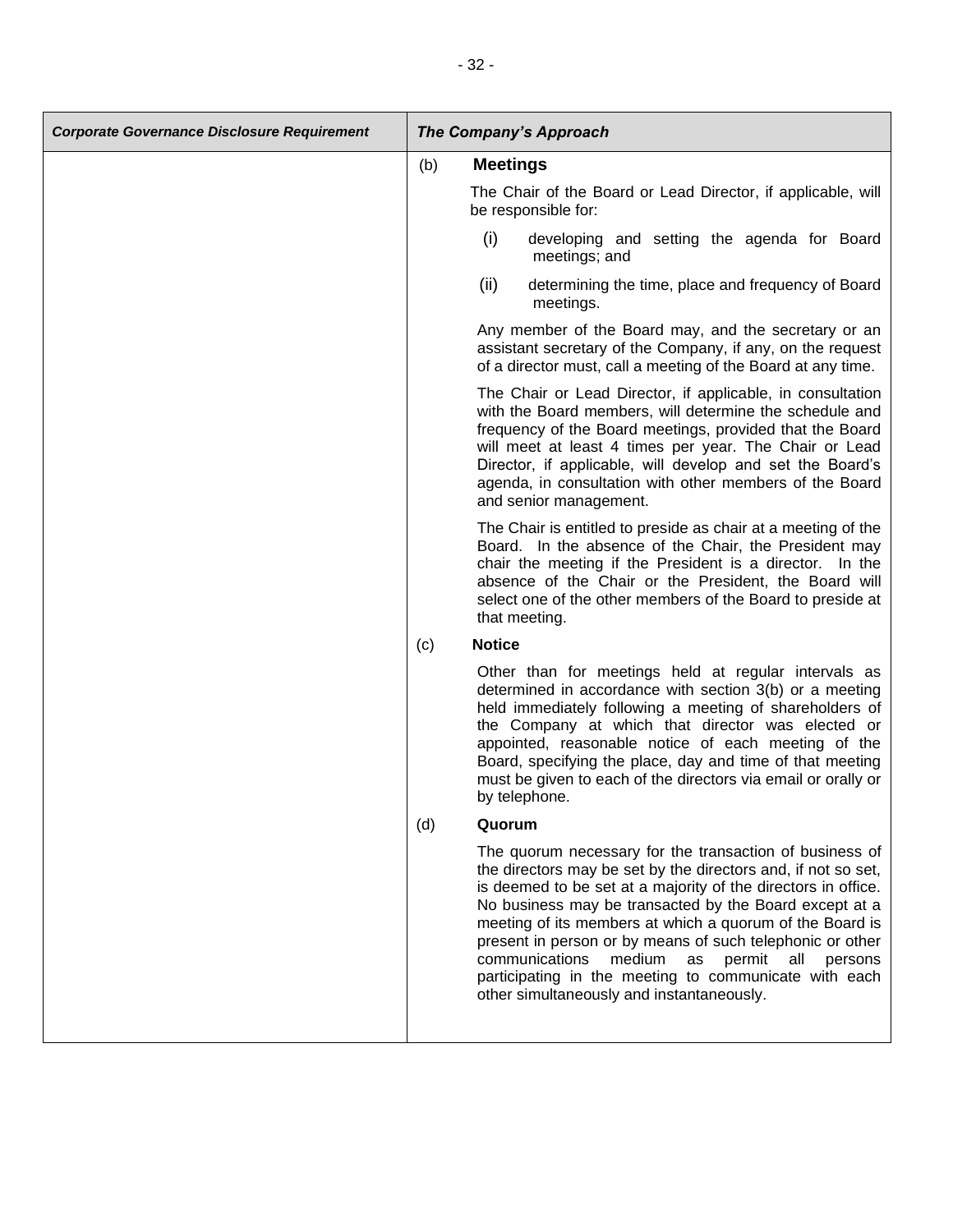| <b>Corporate Governance Disclosure Requirement</b> | <b>The Company's Approach</b> |                                                                                                                                                                                                                                                                                                                |
|----------------------------------------------------|-------------------------------|----------------------------------------------------------------------------------------------------------------------------------------------------------------------------------------------------------------------------------------------------------------------------------------------------------------|
|                                                    | (e)                           | <b>Attendees</b>                                                                                                                                                                                                                                                                                               |
|                                                    |                               | The Board may invite such officers and employees of the<br>Company and advisors as it sees fit from time to time to<br>attend a meeting of the Board and assist thereat in the<br>discussion and consideration of matters relating to the<br>Board.                                                            |
|                                                    | (f)                           | <b>In Camera Sessions</b>                                                                                                                                                                                                                                                                                      |
|                                                    |                               | The independent directors will hold regularly scheduled<br>meetings at which members of management are not in<br>attendance.                                                                                                                                                                                   |
|                                                    |                               | The Board will reserve a portion of each regularly<br>scheduled meeting for discussion among the independent<br>directors only.                                                                                                                                                                                |
|                                                    | (g)                           | <b>Records</b>                                                                                                                                                                                                                                                                                                 |
|                                                    |                               | Minutes of meetings of the Board will be recorded and<br>maintained by the Secretary of the Company and will be<br>subsequently presented to the Board for review and<br>approval.                                                                                                                             |
|                                                    |                               | <b>Board Mandate Review</b>                                                                                                                                                                                                                                                                                    |
|                                                    |                               | The Board will review and assess the adequacy of this Mandate on<br>an annual basis, taking into account all legislative and regulatory<br>requirements applicable to the Board, as well as any best practice<br>guidelines recommended by securities regulatory authorities or the<br>Toronto Stock Exchange. |
|                                                    |                               | <b>RESPONSIBILITIES</b>                                                                                                                                                                                                                                                                                        |
|                                                    |                               | <b>Supervising Management of the Company</b>                                                                                                                                                                                                                                                                   |
|                                                    |                               | The Board is responsible for:                                                                                                                                                                                                                                                                                  |
|                                                    |                               | (a)<br>designating the officers of the Company, appointing<br>such officers, specifying their duties and delegating<br>to them the power to manage the day-to-day<br>business and affairs of the Company;                                                                                                      |
|                                                    |                               | officers'<br>performance<br>(b)<br>reviewing<br>the<br>and<br>effectiveness; and                                                                                                                                                                                                                               |
|                                                    |                               | acting in a supervisory role, such that any duties<br>(c)<br>and powers not delegated to the officers of the<br>Company remain with the Board and its<br>committees.                                                                                                                                           |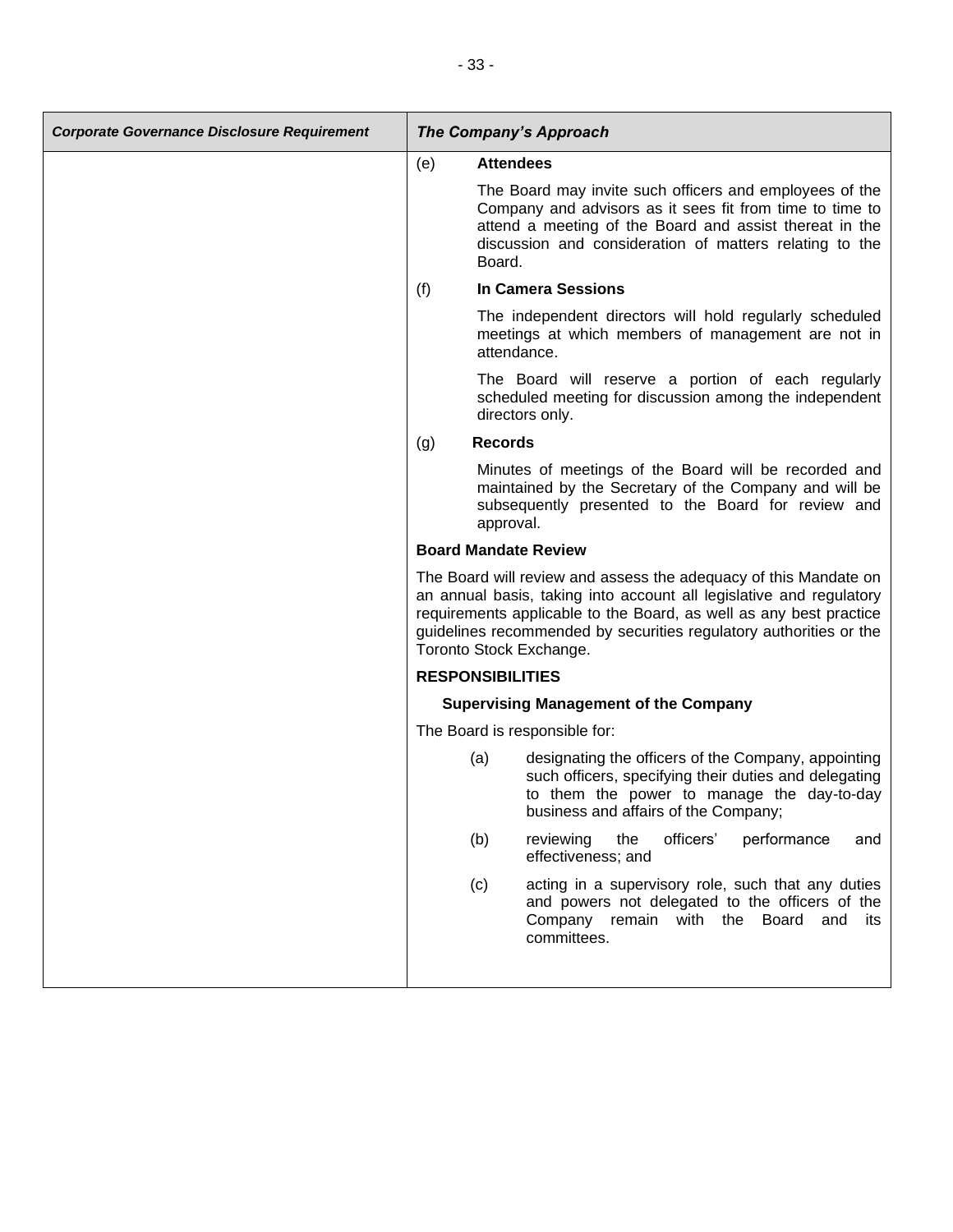| <b>Corporate Governance Disclosure Requirement</b> | The Company's Approach                                                                                                                                                                                                                                                                                                                                                                                                                                                                                                                        |
|----------------------------------------------------|-----------------------------------------------------------------------------------------------------------------------------------------------------------------------------------------------------------------------------------------------------------------------------------------------------------------------------------------------------------------------------------------------------------------------------------------------------------------------------------------------------------------------------------------------|
|                                                    | <b>Strategic Planning</b>                                                                                                                                                                                                                                                                                                                                                                                                                                                                                                                     |
|                                                    | The Board is responsible for adopting a strategic planning process<br>for the Company. Such process will include:                                                                                                                                                                                                                                                                                                                                                                                                                             |
|                                                    | (a) the Board overseeing the Company's strategic direction<br>and major policy decisions generally;                                                                                                                                                                                                                                                                                                                                                                                                                                           |
|                                                    | (b) the Board conducting strategic planning discussions at<br>least annually, or otherwise as needed; and                                                                                                                                                                                                                                                                                                                                                                                                                                     |
|                                                    | (c) the Board discussing strategies and their implementation<br>regularly at Board meetings.                                                                                                                                                                                                                                                                                                                                                                                                                                                  |
|                                                    | On at least an annual basis, the Board will approve the Company's<br>strategic plan or an update to the Company's long term strategic<br>plan, which will take into account, among other things, the<br>opportunities and risks of the Company's business. The Board will<br>review and approve the corporate financial goals, operating plans<br>and actions of the Company, including significant capital<br>allocations, expenditures and transactions that exceed thresholds<br>set by the Board.                                         |
|                                                    | More specifically, in respect of each forthcoming fiscal year, senior<br>management will present to the Board for discussion and approval<br>a one year capital expenditure and operating expenditure budget<br>along with any other budget or analysis that the Board may<br>request.                                                                                                                                                                                                                                                        |
|                                                    | In addition, updates on capital expenditures and specific problem<br>areas/action plans will be presented by senior management and<br>discussed as part of a management report at each quarterly Board<br>meeting at which financial statements are approved.                                                                                                                                                                                                                                                                                 |
|                                                    | <b>Risk Management</b>                                                                                                                                                                                                                                                                                                                                                                                                                                                                                                                        |
|                                                    | The Board is responsible for identifying the principal risks of the<br>Company's businesses and ensuring that those risks are effectively<br>managed, including market risk, structural risk, fiduciary risk and<br>operational risk. The Board may delegate to the Audit Committee<br>responsibility for reviewing the Company's internal controls and risk<br>management policies and procedures related to the finance and<br>accounting aspects of the business.                                                                          |
|                                                    | The Board will ensure that systems are in place to identify principal<br>risks to the Company and its businesses and that appropriate<br>procedures are in place to manage those risks and to address and<br>comply with applicable regulatory, corporate, securities and other<br>compliance matters. Specifically, the Board will ensure that<br>procedures are in place to comply with the law, the Company's<br>Articles, the Company's Code of Business Conduct and Ethics and<br>all other significant Company policies and procedures. |
|                                                    | <b>Succession Planning</b>                                                                                                                                                                                                                                                                                                                                                                                                                                                                                                                    |
|                                                    | The Board is responsible for overseeing succession planning<br>matters for officers and senior management, including the<br>appointment, training and monitoring of such persons, and to assist<br>it with certain of these responsibilities, the Board has established<br>the Corporate Governance, Nominating and Compensation<br>Committee.                                                                                                                                                                                                |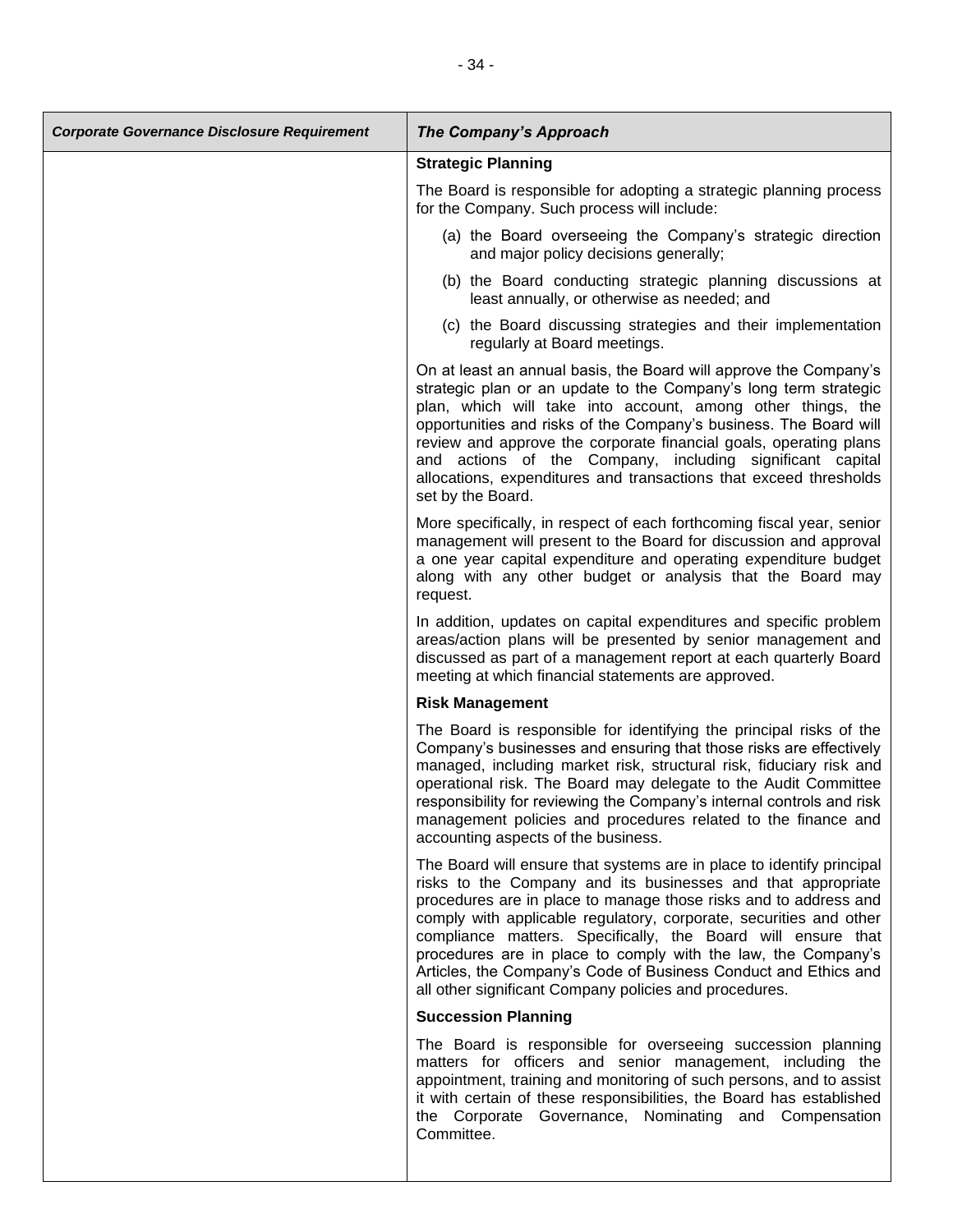| <b>Communications Policy</b>                                                                                                                                                                                                                                                            |       |
|-----------------------------------------------------------------------------------------------------------------------------------------------------------------------------------------------------------------------------------------------------------------------------------------|-------|
|                                                                                                                                                                                                                                                                                         |       |
| The Board is responsible for adopting a communications policy for<br>the Company (the "Corporate Disclosure Policy") that ensures<br>that the Company communicates effectively with its shareholders,<br>other stakeholders, and the public in general.                                 |       |
| The Corporate Disclosure Policy will:                                                                                                                                                                                                                                                   |       |
| contain measures for the Company to comply with<br>(a)<br>its continuous and timely disclosure requirements<br>and to avoid selective disclosure;                                                                                                                                       |       |
| (b)<br>address how the Company interacts with analysts,<br>investors, other key stakeholders and the public;<br>and                                                                                                                                                                     |       |
| (c)<br>address who reviews and<br>approves<br>Company announcements.                                                                                                                                                                                                                    | major |
| The Board will review the Corporate Disclosure Policy at least<br>annually.                                                                                                                                                                                                             |       |
| The Board or the Audit Committee will review the following<br>disclosures in advance of their public release by the Company:                                                                                                                                                            |       |
| the Company's financial statements, MD&A and<br>(a)<br>annual and interim earnings news releases;                                                                                                                                                                                       |       |
| (b)<br>earnings guidance;                                                                                                                                                                                                                                                               |       |
| news releases containing financial information<br>(c)<br>based on the Company's financial statements, as<br>well as financial outlooks and future oriented<br>financial information, prior to their release; and                                                                        |       |
| (d)<br>the contents of all other major disclosure<br>documents, including<br>the Company's annual<br>report, quarterly reports to shareholders, annual<br>information form and management information<br>circular.                                                                      |       |
| <b>Internal Controls</b>                                                                                                                                                                                                                                                                |       |
| The Board is responsible for ensuring the integrity of the<br>Company's internal control and management information systems.<br>The Board may delegate its responsibilities relating to the<br>Company's internal control and management information systems<br>to the Audit Committee. |       |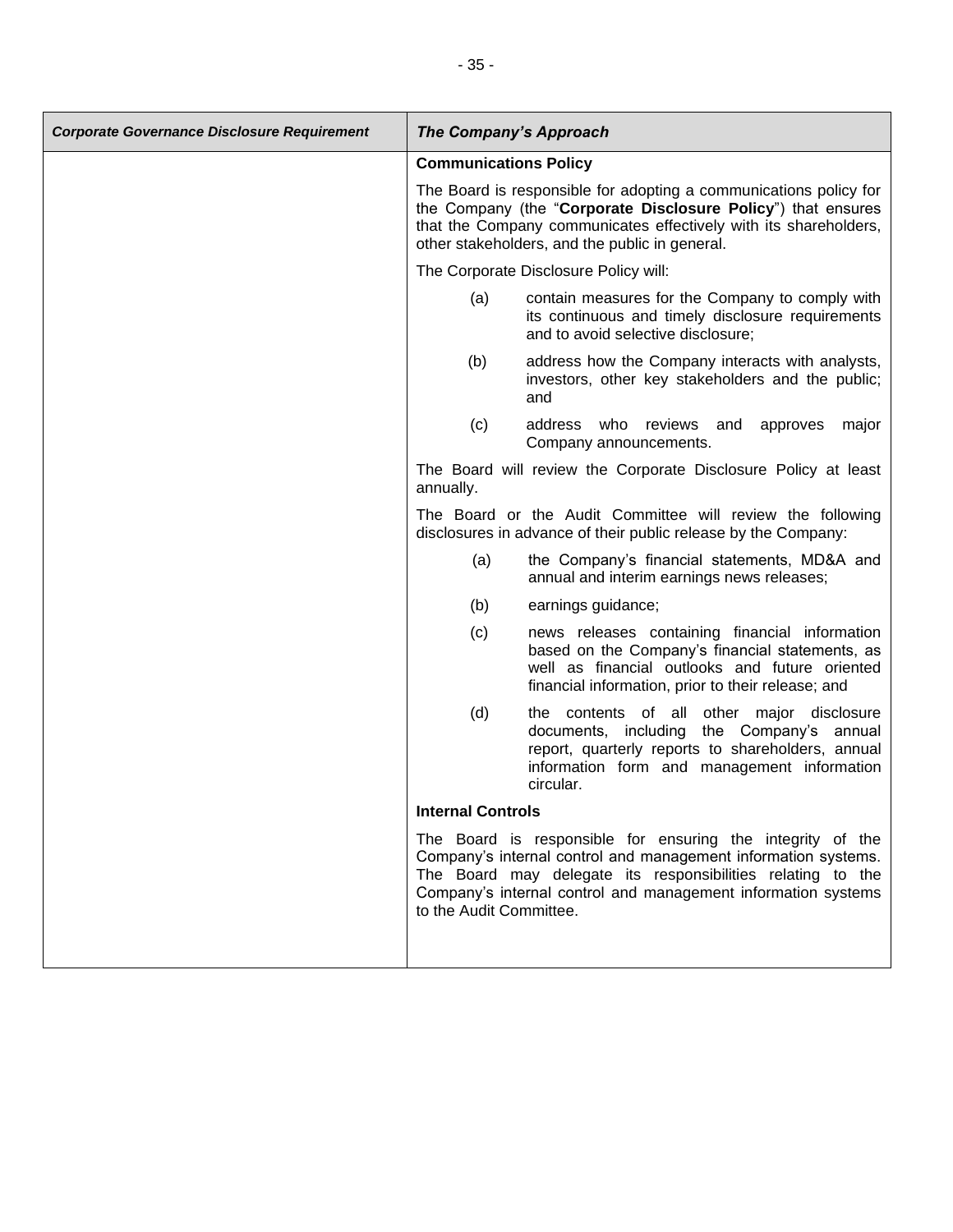| <b>Corporate Governance Disclosure Requirement</b> | The Company's Approach         |                                                                                                                                                                                                                                                                                                                                                                                                                                                                                                                                                                                                                                                                                                                                                                                                          |
|----------------------------------------------------|--------------------------------|----------------------------------------------------------------------------------------------------------------------------------------------------------------------------------------------------------------------------------------------------------------------------------------------------------------------------------------------------------------------------------------------------------------------------------------------------------------------------------------------------------------------------------------------------------------------------------------------------------------------------------------------------------------------------------------------------------------------------------------------------------------------------------------------------------|
|                                                    | <b>Corporate Governance</b>    |                                                                                                                                                                                                                                                                                                                                                                                                                                                                                                                                                                                                                                                                                                                                                                                                          |
|                                                    |                                | The Board is responsible for developing the Company's approach<br>to corporate governance, including developing a set of corporate<br>governance principles and guidelines that are specifically<br>applicable to the Company. The Board will track developments in<br>corporate governance and adapt best practices to the needs and<br>circumstances of the Company. The Board will monitor and<br>evaluate the effectiveness of the system of corporate governance<br>at the Company, including the information requirements of the<br>Board, the frequency and content of meetings and the need for any<br>special meetings, communication processes between the Board<br>and management, the charters of the Board and its committees<br>and policies governing size and compensation of the Board. |
|                                                    | <b>Compensation Committee.</b> | The Board may delegate its responsibilities relating to corporate<br>governance to the Corporate Governance, Nominating and                                                                                                                                                                                                                                                                                                                                                                                                                                                                                                                                                                                                                                                                              |
|                                                    |                                | <b>Measures for Receiving Feedback from Security Holders</b>                                                                                                                                                                                                                                                                                                                                                                                                                                                                                                                                                                                                                                                                                                                                             |
|                                                    | institutional investors.       | The Board will establish procedures to ensure that the Company,<br>through management, provides timely information to current and<br>potential security holders and responds to their inquiries. The<br>purpose of these procedures will be to ensure that every security<br>holder inquiry receives a prompt response from an appropriate<br>Company spokesperson in accordance with the Company's<br>Corporate Disclosure Policy. The Board (or a committee thereof)<br>will ensure that designated persons under the Corporate Disclosure<br>Policy are available to meet regularly with financial analysts and                                                                                                                                                                                       |
|                                                    | <b>Position Descriptions</b>   |                                                                                                                                                                                                                                                                                                                                                                                                                                                                                                                                                                                                                                                                                                                                                                                                          |
|                                                    | The Board is responsible for:  |                                                                                                                                                                                                                                                                                                                                                                                                                                                                                                                                                                                                                                                                                                                                                                                                          |
|                                                    | (a)                            | developing clear written position descriptions for<br>the Chair of the Board, the Lead Director, if<br>applicable, and the Chair of each Board committee;                                                                                                                                                                                                                                                                                                                                                                                                                                                                                                                                                                                                                                                |
|                                                    | (b)                            | together with the CEO, developing a clear position<br>description for the CEO, which includes delineating<br>management's responsibilities; and                                                                                                                                                                                                                                                                                                                                                                                                                                                                                                                                                                                                                                                          |
|                                                    | (c)                            | developing or approving the corporate goals and<br>objectives that the CEO is responsible for meeting.                                                                                                                                                                                                                                                                                                                                                                                                                                                                                                                                                                                                                                                                                                   |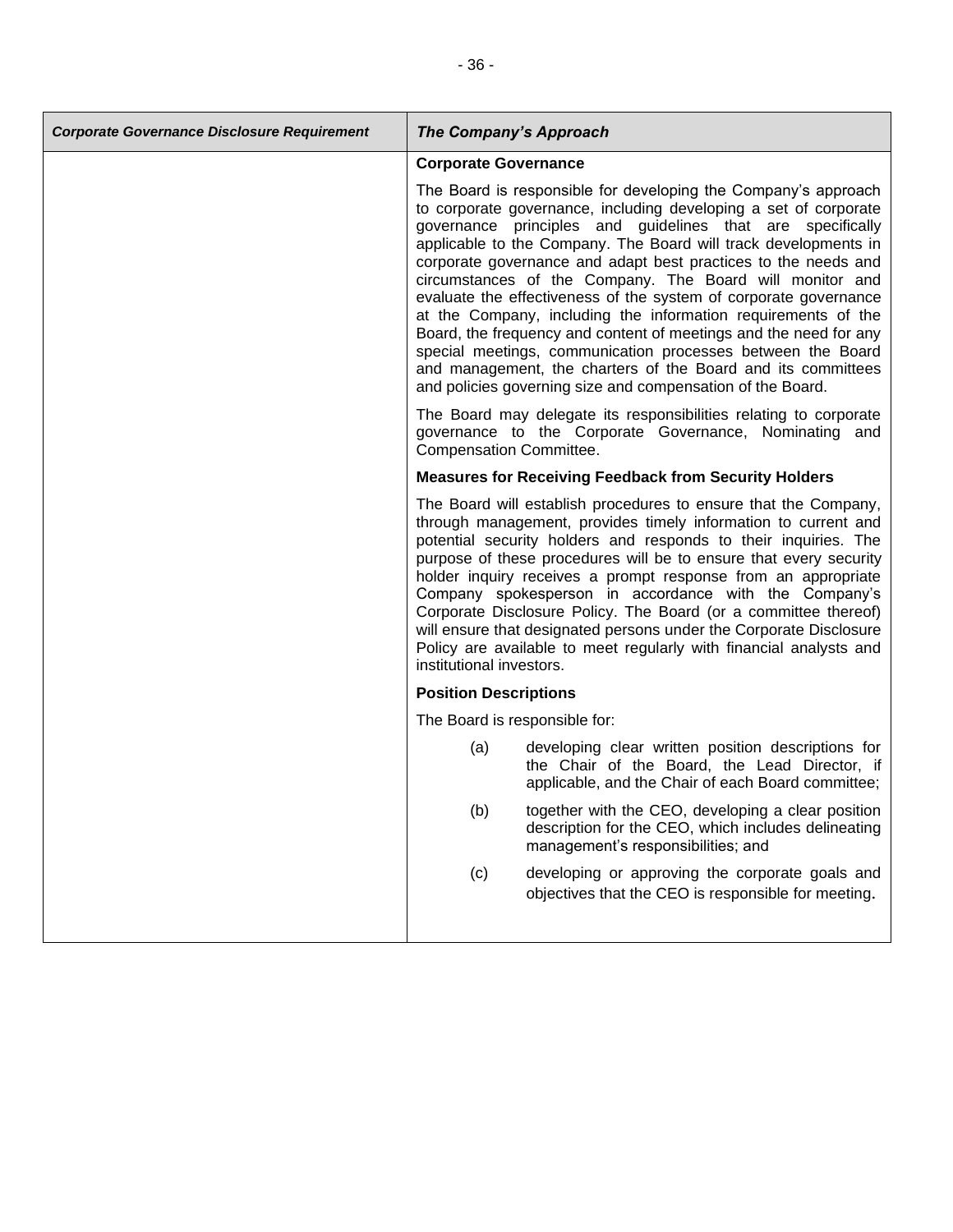| <b>Corporate Governance Disclosure Requirement</b> | <b>The Company's Approach</b> |                                                                                                                                                                                                                                                      |
|----------------------------------------------------|-------------------------------|------------------------------------------------------------------------------------------------------------------------------------------------------------------------------------------------------------------------------------------------------|
|                                                    |                               | <b>Orientation and Continuing Education</b>                                                                                                                                                                                                          |
|                                                    |                               | The Board is responsible for:                                                                                                                                                                                                                        |
|                                                    | (a)                           | all<br>ensuring that<br>new directors<br>receive a<br>comprehensive<br>orientation, so that they fully<br>understand:                                                                                                                                |
|                                                    |                               | (i)<br>the role of the Board and its committees,<br>as well as the contribution individual<br>directors are expected to make (including,<br>in particular, the commitment of time and<br>energy that the Company expects from its<br>directors), and |
|                                                    |                               | (ii)<br>the nature and operation of the Company's<br>business; and                                                                                                                                                                                   |
|                                                    | (b)                           | providing continuing education opportunities for all<br>directors, so that they may:                                                                                                                                                                 |
|                                                    |                               | (i)<br>maintain or enhance their skills<br>and<br>abilities as directors, and                                                                                                                                                                        |
|                                                    |                               | (ii)<br>their<br>that<br>knowledge<br>ensure<br>and<br>understanding of the Company's business<br>remains current.                                                                                                                                   |
|                                                    | of:                           | The Board will ensure that the Company provides orientation and<br>continuing education to the directors, including education by means                                                                                                               |
|                                                    | (a)                           | a Board manual for new and existing Board<br>members;                                                                                                                                                                                                |
|                                                    | (b)                           | meetings with members of senior management to<br>introduce new directors to the business functions<br>and activities of the Company;                                                                                                                 |
|                                                    | (c)                           | a comprehensive package of information prior to<br>each Board and committee meeting;                                                                                                                                                                 |
|                                                    | (d)                           | regular presentations by senior management on<br>different aspects of the Company's operations; and                                                                                                                                                  |
|                                                    | (e)                           | full access to senior management of the Company,<br>including scheduled field trips with<br>senior<br>management to view different aspects of the<br>Company's operations.                                                                           |
|                                                    |                               |                                                                                                                                                                                                                                                      |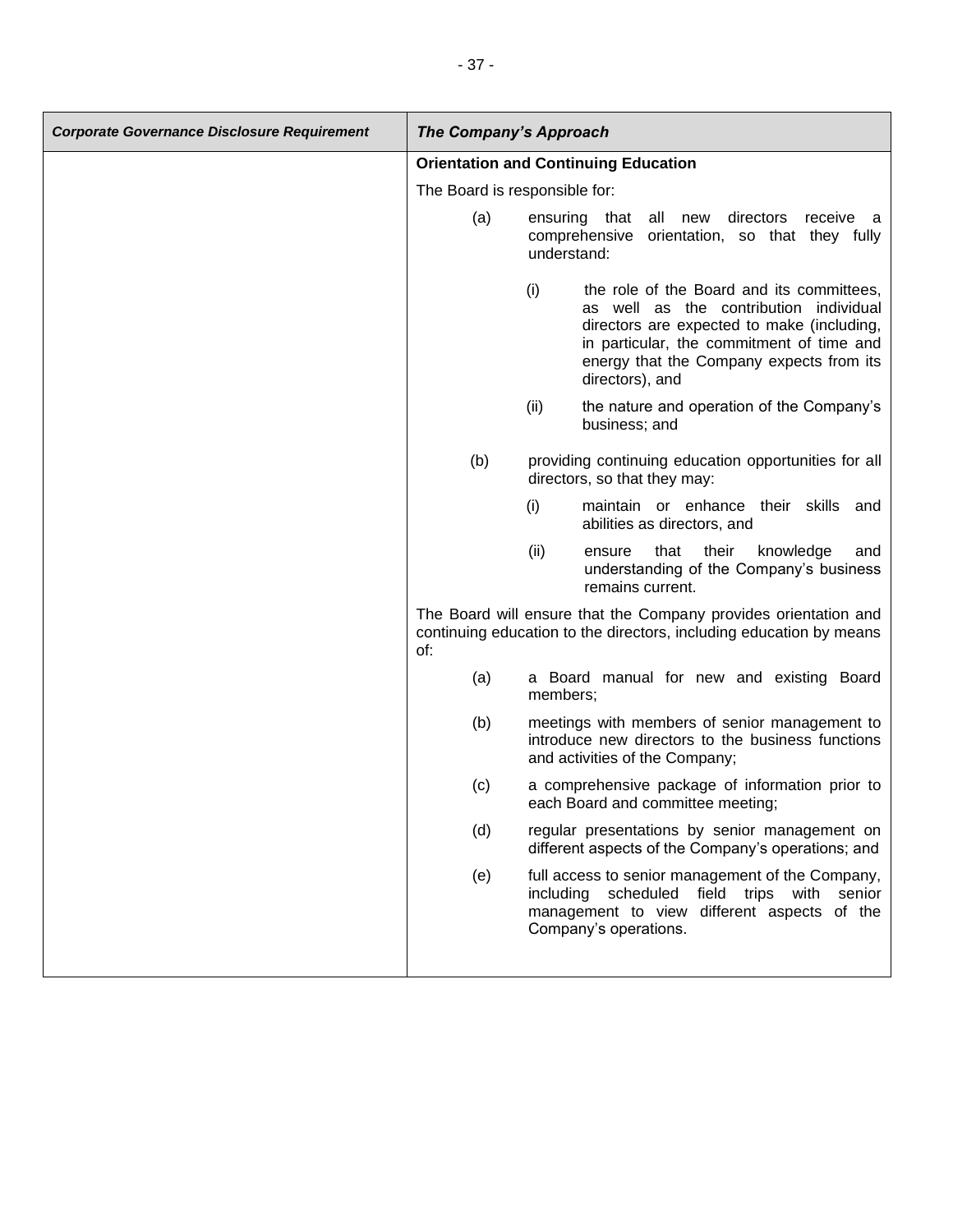| <b>Corporate Governance Disclosure Requirement</b> | <b>The Company's Approach</b>                                                                                                                                                                                                                                                                                                                                                                                                                                       |
|----------------------------------------------------|---------------------------------------------------------------------------------------------------------------------------------------------------------------------------------------------------------------------------------------------------------------------------------------------------------------------------------------------------------------------------------------------------------------------------------------------------------------------|
|                                                    | <b>Compensation Matters</b>                                                                                                                                                                                                                                                                                                                                                                                                                                         |
|                                                    | The Board is responsible for overseeing compensation matters<br>(including compensation of officers and other senior management<br>personnel, approving the Company's annual compensation budget)<br>and to assist it with these responsibilities, the Board has<br>established the Corporate Governance,<br>Nominating<br>and<br><b>Compensation Committee.</b>                                                                                                    |
|                                                    | More specifically, the Board is responsible for approving:                                                                                                                                                                                                                                                                                                                                                                                                          |
|                                                    | the CEO's compensation level, after consideration of<br>(a)<br>conducted<br>evaluation<br>by<br>and<br>the<br>the<br>recommendations of the Corporate Governance,<br>Nominating and Compensation Committee; and                                                                                                                                                                                                                                                     |
|                                                    | officer<br>non-CEO<br>and<br>director<br>(b)<br>compensation,<br>incentive-compensation plans and equity-based<br>plans, after consideration of the recommendations of<br>Corporate Governance,<br>Nominating<br>the<br>and<br>Compensation Committee.                                                                                                                                                                                                              |
|                                                    | <b>Regular Board Assessments</b>                                                                                                                                                                                                                                                                                                                                                                                                                                    |
|                                                    | The Board is responsible for regularly assessing its own<br>effectiveness and contribution, as well as the effectiveness and<br>contribution of each Board committee and each individual director.<br>Such assessments should include reviewing from time to time the<br>Board Mandate; committee charters, where applicable; the<br>competencies and skills of each individual director; and the<br>attendance record of directors at Board and committee meeting. |
|                                                    | <b>Outside Advisors</b>                                                                                                                                                                                                                                                                                                                                                                                                                                             |
|                                                    | The Board is responsible for implementing a system which enables<br>a committee to engage an external advisor at the expense of the<br>Company in appropriate circumstances. The engagement of the<br>external advisor will be subject to the approval of the Board (or a<br>committee thereof).                                                                                                                                                                    |
|                                                    |                                                                                                                                                                                                                                                                                                                                                                                                                                                                     |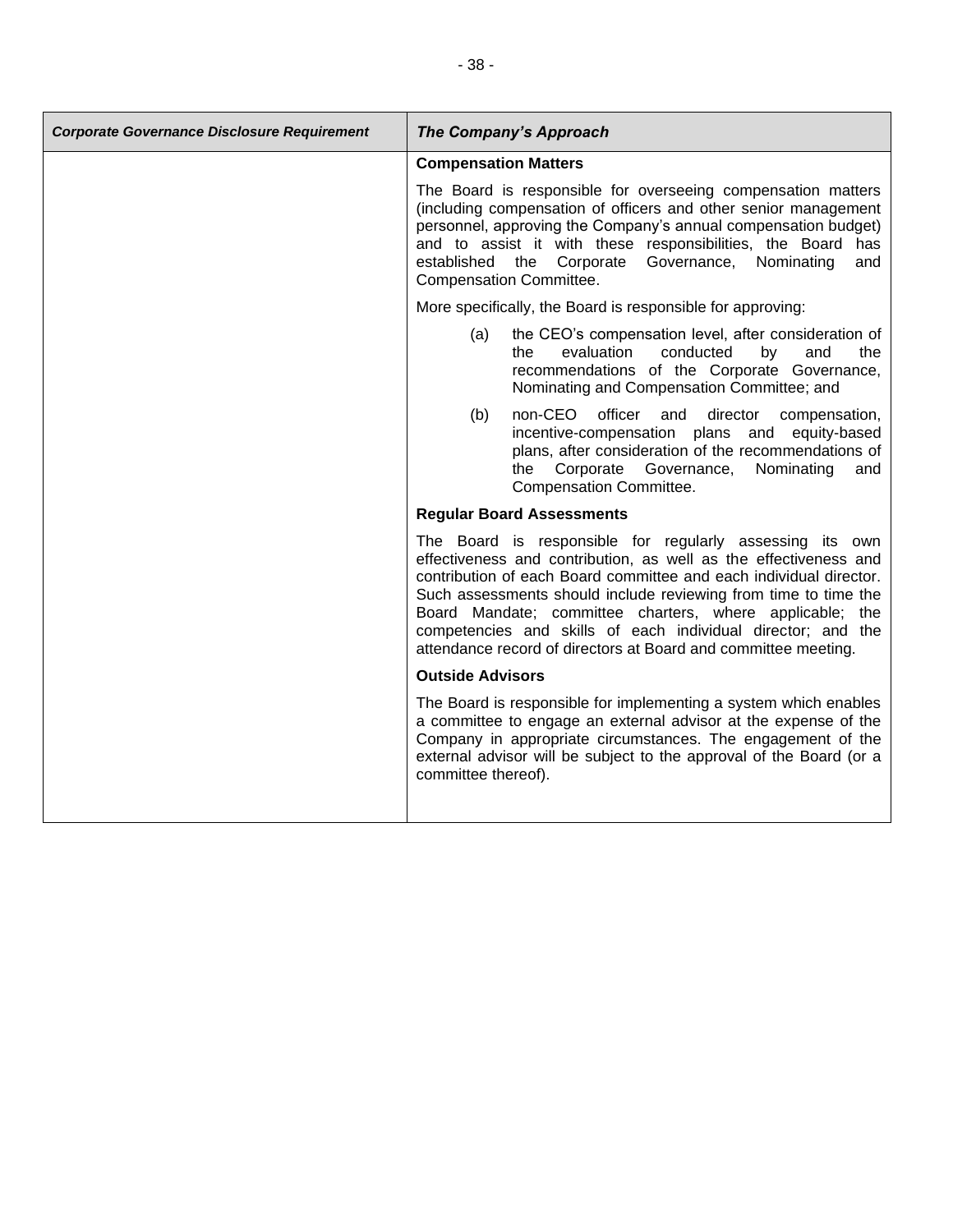| <b>Position Description</b><br>3.                                                                                                                                                                                                                                                                                                                                               |                                                                                                                                                                                                                                                                                                                                                                                                                                                                                                                                                                                                                                                                                                                                                                                                                                                                                                                                                                                                                                                                                                                                                                                                                                                                                                                                                                                                                                                                                                                                                                                                                                                                                                                           |
|---------------------------------------------------------------------------------------------------------------------------------------------------------------------------------------------------------------------------------------------------------------------------------------------------------------------------------------------------------------------------------|---------------------------------------------------------------------------------------------------------------------------------------------------------------------------------------------------------------------------------------------------------------------------------------------------------------------------------------------------------------------------------------------------------------------------------------------------------------------------------------------------------------------------------------------------------------------------------------------------------------------------------------------------------------------------------------------------------------------------------------------------------------------------------------------------------------------------------------------------------------------------------------------------------------------------------------------------------------------------------------------------------------------------------------------------------------------------------------------------------------------------------------------------------------------------------------------------------------------------------------------------------------------------------------------------------------------------------------------------------------------------------------------------------------------------------------------------------------------------------------------------------------------------------------------------------------------------------------------------------------------------------------------------------------------------------------------------------------------------|
| (a) Disclose whether or not the board has<br>developed written position descriptions for the<br>chair and the chair of each board committee.<br>If the board has not developed written<br>position descriptions for the chair and/or the<br>chair of each board committee, briefly<br>describe how the board delineates the role<br>and responsibilities of each such position. | Effective October 1, 2015, the Board developed a written<br>position description for the Company's Executive Chairman.<br>The Board has not developed written position descriptions for<br>the chair of each Board committee. The Company's<br>Executive Chairman is responsible for supervising the conduct<br>of each Board meeting and he and the lead director each<br>have the authority to call for meetings of the full board or of<br>the independent directors in the absence of management,<br>including meetings with the Company's auditors. The chair of<br>each committee is responsible for calling the meetings of the<br>respective committees, establishing meeting agendas with<br>input from management, and supervising the conduct of the<br>meetings. The chair of the Audit Committee has a clear<br>mandate from the Board to ensure that the committee meets<br>its purposes as set out in the Audit Committee Charter. The<br>Audit Committee monitors the integrity of the Company's<br>financial reporting process and systems of internal control and<br>meets on at least a quarterly basis to review and approve the<br>Company's financial statements, management discussion and<br>analysis and accompanying news release. The Audit<br>Committee also meets with the Company's auditors on a<br>quarterly basis in the absence of management. The CGNC<br>Committee meets in the first quarter of each year to consider<br>annual remuneration adjustments, including salary and fee<br>reviews, bonus allocations and stock option grants, and meets<br>at other times in the year when necessary. The chairman of<br>each committee has full authority to call meetings as required. |
| (b) Disclose whether or not the board and CEO<br>have developed a written position description<br>for the CEO. If the board and CEO have not<br>developed such a position description, briefly<br>describe how the board delineates the role<br>and responsibilities of the CEO.                                                                                                | The Company has in place a formal, documented position<br>description for the CEO, and the duties and responsibilities of<br>the CEO are set out in a management agreement.<br>Additionally, the Board annually approves a set of goals and<br>objectives for the CEO, and a significant portion of the CEO's<br>compensation is based on the attainment of such goals and<br>objectives. The Board also annually approves the operating<br>and capital budgets and strategic plan prepared by<br>management, and the CEO is required to ensure the<br>Company operates within the guidelines contained in such<br>documents. Material departures must be approved by the<br>Board. The Board is of the view that the respective corporate<br>governance roles of the Board and management, as<br>represented by the Company's Chair and CEO, are clear, and<br>that the limits to management's responsibility and authority<br>are well-defined.                                                                                                                                                                                                                                                                                                                                                                                                                                                                                                                                                                                                                                                                                                                                                                         |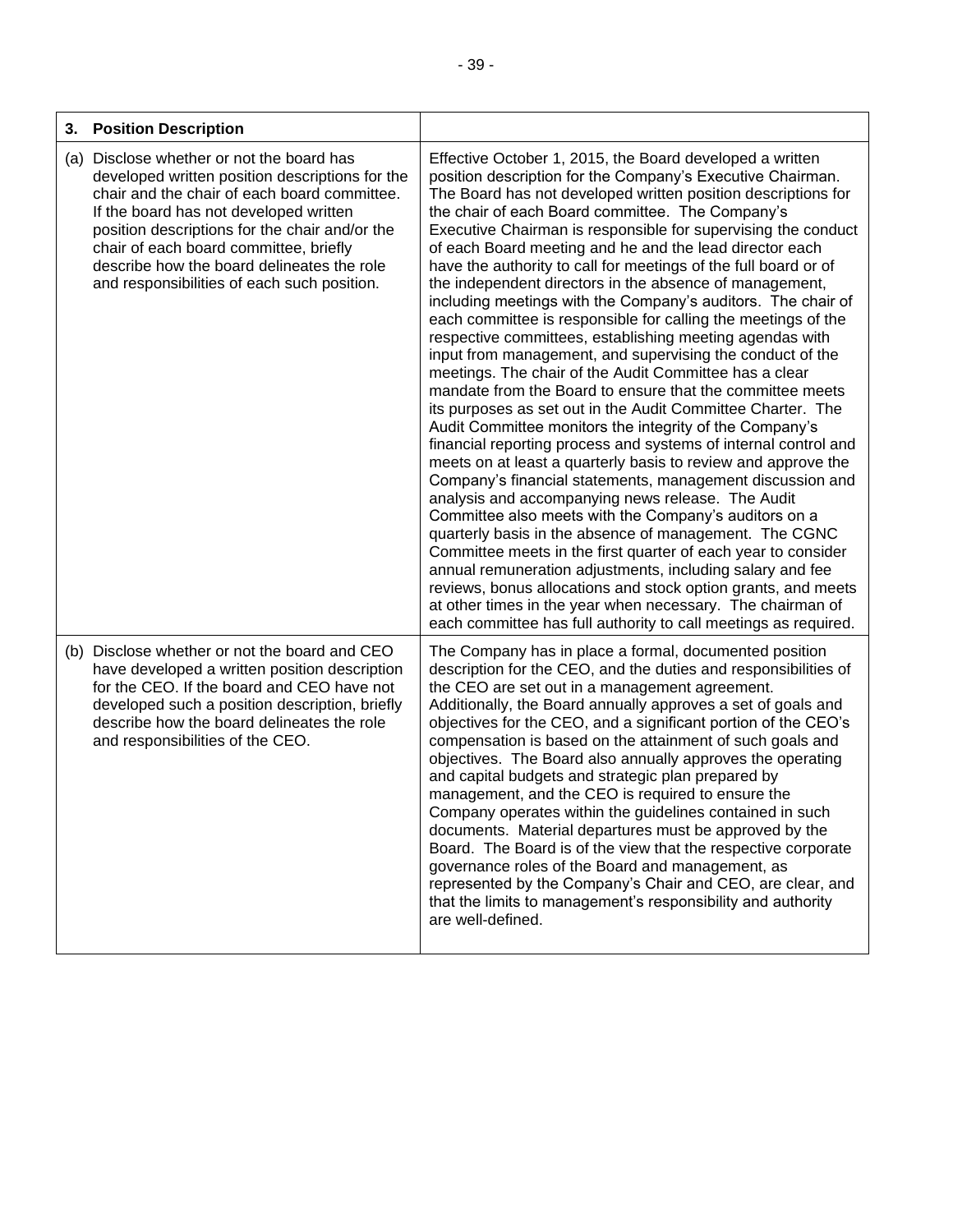| 4. | <b>Orientation and Continuing Education</b>                                                                                                                                                                                                                                                                               |                                                                                                                                                                                                                                                                                                                                                                                                                                                                                                                                                                                                                                                                                                                                                                                                                                                                                                                                                                                                                                                                                                                                                                                                                                                               |
|----|---------------------------------------------------------------------------------------------------------------------------------------------------------------------------------------------------------------------------------------------------------------------------------------------------------------------------|---------------------------------------------------------------------------------------------------------------------------------------------------------------------------------------------------------------------------------------------------------------------------------------------------------------------------------------------------------------------------------------------------------------------------------------------------------------------------------------------------------------------------------------------------------------------------------------------------------------------------------------------------------------------------------------------------------------------------------------------------------------------------------------------------------------------------------------------------------------------------------------------------------------------------------------------------------------------------------------------------------------------------------------------------------------------------------------------------------------------------------------------------------------------------------------------------------------------------------------------------------------|
|    | (a) Briefly describe what measures the board<br>takes to orient new directors regarding<br>i. The role of the board, its committees and<br>its directors, and<br>ii. The nature and operation of the issuer's<br>business.                                                                                                | The Company does not have a formal orientation and<br>education program for new directors. New directors are<br>provided with relevant materials with respect to the Company<br>and spend a considerable amount of time being oriented on<br>relevant corporate issues by the CEO. Management generally<br>attempts to set up regular Board visits to the Company's<br>operations in South America, in order to meet with local<br>management, view the Company's plant and capital additions<br>and visit the operations.  Due to COVID-19 travel restrictions<br>Michael Luzich and Margot Naudie Company directors, have<br>not visited the Company's operations in Chile.                                                                                                                                                                                                                                                                                                                                                                                                                                                                                                                                                                                 |
|    | (b) Briefly describe what measures, if any, the<br>board takes to provide continuing education<br>for its directors. If the board does not provide<br>continuing education, describe how the board<br>ensures that its directors maintain the skill<br>and knowledge necessary to meet their<br>obligations as directors. | When Board members visit the Company's plant and<br>operations, detailed discussions are held with the Company's<br>local managers concerning all matters relating to the<br>business, including technical and operational challenges<br>facing the Company, budgets, capital expenditures, MVC's<br>operations, past performance and future goals and objectives<br>for MVC and staff. The Board is composed of experienced<br>professionals with a wide range of financial, legal, capital and<br>public markets, exploration and mining expertise, and who sit<br>on the boards of other companies in the mining industry and<br>have experience with regulatory authorities and mining<br>commissions and associations. The directors have<br>discussions concerning matters that are important to the<br>Company's business and industry, including events affecting<br>copper and molybdenum markets, merger and acquisition<br>activity, energy markets and other matters that may affect the<br>Company's operations. In addition, the Company has in the<br>past provided opportunities for the directors to hear from<br>experts in specialized fields relating to matters such as the<br>political, power supply and economic situations in Chile. |
| 5. | <b>Code of Business Conduct and Ethics</b>                                                                                                                                                                                                                                                                                |                                                                                                                                                                                                                                                                                                                                                                                                                                                                                                                                                                                                                                                                                                                                                                                                                                                                                                                                                                                                                                                                                                                                                                                                                                                               |
|    | (a) Disclose whether or not the board has<br>adopted a written code for the directors,<br>officers and employees. If the board has<br>adopted a written code:<br>Disclose how a person or company may<br>i.<br>obtain a copy of the code;                                                                                 | The Company has a written Code of Business Conduct and<br>Ethics and a Whistleblower Policy. Copies may be requested<br>by contacting Amerigo Resources Ltd., at 9th Floor, 1021 West<br>Hastings Street, Vancouver, BC V6E 0C3, attention Corporate<br>Secretary, Ms. Kimberly Thomas (Telephone: (604) 681-<br>2802). Copies of both documents are also available for                                                                                                                                                                                                                                                                                                                                                                                                                                                                                                                                                                                                                                                                                                                                                                                                                                                                                       |
|    | Describe how the board monitors<br>ii.<br>compliance with its code, or if the board<br>does not monitor compliance, explain<br>whether and how the board satisfies itself                                                                                                                                                 | viewing<br>Company's<br>website<br>on<br>the<br>at<br>www.amerigoresources.com and under the Company's<br>profile on SEDAR at www.sedar.com.                                                                                                                                                                                                                                                                                                                                                                                                                                                                                                                                                                                                                                                                                                                                                                                                                                                                                                                                                                                                                                                                                                                  |
|    | regarding compliance with its code; and<br>Provide a cross-reference to any material<br>Ш.<br>change report filed since the beginning of<br>the issuer's most recently completed<br>financial year that pertains to any conduct<br>of a director or executive officer that<br>constitutes a departure from the code.      | The Company monitors compliance with the code through the<br>services of WhistleblowerSecurity and management. Toll free<br>numbers to WhistleblowerSecurity are posted at the<br>Company's plant. There has been no material change report<br>filed pertaining to any conduct of a director or executive officer<br>that constituted a departure from the code.                                                                                                                                                                                                                                                                                                                                                                                                                                                                                                                                                                                                                                                                                                                                                                                                                                                                                              |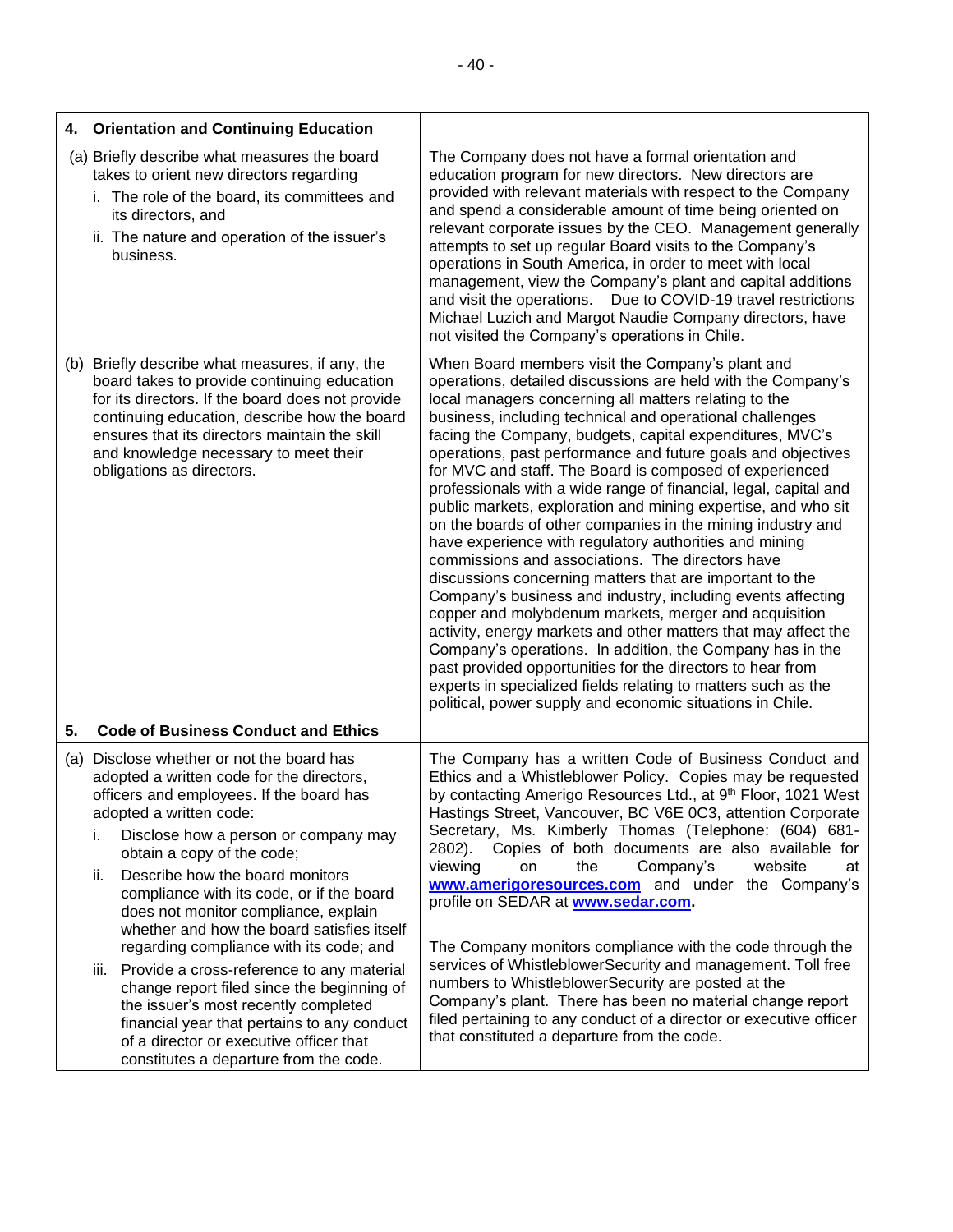|    | (b) Describe any steps the board takes to ensure<br>directors exercise independent judgment in<br>considering transactions and agreements in<br>respect of which a director or executive officer<br>has a material interest.                                                                                   | Directors or officers with a material interest in a transaction to<br>be considered by the Board are required to declare their<br>interest and, in the case of directors, abstain from discussion<br>pertaining to and then voting on the transaction. During 2014<br>the independent directors reviewed and approved a related<br>party transaction that involved three insider shareholders of<br>the Company, including the management company of the<br>Chairman and previous CEO, but did so only after an<br>extensive review of a number of comparable transactions and<br>obtaining legal advice from the Company's external counsel.<br>This transaction and the process the directors followed were<br>described in detail in a material change report filed by the<br>Company on March 27, 2015.<br>All directors without a material interest then vote on the<br>proposed transaction only after a thorough discussion and<br>review of the documentation related to the transaction<br>including, if deemed necessary, a discussion in the absence<br>of the director or officer with the material interest. |
|----|----------------------------------------------------------------------------------------------------------------------------------------------------------------------------------------------------------------------------------------------------------------------------------------------------------------|---------------------------------------------------------------------------------------------------------------------------------------------------------------------------------------------------------------------------------------------------------------------------------------------------------------------------------------------------------------------------------------------------------------------------------------------------------------------------------------------------------------------------------------------------------------------------------------------------------------------------------------------------------------------------------------------------------------------------------------------------------------------------------------------------------------------------------------------------------------------------------------------------------------------------------------------------------------------------------------------------------------------------------------------------------------------------------------------------------------------------|
|    | (c) Describe any other steps that board takes to<br>encourage and promote a culture of business<br>conduct and ethics.                                                                                                                                                                                         | The Board seeks directors with superior reputations and<br>extensive experience in legal, financial, capital and public<br>markets, exploration and mining matters in order to ensure a<br>diverse culture of ethical business conduct. Directors are also<br>free to obtain the advice of external counsel, including a<br>written opinion from such counsel, on any matters either being<br>considered by the Board or that have been communicated to<br>any director.                                                                                                                                                                                                                                                                                                                                                                                                                                                                                                                                                                                                                                                  |
| 6. | <b>Nomination of Directors</b>                                                                                                                                                                                                                                                                                 |                                                                                                                                                                                                                                                                                                                                                                                                                                                                                                                                                                                                                                                                                                                                                                                                                                                                                                                                                                                                                                                                                                                           |
|    | (a) Describe the process by which the board<br>identifies new candidates for board<br>nomination                                                                                                                                                                                                               | The CGNC Committee draws on all relevant sources in the<br>search for new directors, and all of the Company's directors<br>are involved in the process. Preferred candidates include<br>potential directors with direct experience in the mining<br>business and legal, accounting or financial industries together<br>with public company experience, and who do not have a<br>significant conflicting public company association.                                                                                                                                                                                                                                                                                                                                                                                                                                                                                                                                                                                                                                                                                       |
|    | (b) Disclose whether or not the board has a<br>nominating committee composed entirely of<br>independent directors. If the board does not<br>have a nominating committee composed<br>entirely of independent directors, describe<br>what steps the board takes to encourage an<br>objective nomination process. | The Board has a Corporate Governance, Nominating and<br>Compensation Committee composed entirely of independent<br>directors.                                                                                                                                                                                                                                                                                                                                                                                                                                                                                                                                                                                                                                                                                                                                                                                                                                                                                                                                                                                             |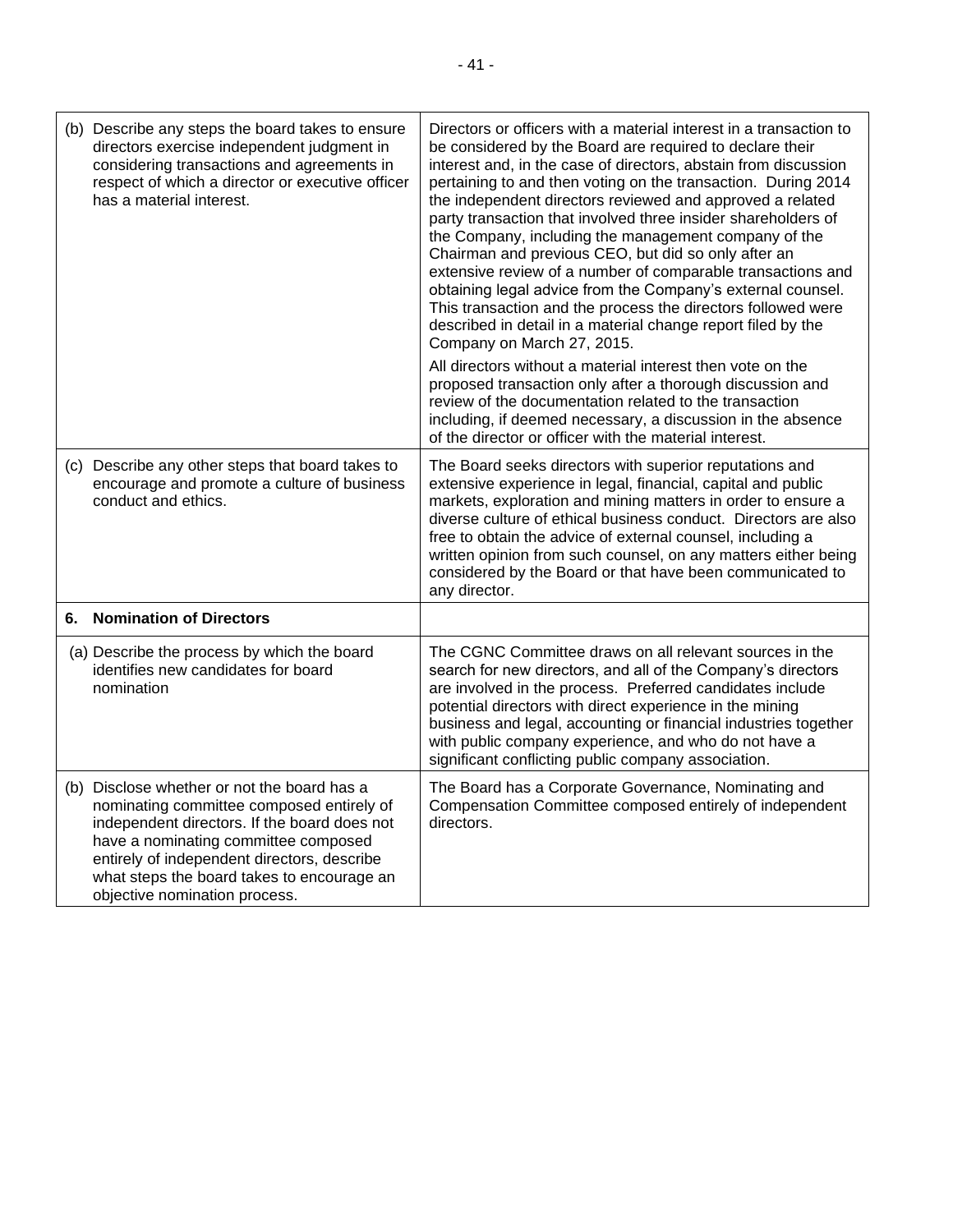| (c) If the board has a nominating committee,<br>describe the responsibilities, powers and<br>operation of the nominating committee.     | The duties and responsibilities of the CGNC Committee are as<br>follows:<br>Identify individuals<br>qualified<br>become<br><b>Board</b><br>to<br>members<br>Recommend candidates to fill Board vacancies and<br>newly created Director positions<br>Review backgrounds and confirm qualifications of all<br>candidates identified other than by the nominating<br>committee<br>Provide an internal orientation program for new<br>recruits to the Board, and encourage all Board<br>members to access relevant education opportunities<br>Recommend the composition of Committees of the<br>Board                                                                                                                                                                                                                                                                                                                                                                                                                                                                                                                                                                                                                                                                                                                                                                                                                                                                                                                                                                                    |
|-----------------------------------------------------------------------------------------------------------------------------------------|--------------------------------------------------------------------------------------------------------------------------------------------------------------------------------------------------------------------------------------------------------------------------------------------------------------------------------------------------------------------------------------------------------------------------------------------------------------------------------------------------------------------------------------------------------------------------------------------------------------------------------------------------------------------------------------------------------------------------------------------------------------------------------------------------------------------------------------------------------------------------------------------------------------------------------------------------------------------------------------------------------------------------------------------------------------------------------------------------------------------------------------------------------------------------------------------------------------------------------------------------------------------------------------------------------------------------------------------------------------------------------------------------------------------------------------------------------------------------------------------------------------------------------------------------------------------------------------|
| 7. Compensation                                                                                                                         |                                                                                                                                                                                                                                                                                                                                                                                                                                                                                                                                                                                                                                                                                                                                                                                                                                                                                                                                                                                                                                                                                                                                                                                                                                                                                                                                                                                                                                                                                                                                                                                      |
| (a) Describe the process by which the board<br>determines the compensation for the issuer's<br>directors and officers.                  | The Company has a Corporate Governance, Nominating and<br>Compensation Committee (the "CGNC Committee"). In<br>respect of compensation matters, the CGNC Committee has<br>the primary responsibility to make recommendations for<br>approval by the Board on an ongoing basis with respect to the<br>remuneration of directors and officers.                                                                                                                                                                                                                                                                                                                                                                                                                                                                                                                                                                                                                                                                                                                                                                                                                                                                                                                                                                                                                                                                                                                                                                                                                                         |
| (b) Disclose whether or not the board has a<br>compensation committee composed entirely<br>of independent directors.                    | The Company's CGNC Committee is composed entirely of<br>independent directors.                                                                                                                                                                                                                                                                                                                                                                                                                                                                                                                                                                                                                                                                                                                                                                                                                                                                                                                                                                                                                                                                                                                                                                                                                                                                                                                                                                                                                                                                                                       |
| (c) If the board has a compensation committee,<br>describe the responsibilities, powers and<br>operation of the compensation committee. | Each year the CGNC Committee reviews management fees<br>and salaries, bonus and stock option compensation.<br>The<br>committee periodically commissions reports from independent<br>compensation consultants who are expert in the mining<br>industry and considers inflation statistics from government and<br>other official sources in its annual review of fees, salaries and<br>bonuses. The committee also agrees annually to a set of<br>goals and objectives for management which form the basis for<br>the determination as to the dollar value of bonuses, if any, to<br>be paid. In setting bonus amounts the committee also takes<br>into account additional factors which may or may not be within<br>the control of management, the Company's financial results<br>and position and the state of the economies of Chile and<br>Stock option allocations are made based on<br>Canada.<br>recommendations from senior management, and each<br>person's contribution and level of responsibility.<br>The<br>committee also takes into account the compensation<br>components of management of other companies of similar<br>size and stage of development. There is no minimum share<br>ownership requirement for directors. Directors' compensation<br>is a combination of annual retainer, meeting fees and stock<br>options. The CGNC Committee reviews the amounts and<br>effectiveness of compensation provided to management and<br>Board members. The CGNC Committee meets in the first<br>quarter of each year and at other times during the year as<br>required. |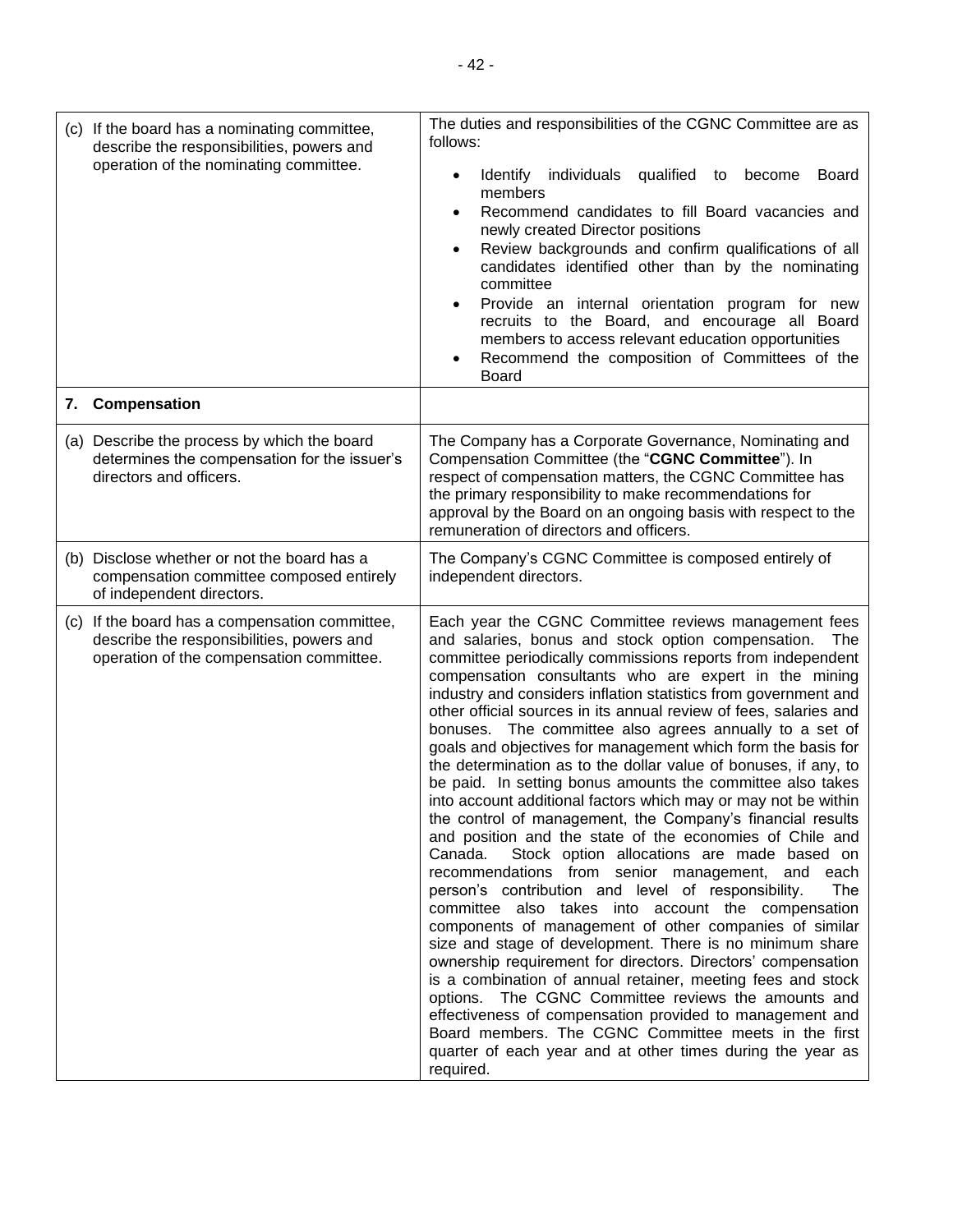| <b>Other Board Committees</b><br>8.                                                                                                                                                                                                                                                                                                                                                                                                                |                                                                                                                                                                                                                                                                                                                                                                                                                                                                                                                                                                                                                                                                                                                                                                                                                                                                                                                                                                                                                                                                                                                                                                                                   |
|----------------------------------------------------------------------------------------------------------------------------------------------------------------------------------------------------------------------------------------------------------------------------------------------------------------------------------------------------------------------------------------------------------------------------------------------------|---------------------------------------------------------------------------------------------------------------------------------------------------------------------------------------------------------------------------------------------------------------------------------------------------------------------------------------------------------------------------------------------------------------------------------------------------------------------------------------------------------------------------------------------------------------------------------------------------------------------------------------------------------------------------------------------------------------------------------------------------------------------------------------------------------------------------------------------------------------------------------------------------------------------------------------------------------------------------------------------------------------------------------------------------------------------------------------------------------------------------------------------------------------------------------------------------|
| If the board has standing committees other than<br>the audit and compensation committees, identify<br>the committees and describe their function.                                                                                                                                                                                                                                                                                                  | In addition to the Audit Committee and the CGNC Committee,<br>the Company also has a Disclosure Committee that currently<br>consists of the Company's Board of Directors, Aurora<br>Davidson, the Company's President and CEO, Carmen<br>Amezquita, the Company's CFO. The function of the<br>Disclosure Committee is to ensure that communications to the<br>investing public about the Company and its operations are<br>timely, factual and accurate, and are broadly disseminated in<br>accordance with all applicable legal and<br>regulatory<br>requirements.                                                                                                                                                                                                                                                                                                                                                                                                                                                                                                                                                                                                                               |
|                                                                                                                                                                                                                                                                                                                                                                                                                                                    | Additionally, the Company has also adopted a Safety,<br>Occupational Health, Environmental and Social Responsibility<br>Policy (the "EHS Policy") and formed an Environmental,<br>Health and Safety Committee (the "EHS Committee") to<br>oversee the EHS Policy. To date the EHS Committee has not<br>yet had a formal meeting, but it is the intention of the EHS<br>Committee to do so in 2022. The function of the EHS Policy is<br>to implement and improve occupational health and safety<br>programs, ensure compliance with legislation and norms of<br>occupational health and safety applicable to the activities of<br>the Company, conduct training and inform about risks<br>associated with work functions and responsibilities, use<br>technology to reduce exposure of personnel to dangers<br>associated with their activities, inform personnel about results<br>of the Company's health and safety programs and promote<br>employee and contractor participation in the development of<br>occupational health and safety standards. The EHS Policy<br>also has a focus on human rights, alcohol and drug testing,<br>environmental responsibility and sustainable development. |
| 9. Assessments                                                                                                                                                                                                                                                                                                                                                                                                                                     |                                                                                                                                                                                                                                                                                                                                                                                                                                                                                                                                                                                                                                                                                                                                                                                                                                                                                                                                                                                                                                                                                                                                                                                                   |
| Disclose whether or not the board, its committees<br>and individual directors are regularly assessed<br>with respect to their effectiveness and<br>contribution. If assessments are regularly<br>conducted, describe the process used for the<br>assessments. If assessments are not regularly<br>conducted, describe how the board satisfies itself<br>that the board, its committees and its individual<br>directors are performing effectively. | The Company does not carry out regular assessments of the<br>Board, its committees or individual directors.<br>The Board<br>monitors its effectiveness and that of its committees and<br>individual directors in connection with its ongoing oversight of<br>management and management's effectiveness in attaining the<br>Company's corporate objectives, budgets and milestones, and<br>works with management to ensure regular and timely<br>communication and material information flow to the directors.                                                                                                                                                                                                                                                                                                                                                                                                                                                                                                                                                                                                                                                                                     |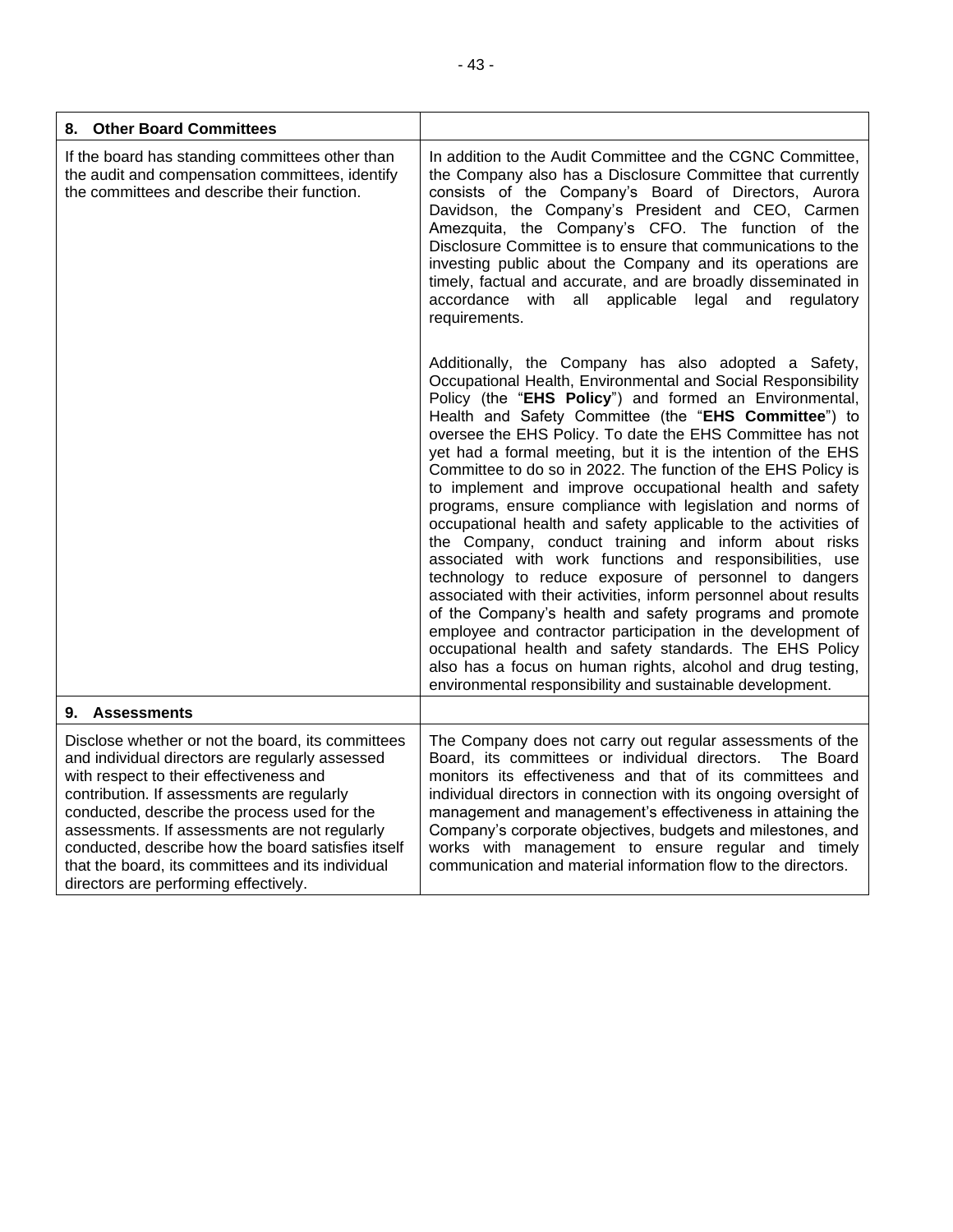| 10. Director Term Limits and Other<br><b>Mechanisms of Board Renewal</b>                                                                                                                                                                                                                                                                                                            |                                                                                                                                                                                                                                                                                                                                                                                                                                                                                                                                                                                                                                                                                                                                                                                                         |
|-------------------------------------------------------------------------------------------------------------------------------------------------------------------------------------------------------------------------------------------------------------------------------------------------------------------------------------------------------------------------------------|---------------------------------------------------------------------------------------------------------------------------------------------------------------------------------------------------------------------------------------------------------------------------------------------------------------------------------------------------------------------------------------------------------------------------------------------------------------------------------------------------------------------------------------------------------------------------------------------------------------------------------------------------------------------------------------------------------------------------------------------------------------------------------------------------------|
| Disclose whether or not the issuer has adopted<br>term limits for the directors on its board or other<br>mechanisms of board renewal and, if so, include a<br>description of those director term limits or other<br>mechanisms of board renewal. If the issuer has<br>not adopted director term limits or other<br>mechanisms of board renewal, disclose why it has<br>not done so. | The Company has not adopted term limits for the directors or<br>other mechanisms of board renewal. The Company's<br>subsidiary has been in operation since 1992, and the Board<br>believes that the perspective of longer service directors with<br>industry experience gleaned through multiple commodity price<br>cycles is of benefit to the Board. The continuity of board<br>experience provided by representatives of major shareholders<br>has also assisted the Board in making investment decisions<br>with a long-term focus. In addition, management believes that<br>the experience and diversity of the current Board would be<br>very difficult to replicate and there is no reason to make any<br>changes at this time. Please see the response in 11(a) below<br>for additional detail. |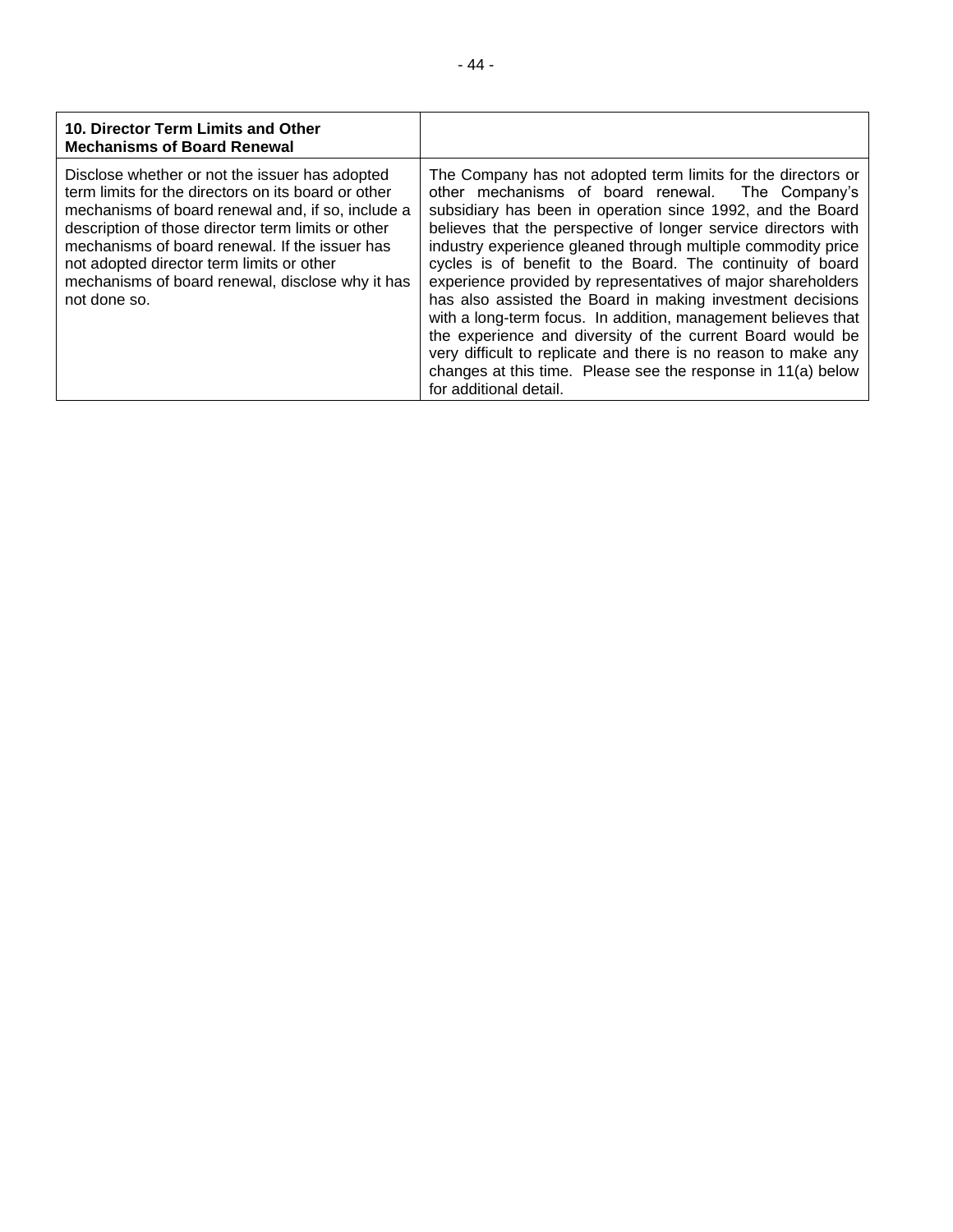| 11. Policies Regarding the Representation of<br><b>Women on the Board</b>                                                                                                                                               |                                                                                                                                                                                                                                                                                                                                                                                                                                                                                                                                                                                                                                                                                                                                                                                                                                                                                                                                                                                                                                                                                                                                                                                                                |
|-------------------------------------------------------------------------------------------------------------------------------------------------------------------------------------------------------------------------|----------------------------------------------------------------------------------------------------------------------------------------------------------------------------------------------------------------------------------------------------------------------------------------------------------------------------------------------------------------------------------------------------------------------------------------------------------------------------------------------------------------------------------------------------------------------------------------------------------------------------------------------------------------------------------------------------------------------------------------------------------------------------------------------------------------------------------------------------------------------------------------------------------------------------------------------------------------------------------------------------------------------------------------------------------------------------------------------------------------------------------------------------------------------------------------------------------------|
| (a) Disclose whether the issuer has adopted a<br>written policy relating to the identification and<br>nomination of women directors. If the issuer has<br>not adopted such a policy, disclose why it has not<br>done so | The Company has not adopted a written policy relating to the<br>identification and nomination of women directors. Dr. Gayton<br>has been an independent members of the Board since 2004,<br>has extensive experience in the mining industry and brings a<br>particular expertise important to the Company and its<br>corporate governance, Dr. Gayton in respect of accounting<br>and financial reporting. In 2011, the Company appointed Mr.<br>Salas, a Chilean national with extensive mining industry<br>experience, for board representation as the Company's<br>operations are located in Chile. In June 2012, the Company<br>added representatives from two of its largest shareholders to<br>the Board and Mr. Ireland remains on the Board.<br>In.<br>management's view the expertise of the current Board, which<br>is important in a number of critical areas, has served the<br>Company well to date.<br>Aurora Davidson, President and Chief Executive Officer of the<br>Company, became a director on May 6, 2020.<br>Michael Luzich, a representative of the Company's then single<br>largest shareholder, joined the Board on May 20, 2020.<br>Margot Naudie joined the Board on June 7, 2021. |
| (b) If an issuer has adopted a policy referred to in<br>(a), disclose the following in respect of the policy:                                                                                                           | Not applicable                                                                                                                                                                                                                                                                                                                                                                                                                                                                                                                                                                                                                                                                                                                                                                                                                                                                                                                                                                                                                                                                                                                                                                                                 |
| (i) a short summary of its objectives and key<br>provisions,                                                                                                                                                            |                                                                                                                                                                                                                                                                                                                                                                                                                                                                                                                                                                                                                                                                                                                                                                                                                                                                                                                                                                                                                                                                                                                                                                                                                |
| (ii) the measures taken to ensure that the policy<br>has been effectively implemented,                                                                                                                                  |                                                                                                                                                                                                                                                                                                                                                                                                                                                                                                                                                                                                                                                                                                                                                                                                                                                                                                                                                                                                                                                                                                                                                                                                                |
| (iii) annual and cumulative progress by the issuer<br>in achieving the objectives of the policy, and                                                                                                                    |                                                                                                                                                                                                                                                                                                                                                                                                                                                                                                                                                                                                                                                                                                                                                                                                                                                                                                                                                                                                                                                                                                                                                                                                                |
| (iv) whether and, if so, how the board or its<br>nominating committee measures the effectiveness<br>of the policy.                                                                                                      |                                                                                                                                                                                                                                                                                                                                                                                                                                                                                                                                                                                                                                                                                                                                                                                                                                                                                                                                                                                                                                                                                                                                                                                                                |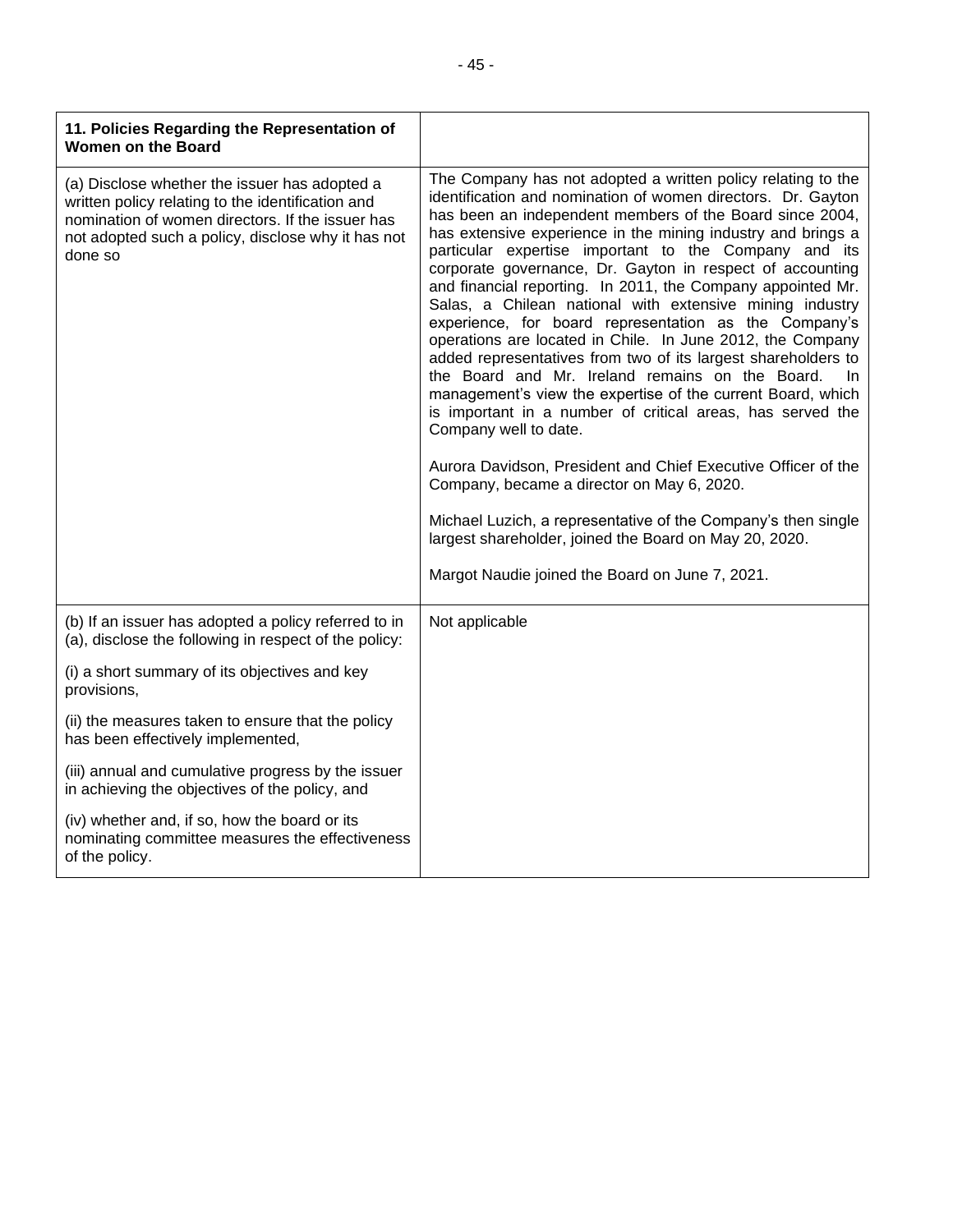| 12. Consideration of the Representation of<br>Women in the Director Identification and<br><b>Selection Process</b>                                                                                                                                                                                                                                                                                                                                             |                                                                                                                                                                                                                                                                                                                                                                                                                                                                                                                                                                                                                                                           |
|----------------------------------------------------------------------------------------------------------------------------------------------------------------------------------------------------------------------------------------------------------------------------------------------------------------------------------------------------------------------------------------------------------------------------------------------------------------|-----------------------------------------------------------------------------------------------------------------------------------------------------------------------------------------------------------------------------------------------------------------------------------------------------------------------------------------------------------------------------------------------------------------------------------------------------------------------------------------------------------------------------------------------------------------------------------------------------------------------------------------------------------|
| Disclose whether and, if so, how the board or<br>nominating committee considers the level of<br>representation of women on the board in<br>identifying and nominating candidates for election<br>or re-election to the board. If the issuer does not<br>consider the level of representation of women on<br>the board in identifying and nominating<br>candidates for election or re-election to the board,<br>disclose the issuer's reasons for not doing so. | Aurora Davidson, President and Chief Executive Officer of the<br>Company, has served as a member of the Board of Directors<br>since May 6, 2020, and Margot Naudie has served as a<br>member of the Board since June 7, 2021.                                                                                                                                                                                                                                                                                                                                                                                                                             |
| 13. Consideration Given to the Representation<br>of Women in Executive Officer Appointments                                                                                                                                                                                                                                                                                                                                                                    |                                                                                                                                                                                                                                                                                                                                                                                                                                                                                                                                                                                                                                                           |
| Disclose whether and, if so, how the issuer<br>considers the level of representation of women in<br>executive officer positions when making executive<br>officer appointments. If the issuer does not<br>consider the level of representation of women in<br>executive officer positions when making executive<br>officer appointments, disclose the issuer's<br>reasons for not doing so.                                                                     | The Company has not considered this specifically as Ms.<br>Davidson, the Company's President and CEO, and Ms.<br>Carmen Amezquita, the Company's CFO, are two of the<br>Company's three executive officers. Ms. Davidson has served<br>as the Company's President and CEO since December 2019<br>and as the Company's CFO since December 2003 to August,<br>2020, and she served as Executive Vice President from<br>October 2015 to December 2019. Ms. Amezquita has served<br>as the Company's CFO since August 2020.                                                                                                                                   |
|                                                                                                                                                                                                                                                                                                                                                                                                                                                                |                                                                                                                                                                                                                                                                                                                                                                                                                                                                                                                                                                                                                                                           |
| 14. Issuer's Targets Regarding the<br>Representation of Women on the Board and in<br><b>Executive Officer Positions</b>                                                                                                                                                                                                                                                                                                                                        |                                                                                                                                                                                                                                                                                                                                                                                                                                                                                                                                                                                                                                                           |
| (a) For purposes of this Item, a "target" means a<br>number or percentage, or a range of numbers or<br>percentages, adopted by the issuer of women on<br>the issuer's board or in executive officer positions<br>of the issuer by a specific date.<br>(b) Disclose whether the issuer has adopted a<br>target regarding women on the issuer's board. If<br>the issuer has not adopted a target, disclose why<br>it has not done so.                            | Having carefully considered the question, the Board has<br>elected not to adopt a target number or percentage of women<br>directors or executive officers. Management and the Board<br>agree that appropriate skills and experience must remain the<br>overriding criteria for nomination to the Board in order to guard<br>against any perception that directors may have been<br>nominated solely or primarily on the basis of gender.<br>Aurora Davidson, President and Chief Executive Officer of the<br>Company and Margot Naudie, currently serve as members of<br>the Board. Carmen Amezquita serves as Chief Financial<br>Officer of the Company. |
| (c) Disclose whether the issuer has adopted a<br>target regarding women in executive officer<br>positions of the issuer. If the issuer has not<br>adopted a target, disclose why it has not done so.                                                                                                                                                                                                                                                           |                                                                                                                                                                                                                                                                                                                                                                                                                                                                                                                                                                                                                                                           |
| (d) If the issuer has adopted a target referred to in<br>either (b) or (c), disclose:                                                                                                                                                                                                                                                                                                                                                                          | Not applicable                                                                                                                                                                                                                                                                                                                                                                                                                                                                                                                                                                                                                                            |
| (i) the target, and                                                                                                                                                                                                                                                                                                                                                                                                                                            |                                                                                                                                                                                                                                                                                                                                                                                                                                                                                                                                                                                                                                                           |